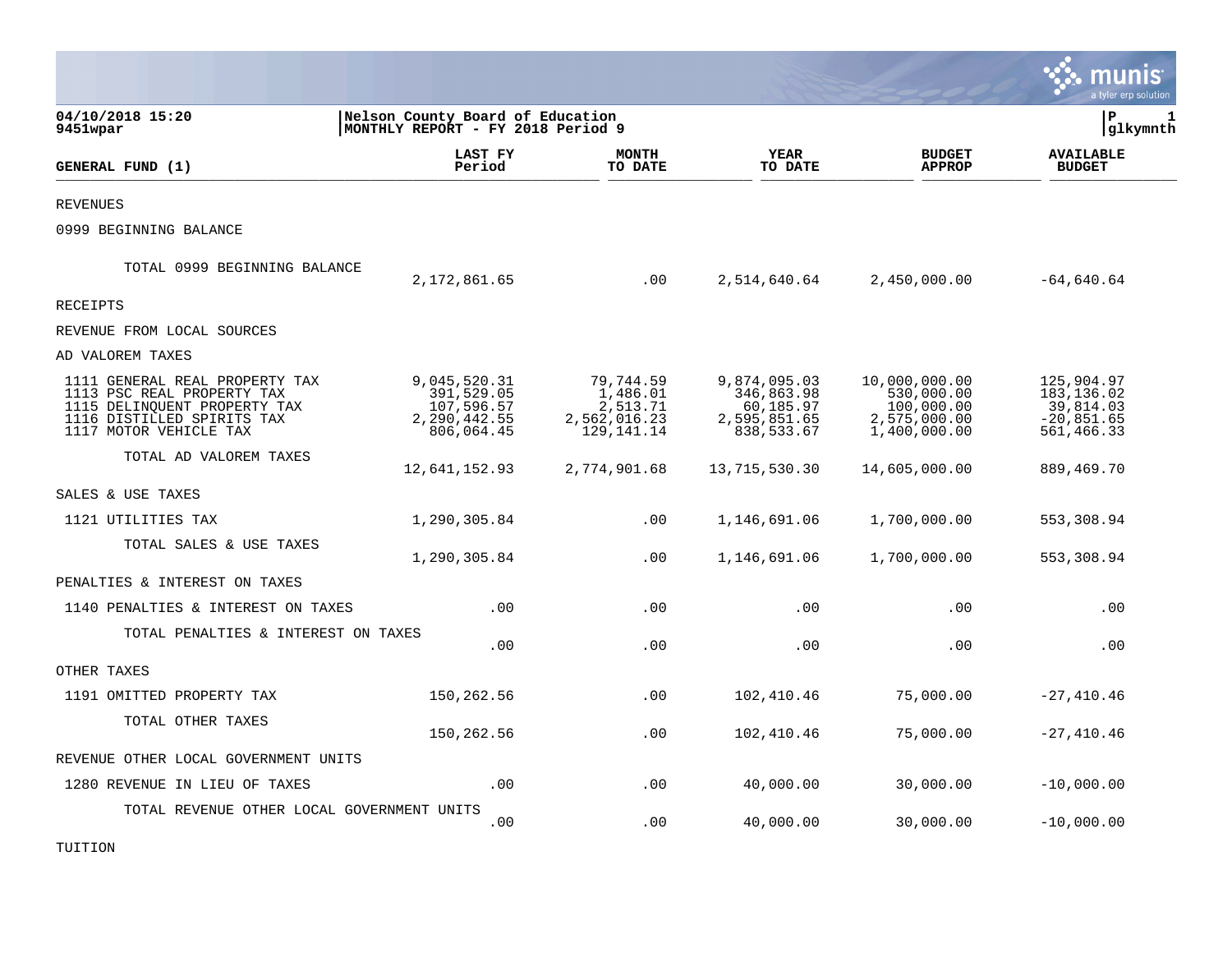

# **04/10/2018 15:20 |Nelson County Board of Education |P 2 9451wpar |MONTHLY REPORT - FY 2018 Period 9 |glkymnth**

| GENERAL FUND (1)                                                                                                                                                                                                                                                           | LAST FY<br>Period                                                          | <b>MONTH</b><br>TO DATE                                                 | <b>YEAR</b><br>TO DATE                                                           | <b>BUDGET</b><br><b>APPROP</b>                                         | <b>AVAILABLE</b><br><b>BUDGET</b>                                         |
|----------------------------------------------------------------------------------------------------------------------------------------------------------------------------------------------------------------------------------------------------------------------------|----------------------------------------------------------------------------|-------------------------------------------------------------------------|----------------------------------------------------------------------------------|------------------------------------------------------------------------|---------------------------------------------------------------------------|
| 1310 TUITION FROM INDIVIDUALS<br>1310 INTERSESSION TUITION<br>1310 TUITION REIMBURSEMENT                                                                                                                                                                                   | 125.00<br>75.00<br>.00                                                     | .00<br>125.00<br>$\,.\,00$                                              | .00<br>923.00<br>.00                                                             | .00<br>.00<br>.00                                                      | .00<br>$-923.00$<br>$\overline{\phantom{0}}$ .00                          |
| TOTAL TUITION                                                                                                                                                                                                                                                              | 200.00                                                                     | 125.00                                                                  | 923.00                                                                           | .00                                                                    | $-923.00$                                                                 |
| TRANSPORTATION                                                                                                                                                                                                                                                             |                                                                            |                                                                         |                                                                                  |                                                                        |                                                                           |
| 1442 TRANSPORT FRM FISCAL COURT                                                                                                                                                                                                                                            | $\overline{00}$                                                            | .00                                                                     | .00                                                                              | 90,000.00                                                              | 90,000.00                                                                 |
| TOTAL TRANSPORTATION                                                                                                                                                                                                                                                       | .00                                                                        | .00                                                                     | .00                                                                              | 90,000.00                                                              | 90,000.00                                                                 |
| EARNINGS ON INVESTMENTS                                                                                                                                                                                                                                                    |                                                                            |                                                                         |                                                                                  |                                                                        |                                                                           |
| 1510 INTEREST ON INVESTMENTS<br>1510 TRAN PROGAM PROCEEDS                                                                                                                                                                                                                  | 496.06<br>$\sim 00$                                                        | 2,573.40<br>.00                                                         | 13,234.35<br>$\sim$ 00                                                           | 40,000.00<br>$\sim$ 00                                                 | 26,765.65<br>$\sim$ 00                                                    |
| TOTAL EARNINGS ON INVESTMENTS                                                                                                                                                                                                                                              | 496.06                                                                     | 2,573.40                                                                | 13,234.35                                                                        | 40,000.00                                                              | 26,765.65                                                                 |
| FOOD SERVICE                                                                                                                                                                                                                                                               |                                                                            |                                                                         |                                                                                  |                                                                        |                                                                           |
| 1690 FOOD SERVICE REBATES                                                                                                                                                                                                                                                  | $\overline{00}$                                                            | .00                                                                     | .00                                                                              | .00                                                                    | .00                                                                       |
| TOTAL FOOD SERVICE                                                                                                                                                                                                                                                         | .00                                                                        | .00                                                                     | .00                                                                              | .00                                                                    | .00                                                                       |
| STUDENT ACTIVITIES                                                                                                                                                                                                                                                         |                                                                            |                                                                         |                                                                                  |                                                                        |                                                                           |
| 1740 FAMILY RESOURCE - STUDENT FEES<br>1750 DONATIONS (ACTIVITY FND)                                                                                                                                                                                                       | .00<br>.00                                                                 | .00<br>.00                                                              | .00<br>.00                                                                       | .00<br>$.00 \,$                                                        | .00<br>.00                                                                |
| TOTAL STUDENT ACTIVITIES                                                                                                                                                                                                                                                   | .00                                                                        | .00                                                                     | .00                                                                              | .00                                                                    | .00                                                                       |
| OTHER REVENUE FROM LOCAL SOURCES                                                                                                                                                                                                                                           |                                                                            |                                                                         |                                                                                  |                                                                        |                                                                           |
| 1911 BUILDING RENTAL<br>1912 BUS RENTAL<br>1919 OTHER RENTALS<br>1920 CONTRIBUTIONS/DONATIONS<br>1942 TEXTBOOK RENTALS<br>1980 REFUND OF PRIOR YR EXPENDITURE<br>1993 LOCAL MISCELLANEOUS REVENUE<br>1994 RETURN FOR INSUFFICIENT FUNDS<br>1999 MICELLANEOUS LOCAL REVENUE | 15,800.00<br>.00<br>.00<br>.00<br>.00<br>.00<br>.00<br>715.82<br>14,068.86 | .00<br>.00<br>.00<br>.00<br>.00<br>.00<br>.00<br>$-190.00$<br>$-376.84$ | 10,750.00<br>.00<br>.00<br>.00<br>.00<br>.00<br>.00<br>$-2, 344.30$<br>40,195.29 | 25,000.00<br>.00<br>.00<br>.00<br>$.00 \,$<br>.00<br>.00<br>.00<br>.00 | 14,250.00<br>.00<br>.00<br>.00<br>.00<br>.00<br>2,344.30<br>$-40, 195.29$ |
| TOTAL OTHER REVENUE FROM LOCAL SOURCES                                                                                                                                                                                                                                     | 30,584.68                                                                  | $-566.84$                                                               | 48,600.99                                                                        | 25,000.00                                                              | $-23,600.99$                                                              |

TOTAL REVENUE FROM LOCAL SOURCES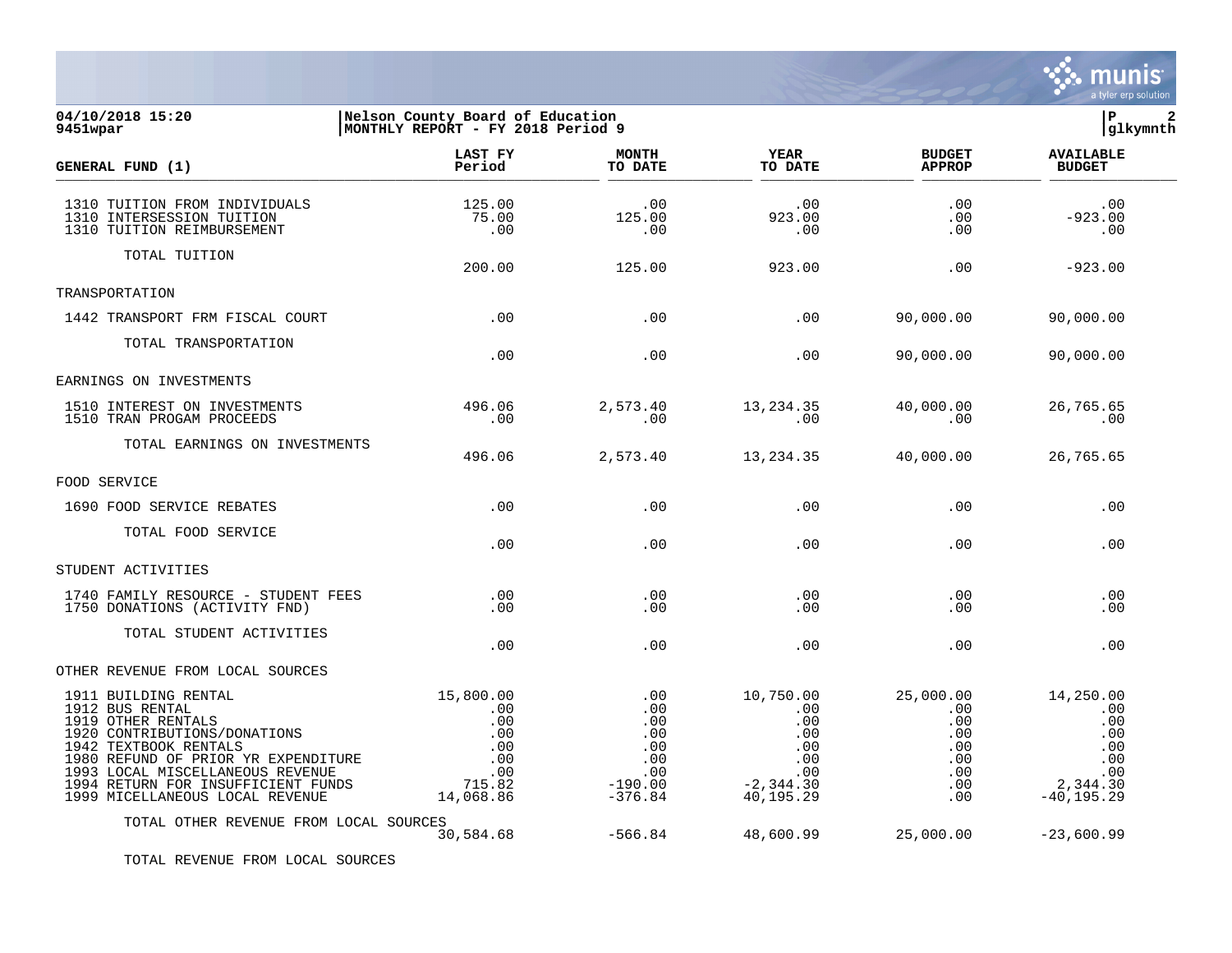|                                                                                                                                                                                                                                                                                     |                                                                       |                                                      |                                                            |                                                                                           | a tyler erp solution                                             |
|-------------------------------------------------------------------------------------------------------------------------------------------------------------------------------------------------------------------------------------------------------------------------------------|-----------------------------------------------------------------------|------------------------------------------------------|------------------------------------------------------------|-------------------------------------------------------------------------------------------|------------------------------------------------------------------|
| 04/10/2018 15:20<br>9451wpar                                                                                                                                                                                                                                                        | Nelson County Board of Education<br>MONTHLY REPORT - FY 2018 Period 9 |                                                      |                                                            |                                                                                           | lР<br>3<br> glkymnth                                             |
| <b>GENERAL FUND (1)</b>                                                                                                                                                                                                                                                             | LAST FY<br>Period                                                     | <b>MONTH</b><br>TO DATE                              | YEAR<br>TO DATE                                            | <b>BUDGET</b><br><b>APPROP</b>                                                            | <b>AVAILABLE</b><br><b>BUDGET</b>                                |
|                                                                                                                                                                                                                                                                                     | 14, 113, 002.07                                                       | 2,777,033.24                                         | 15,067,390.16                                              | 16,565,000.00                                                                             | 1,497,609.84                                                     |
| REVENUE FROM STATE SOURCES                                                                                                                                                                                                                                                          |                                                                       |                                                      |                                                            |                                                                                           |                                                                  |
| STATE PROGRAM                                                                                                                                                                                                                                                                       |                                                                       |                                                      |                                                            |                                                                                           |                                                                  |
| 3111 SEEK PROGRAM                                                                                                                                                                                                                                                                   | 11,429,690.00                                                         | 1,174,298.00                                         | 10,660,083.00                                              | 14,330,906.00                                                                             | 3,670,823.00                                                     |
| TOTAL STATE PROGRAM                                                                                                                                                                                                                                                                 | 11,429,690.00                                                         | 1,174,298.00                                         | 10,660,083.00                                              | 14,330,906.00                                                                             | 3,670,823.00                                                     |
| OTHER STATE FUNDING                                                                                                                                                                                                                                                                 |                                                                       |                                                      |                                                            |                                                                                           |                                                                  |
| 3122 VOCATIONAL TRANSPORTATION<br>3123 STATE VOCATIONAL SCHOOL<br>3125 BUS DRVR TRAINING REIMB<br>3126<br>SUB SALARY REIMB (STATE)<br>3126<br>CKEC SUB SALARY REIMBURSEMENT<br>3127 FLEXIBLE SPENDING REIMBURSEMEN<br>3128 AUDIT REIMBURSEMENT<br>3129 KSB/KSD TRANSP REIMBURSEMENT | .00<br>45,871.00<br>.00<br>.00<br>.00<br>.00<br>.00<br>.00            | .00<br>.00<br>.00<br>.00<br>.00<br>.00<br>.00<br>.00 | .00<br>46,006.50<br>.00<br>.00<br>.00<br>.00<br>.00<br>.00 | 15,000.00<br>90,000.00<br>$.00 \,$<br>$.00 \,$<br>$.00 \,$<br>$.00 \,$<br>$.00 \,$<br>.00 | 15,000.00<br>43,993.50<br>.00<br>.00<br>.00<br>.00<br>.00<br>.00 |
| TOTAL OTHER STATE FUNDING                                                                                                                                                                                                                                                           | 45,871.00                                                             | .00                                                  | 46,006.50                                                  | 105,000.00                                                                                | 58,993.50                                                        |
| EXPENDITURE REIMBURSEMENTS                                                                                                                                                                                                                                                          |                                                                       |                                                      |                                                            |                                                                                           |                                                                  |
| 3130 NATL BD CERT REIMB<br>3131 REIMBURSEMENT                                                                                                                                                                                                                                       | .00<br>4,437.50                                                       | .00<br>.00                                           | .00<br>.00                                                 | .00<br>.00                                                                                | .00<br>.00                                                       |
| TOTAL EXPENDITURE REIMBURSEMENTS                                                                                                                                                                                                                                                    | 4,437.50                                                              | .00                                                  | .00                                                        | .00                                                                                       | .00                                                              |
| RESTRICTED                                                                                                                                                                                                                                                                          |                                                                       |                                                      |                                                            |                                                                                           |                                                                  |
| 3200 RESTRICTED STATE REVENUE                                                                                                                                                                                                                                                       | .00                                                                   | .00                                                  | .00                                                        | .00                                                                                       | .00                                                              |
| TOTAL RESTRICTED                                                                                                                                                                                                                                                                    | .00                                                                   | .00                                                  | .00                                                        | .00                                                                                       | .00                                                              |
| REVENUE IN LIEU OF TAXES/STATE                                                                                                                                                                                                                                                      |                                                                       |                                                      |                                                            |                                                                                           |                                                                  |
| 3800 REVENUE IN LIEU OF TAX STATE                                                                                                                                                                                                                                                   | 33,206.76                                                             | 3,693.08                                             | 33, 211.61                                                 | 45,000.00                                                                                 | 11,788.39                                                        |
| TOTAL REVENUE IN LIEU OF TAXES/STATE                                                                                                                                                                                                                                                | 33,206.76                                                             | 3,693.08                                             | 33, 211.61                                                 | 45,000.00                                                                                 | 11,788.39                                                        |
| REVENUE ON BEHALF PAYMENTS                                                                                                                                                                                                                                                          |                                                                       |                                                      |                                                            |                                                                                           |                                                                  |
| 3900 REVENUE ON BEHALF PAYEMENTS                                                                                                                                                                                                                                                    | .00                                                                   | .00                                                  | .00                                                        | 7,300,000.00                                                                              | 7,300,000.00                                                     |
| TOTAL REVENUE ON BEHALF PAYMENTS                                                                                                                                                                                                                                                    | .00                                                                   | .00                                                  | .00                                                        | 7,300,000.00                                                                              | 7,300,000.00                                                     |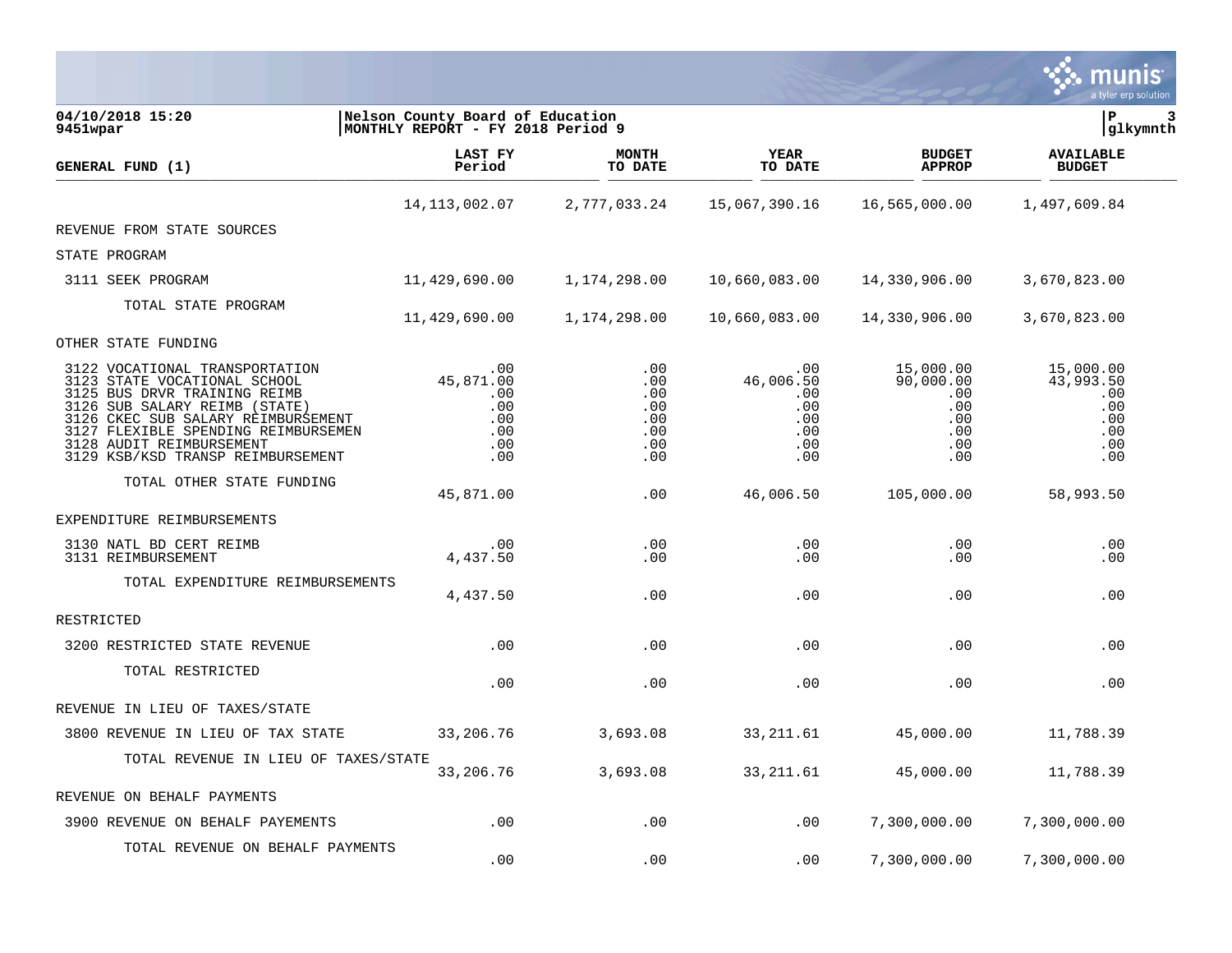|                                                                                                                                                                                                 |                                                                       |                                             |                                                         |                                        | nıs<br>a tyler erp solution                                      |
|-------------------------------------------------------------------------------------------------------------------------------------------------------------------------------------------------|-----------------------------------------------------------------------|---------------------------------------------|---------------------------------------------------------|----------------------------------------|------------------------------------------------------------------|
| 04/10/2018 15:20<br>9451wpar                                                                                                                                                                    | Nelson County Board of Education<br>MONTHLY REPORT - FY 2018 Period 9 |                                             |                                                         |                                        | lР<br> glkymnth                                                  |
| GENERAL FUND (1)                                                                                                                                                                                | LAST FY<br>Period                                                     | <b>MONTH</b><br>TO DATE                     | <b>YEAR</b><br>TO DATE                                  | <b>BUDGET</b><br><b>APPROP</b>         | <b>AVAILABLE</b><br><b>BUDGET</b>                                |
| TOTAL REVENUE FROM STATE SOURCES                                                                                                                                                                | 11,513,205.26                                                         | 1,177,991.08                                | 10,739,301.11                                           | 21,780,906.00                          | 11,041,604.89                                                    |
| REVENUE FROM FEDERAL SOURCES                                                                                                                                                                    |                                                                       |                                             |                                                         |                                        |                                                                  |
| RESTRICTED THROUGH THE STATE                                                                                                                                                                    |                                                                       |                                             |                                                         |                                        |                                                                  |
| 4500 RESTRICTED FED THRU STATE                                                                                                                                                                  | .00                                                                   | .00                                         | .00                                                     | .00                                    | .00                                                              |
| TOTAL RESTRICTED THROUGH THE STATE                                                                                                                                                              | .00                                                                   | .00                                         | .00                                                     | .00                                    | .00                                                              |
| THROUGH INTERMEDIATE AGENCIES                                                                                                                                                                   |                                                                       |                                             |                                                         |                                        |                                                                  |
| 4700 FEDERAL REV THRU INTERMED SRC                                                                                                                                                              | .00                                                                   | .00                                         | .00                                                     | .00                                    | .00                                                              |
| TOTAL THROUGH INTERMEDIATE AGENCIES                                                                                                                                                             | .00                                                                   | .00                                         | .00                                                     | .00                                    | .00                                                              |
| FEDERAL REIMBURSEMENT                                                                                                                                                                           |                                                                       |                                             |                                                         |                                        |                                                                  |
| 4810 MEDICAID REIMBURSEMENT                                                                                                                                                                     | .00                                                                   | .00                                         | .00                                                     | .00                                    | .00                                                              |
| TOTAL FEDERAL REIMBURSEMENT                                                                                                                                                                     | .00                                                                   | .00                                         | .00                                                     | .00                                    | .00                                                              |
| TOTAL REVENUE FROM FEDERAL SOURCES                                                                                                                                                              | .00.                                                                  | .00                                         | .00                                                     | .00.                                   | .00                                                              |
| OTHER RECEIPTS                                                                                                                                                                                  |                                                                       |                                             |                                                         |                                        |                                                                  |
| <b>INTERFUND TRANSFERS</b>                                                                                                                                                                      |                                                                       |                                             |                                                         |                                        |                                                                  |
| 5210 FUND TRANSFER<br>5220 INDIRECT COSTS TRANSFER                                                                                                                                              | .00<br>.00                                                            | .00<br>.00                                  | .00<br>.00                                              | .00.<br>140,000.00                     | .00<br>140,000.00                                                |
| TOTAL INTERFUND TRANSFERS                                                                                                                                                                       | .00                                                                   | .00                                         | .00                                                     | 140,000.00                             | 140,000.00                                                       |
| SALE OR COMP FOR LOSS OF ASSETS                                                                                                                                                                 |                                                                       |                                             |                                                         |                                        |                                                                  |
| 5311 SALE OF LAND & IMPROVEMENTS<br>5312 LOSS COMP - LAND & IMPROVEMNTS<br>5331 SALE OF BUILDINGS<br>5332 LOSS COMP - BUILDINGS<br>5341 SALE OF EQUIPMENT ETC<br>5342 LOSS COMP - EQUIPMENT ETC | .00<br>.00<br>.00<br>5,902.00<br>5,000.00<br>13,901.00                | .00<br>.00<br>.00<br>.00<br>.00<br>6,173.27 | .00<br>.00<br>.00<br>33,629.45<br>3,500.00<br>14,941.23 | .00<br>.00<br>.00<br>.00<br>.00<br>.00 | .00<br>.00<br>.00<br>$-33,629.45$<br>$-3,500.00$<br>$-14,941.23$ |
| TOTAL SALE OR COMP FOR LOSS OF ASSETS                                                                                                                                                           | 24,803.00                                                             | 6,173.27                                    | 52,070.68                                               | .00                                    | $-52,070.68$                                                     |

**COL** 

CAPITAL LEASE PROCEEDS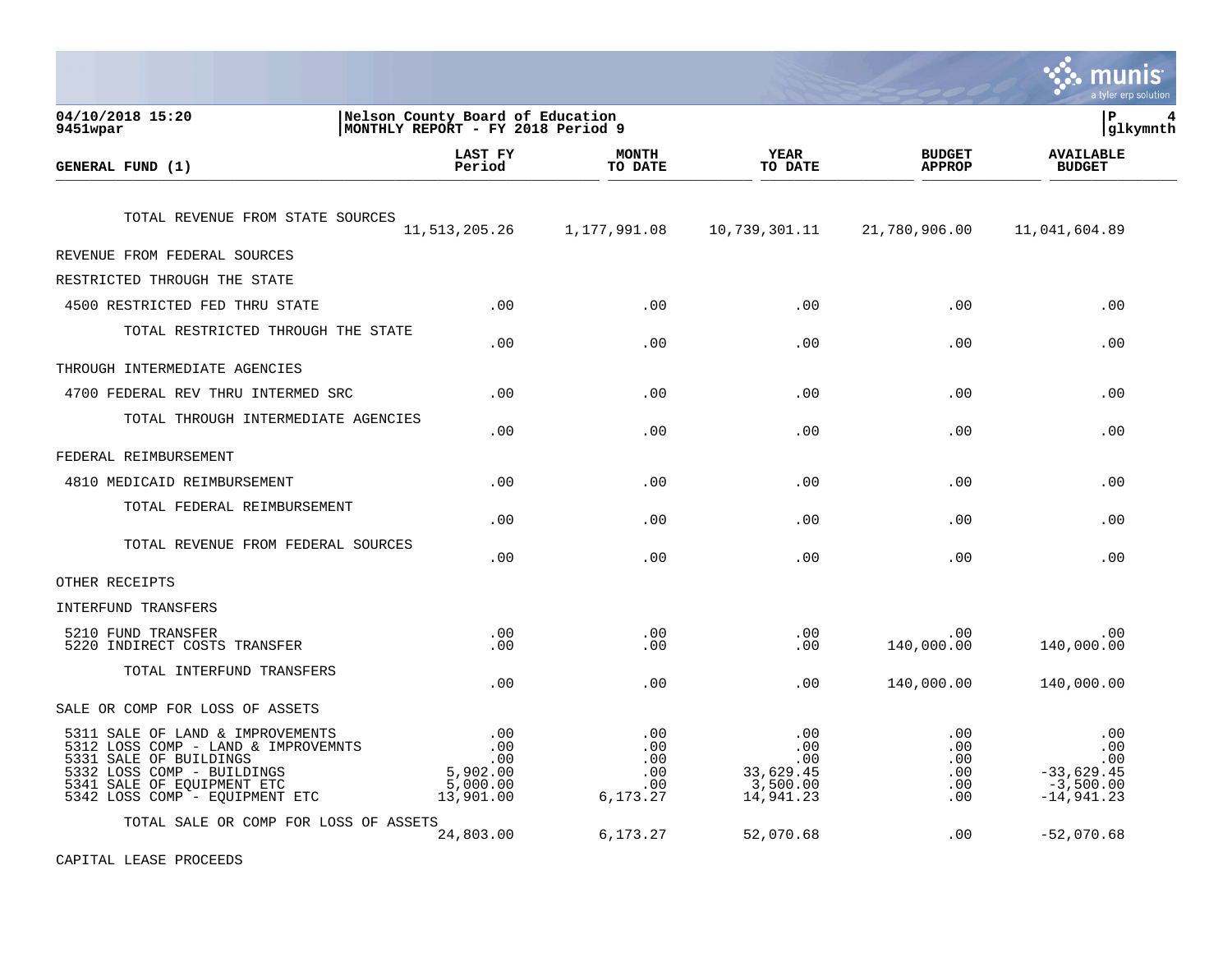

| 04/10/2018 15:20<br>9451wpar | Nelson County Board of Education<br>MONTHLY REPORT - FY 2018 Period 9 | 5<br> qlkymnth          |                 |                                |                                   |
|------------------------------|-----------------------------------------------------------------------|-------------------------|-----------------|--------------------------------|-----------------------------------|
| GENERAL FUND (1)             | LAST FY<br>Period                                                     | <b>MONTH</b><br>TO DATE | YEAR<br>TO DATE | <b>BUDGET</b><br><b>APPROP</b> | <b>AVAILABLE</b><br><b>BUDGET</b> |
| 5500 CAPITAL LEASE PROCEEDS  | .00                                                                   | .00                     | .00             | .00                            | .00                               |
| TOTAL CAPITAL LEASE PROCEEDS | .00                                                                   | .00                     | .00             | .00                            | .00                               |
| TOTAL OTHER RECEIPTS         | 24,803.00                                                             | 6,173.27                | 52,070.68       | 140,000.00                     | 87,929.32                         |
| TOTAL RECEIPTS               | 25,651,010.33                                                         | 3,961,197.59            | 25,858,761.95   | 38,485,906.00                  | 12,627,144.05                     |
| TOTAL REVENUE                | 27,823,871.98                                                         | 3,961,197.59            | 28, 373, 402.59 | 40,935,906.00                  | 12,562,503.41                     |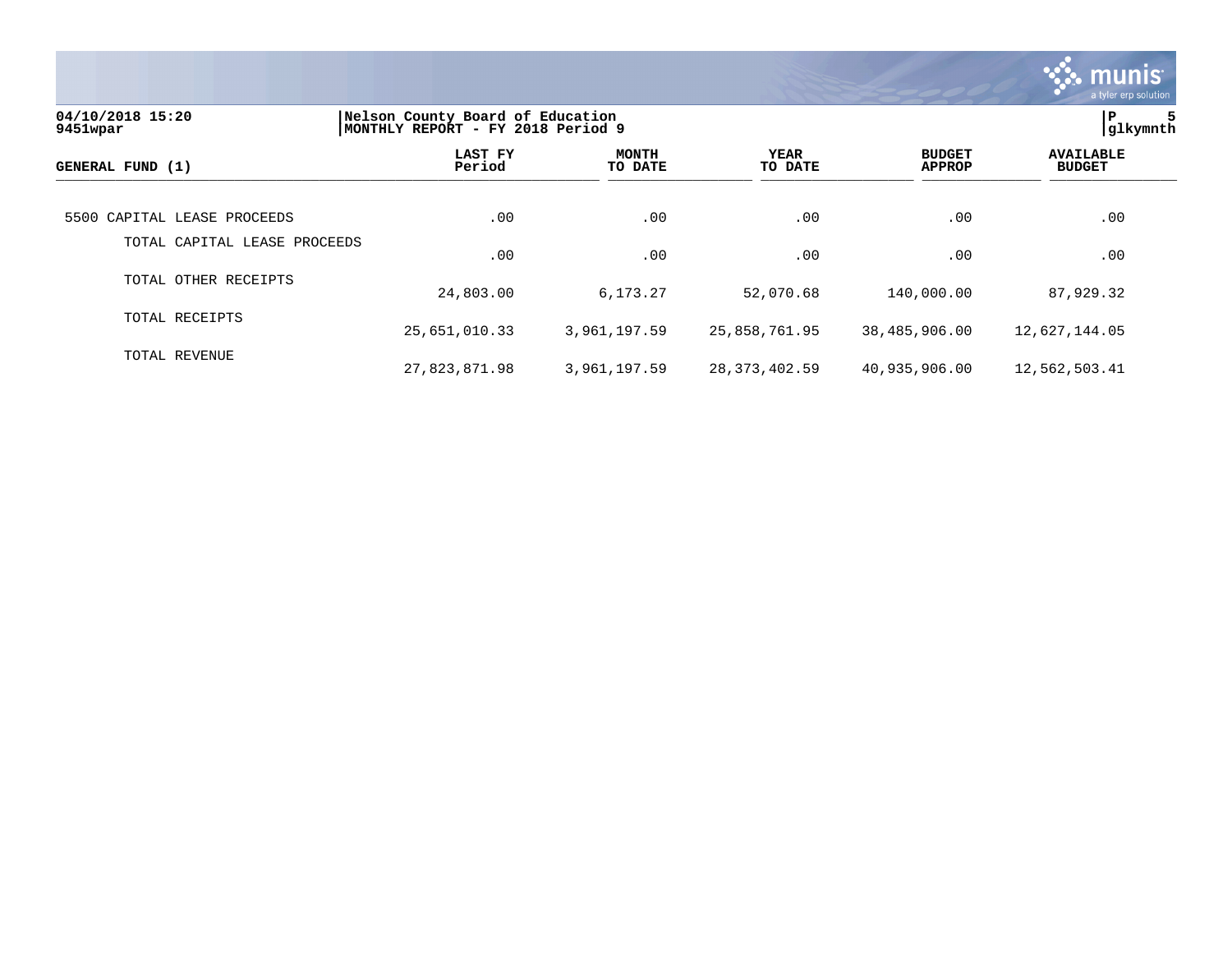

| 9451wpar                                                             | 04/10/2018 15:20                                                                                                                                                                                                                                                                                                                 | Nelson County Board of Education<br>MONTHLY REPORT - FY 2018 Period 9 |                               |                                                                                                                               |                                                     | ΙP<br>6<br> glkymnth                                                                                                                       |
|----------------------------------------------------------------------|----------------------------------------------------------------------------------------------------------------------------------------------------------------------------------------------------------------------------------------------------------------------------------------------------------------------------------|-----------------------------------------------------------------------|-------------------------------|-------------------------------------------------------------------------------------------------------------------------------|-----------------------------------------------------|--------------------------------------------------------------------------------------------------------------------------------------------|
|                                                                      | GENERAL FUND (1)                                                                                                                                                                                                                                                                                                                 | LAST FY<br>Period                                                     | <b>MONTH</b><br>TO DATE       | <b>YEAR</b><br>TO DATE                                                                                                        | <b>BUDGET</b><br><b>APPROP</b>                      | <b>AVAILABLE</b><br><b>BUDGET</b>                                                                                                          |
| <b>EXPENDITURES</b>                                                  |                                                                                                                                                                                                                                                                                                                                  |                                                                       |                               |                                                                                                                               |                                                     |                                                                                                                                            |
|                                                                      | 1000 INSTRUCTION                                                                                                                                                                                                                                                                                                                 |                                                                       |                               |                                                                                                                               |                                                     |                                                                                                                                            |
| 0100                                                                 | SALARIES PERSONNEL SERVICES 8,240,610.34 1,200,753.19 8,630,655.50<br>0200 SALARIES PERSONNEL SERVICES<br>0200 EMPLOYEE BENEFITS<br>0200 ON-BEHALF<br>0200 ON-BENEFITS<br>0300 DURCHASED PROF AND TECH SERV<br>0300 DURCHASED PROF AND TECH SERV<br>0280 ON-BENERTY SERVICES<br>0280 ON-BENERITY SERVICES<br>0280 ON             |                                                                       |                               |                                                                                                                               | 15,120,097.63                                       | 6,489,442.13<br>609,282.81<br>5,119,200.00<br>$-2, 280.32$<br>15,384.42<br>$-39, 247.37$<br>$-119, 246.55$<br>$-208,978.74$<br>$-3,304.18$ |
|                                                                      | TOTAL 1000 INSTRUCTION                                                                                                                                                                                                                                                                                                           |                                                                       | 9, 327, 423.62 1, 305, 173.73 |                                                                                                                               | 10, 111, 712. 65 21, 971, 964. 85                   | 11,860,252.20                                                                                                                              |
|                                                                      | 2100 STUDENT SUPPORT SERVICES                                                                                                                                                                                                                                                                                                    |                                                                       |                               |                                                                                                                               |                                                     |                                                                                                                                            |
| 0100<br>0200<br>0280<br>0300<br>0400<br>0500<br>0600<br>0700<br>0800 | 3ALARTES PERSONNEL SERVICES 649,191.82 99,251.13 723,210.14 1,330,081.01 606,870.87<br>EMPLOYEE BENEFITS 38,947.71 6,239.69 48,584.47 102,377.51 53,793.04<br>DRCHASED PROF AND TECH SERV 16,213.06 6,864.00 367,200.00 15,850.00                                                                                                |                                                                       |                               |                                                                                                                               |                                                     |                                                                                                                                            |
|                                                                      | STUDENT SUPPORT SERVICES<br>TOTAL 2100                                                                                                                                                                                                                                                                                           |                                                                       |                               | ,1052,346.86<br>713,195.84                114,883.76                812,811.66            1,865,158.52           1,052,346.86 |                                                     |                                                                                                                                            |
| 2200                                                                 | INSTRUCTIONAL STAFF SUPP SERV                                                                                                                                                                                                                                                                                                    |                                                                       |                               |                                                                                                                               |                                                     |                                                                                                                                            |
|                                                                      | $\begin{array}{cccccccc} 0100 & \texttt{SALARIES } \texttt{BERSONNEL} & \texttt{SERVICES} & 679, 181, 44 & 106, 322.59 & 777, 186.94 & 1, 347, 539, 32 & 570, 352.38 \\ 0200 & \texttt{empLOYEE } \texttt{EBNEPTTS} & 32, 636.86 & 4, 912.25 & 37, 321.44 & 102, 634.08 & 65, 312.64 \\ 0380 & \texttt{ON-ERASED } \texttt{PROP$ |                                                                       |                               |                                                                                                                               |                                                     |                                                                                                                                            |
|                                                                      | TOTAL 2200 INSTRUCTIONAL STAFF SUPP SERV<br>766,864.31 113,570.80                                                                                                                                                                                                                                                                |                                                                       |                               |                                                                                                                               | 862,816.41 1,856,923.40                             | 994,106.99                                                                                                                                 |
| 2300                                                                 | DISTRICT ADMIN SUPPORT                                                                                                                                                                                                                                                                                                           |                                                                       |                               |                                                                                                                               |                                                     |                                                                                                                                            |
|                                                                      | 0100 SALARIES PERSONNEL SERVICES 185,261.67 16,773.80<br>0200 EMPLOYEE BENEFITS 48,491.14 -1,421.02<br>0280 ON-BEHALF .00<br>0300 PURCHASED PROF AND TECH SERV 413,946.63 64,195.04                                                                                                                                              |                                                                       |                               | 151,428.90<br>29,231.29<br>.00<br>450,882.16                                                                                  | 232,976.83<br>231,507.13<br>81,600.00<br>531,402.40 | 81,547.93<br>202, 275.84<br>81,600.00<br>80,520.24                                                                                         |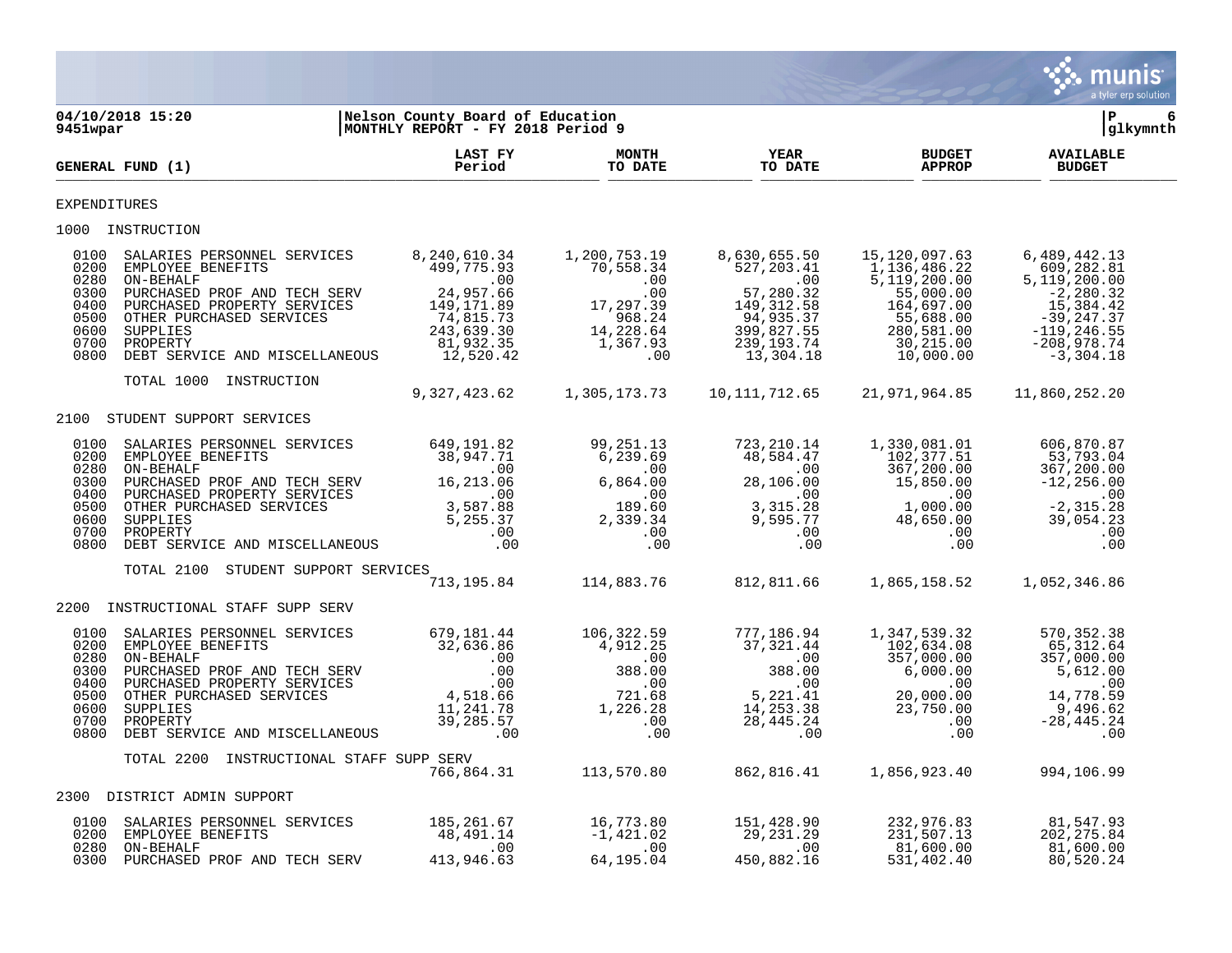

# **04/10/2018 15:20 |Nelson County Board of Education |P 7 9451wpar |MONTHLY REPORT - FY 2018 Period 9 |glkymnth**

|                                                                      | GENERAL FUND (1)                                                                                                                                                                                                                                                            | <b>LAST FY</b><br>Period                                                                                                                                    | <b>MONTH</b><br>TO DATE                                                                                                                                                                                                                                                                       | YEAR<br>TO DATE                                                                                                           | <b>BUDGET</b><br><b>APPROP</b>                                                                                                                                    | <b>AVAILABLE</b><br><b>BUDGET</b>                                                                                               |
|----------------------------------------------------------------------|-----------------------------------------------------------------------------------------------------------------------------------------------------------------------------------------------------------------------------------------------------------------------------|-------------------------------------------------------------------------------------------------------------------------------------------------------------|-----------------------------------------------------------------------------------------------------------------------------------------------------------------------------------------------------------------------------------------------------------------------------------------------|---------------------------------------------------------------------------------------------------------------------------|-------------------------------------------------------------------------------------------------------------------------------------------------------------------|---------------------------------------------------------------------------------------------------------------------------------|
| 0400<br>0500<br>0600<br>0800<br>0840                                 | PURCHASED PROPERTY SERVICES<br>OTHER PURCHASED SERVICES<br>SUPPLIES<br>PROPERTY<br>PROPERTY<br>DEBT SERVICE AND MISCELLANEOUS<br>CONTINGENCY<br>CONTINGENCY<br>CONTINGENCY<br>CONTINGENCY<br>CONTINGENCY<br>CONTINGENCY<br>CONTINGENCY<br>CONTINGENCY<br>C<br>0700 PROPERTY |                                                                                                                                                             | 2,391.66<br>2,204.07<br>1,265.03<br>$\begin{array}{c} 0.03 \\ .00 \\ .00 \\ .00 \end{array}$<br>$00$<br>00.<br>00.                                                                                                                                                                            | 19,901.60<br>82,282.67<br>12,907.73<br>$\sim$ 00<br>5,473.55<br>.00                                                       | 36,000.00<br>93,000.00<br>43,300.00<br>$1,000.00$<br>5,000.00<br>.00                                                                                              | 16,098.40<br>10,717.33<br>30,392.27<br>1,000.00<br>$-473.55$<br>.00                                                             |
|                                                                      | TOTAL 2300 DISTRICT ADMIN SUPPORT                                                                                                                                                                                                                                           |                                                                                                                                                             | 822,368.90 85,408.58                                                                                                                                                                                                                                                                          |                                                                                                                           | 752,107.90 1,255,786.36                                                                                                                                           | 503,678.46                                                                                                                      |
| 2400                                                                 | SCHOOL ADMIN SUPPORT                                                                                                                                                                                                                                                        |                                                                                                                                                             |                                                                                                                                                                                                                                                                                               |                                                                                                                           |                                                                                                                                                                   |                                                                                                                                 |
| 0100<br>0200<br>0280<br>0300<br>0400<br>0500<br>0600                 | SALARIES PERSONNEL SERVICES<br>EMPLOYEE BENEFITS<br>ON-BEHALF<br>PURCHASED PROF AND TECH SERV<br>PURCHASED PROPERTY SERVICES<br>OTHER DURCHASED SERVICES<br>SUPPLIES<br>0800 DEBT SERVICE AND MISCELLANEOUS 2,704.00<br>0840 CONTINGENCY 0840                               | 1,266,088.29<br>$-7\overline{136}$ , $362.06$<br>nn<br>.00<br>8,560.08<br>$\sim 00$<br>11,605.90<br>34,993.08<br>$\begin{array}{c} 0.00 \ 0.00 \end{array}$ | 176,150.01<br>18,755.85<br>.00<br>$\begin{array}{cc} .00 & .00 \ 0.08 & 3\,, 918\, .00 \ .00 & .00 \ 5.90 & 1\,, 358\, .97 \ 3.08 & 1\,, 131\, .91 \ 4.00 & .00 \ .00 & .00 \ .00 \end{array}$<br>$\begin{array}{ccc} & / & & \\ 31 & & & \\ 00 & & & \\ 00 & & & \\ 00 & & & \\ \end{array}$ | 1,329,802.15<br>144,514.92<br>.00<br>17,771.60<br>$12,790.25$<br>30,648.80<br>30,648.80<br>190.11<br>.00<br>.00           | 2,154,483.10<br>189,259.87<br>586,500.00<br>5,275.00<br>15,600.00<br>6,475.00<br>36,940.00<br>$50.00$<br>.00<br>71,568.00                                         | 824,680.95<br>44,744.95<br>586,500.00<br>$-12,496.60$<br>15,600.00<br>$-6, 315.25$<br>6,291.20<br>$-140.11$<br>.00<br>71,568.00 |
|                                                                      | TOTAL 2400<br>SCHOOL ADMIN SUPPORT                                                                                                                                                                                                                                          |                                                                                                                                                             | 1,460,313.41 201,314.74                                                                                                                                                                                                                                                                       | 1,535,717.83                                                                                                              | 3,066,150.97                                                                                                                                                      | 1,530,433.14                                                                                                                    |
| 2500                                                                 | BUSINESS SUPPORT SERVICES                                                                                                                                                                                                                                                   |                                                                                                                                                             |                                                                                                                                                                                                                                                                                               |                                                                                                                           |                                                                                                                                                                   |                                                                                                                                 |
| 0100<br>0200<br>0280<br>0300<br>0400<br>0500<br>0600<br>0700<br>0800 | SALARIES PERSONNEL SERVICES<br>EMPLOYEE BENEFITS<br>ON-BEHALF<br>NT DEHABLED PROF AND TECH SERV<br>PURCHASED PROPERTY SERVICES<br>OTHER PURCHASED SERVICES<br>SUPPLIES<br>PROPERTY<br>DEBT SERVICE AND MISCELLANEOUS                                                        | 554,683.65<br>86,927.00<br>$\overline{00}$<br>35,745.48<br>2,173.40<br>16,526.68<br>19,511.63<br>29,401.07<br>292.50                                        | 76,683.40<br>12,948.94<br>$\sim 00$<br>4,666.35<br>95.34<br>677.55<br>4,069.62<br>$\begin{array}{c} \cdot & 0 \\ \cdot & \end{array}$<br>.00                                                                                                                                                  | 667,644.28<br>103,905.56<br>.00<br>41,041.41<br>1,759.95<br>25,910.22<br>39,481.12<br>7,436.88<br>.00                     | 936.55, 936.55, 936.55<br>83,110.98<br>239,700<br>$\begin{array}{r} 39,500.00 \\ 1,500.00 \\ 18,000.00 \end{array}$<br>18,000.00<br>86,605.34<br>182,509.87<br>00 | 432, 292. 27<br>$-20,794.58$<br>239,700.00<br>$-1, 541.41$<br>$-259.95$<br>$-7,910.22$<br>47,124.22<br>175,072.99<br>.00        |
|                                                                      | TOTAL 2500<br>BUSINESS SUPPORT SERVICES                                                                                                                                                                                                                                     | 745,261.41                                                                                                                                                  | 99,141.20                                                                                                                                                                                                                                                                                     | 887,179.42                                                                                                                | 1,750,862.74                                                                                                                                                      | 863,683.32                                                                                                                      |
| 2600                                                                 | PLANT OPERATIONS AND MAINTENANCE                                                                                                                                                                                                                                            |                                                                                                                                                             |                                                                                                                                                                                                                                                                                               |                                                                                                                           |                                                                                                                                                                   |                                                                                                                                 |
| 0100<br>0200<br>0280<br>0300<br>0400<br>0500<br>0600<br>0800         | SALARIES PERSONNEL SERVICES<br>EMPLOYEE BENEFITS<br>ON-BEHALF<br>PURCHASED PROF AND TECH SERV<br>PURCHASED PROPERTY SERVICES<br>OTHER PURCHASED SERVICES<br>SUPPLIES<br>0700 PROPERTY<br>DEBT SERVICE AND MISCELLANEOUS                                                     | 556,624.55<br>159,243.38<br>.00<br>37, 358.07<br>779, 792.83<br>203, 439.87<br>915,501.02<br>45,389.81<br>.00                                               | 63,001.79<br>18,226.02<br>.00<br>857.35<br>220, 123.97<br>7,996.20<br>87,912.30<br>1,304.46<br>.00                                                                                                                                                                                            | 554,891.61<br>158,927.50<br>.00<br>40,392.84<br>1,680,666.88<br>$182,630.80$<br>940.010<br>948,040.50<br>50,089.61<br>.00 | 852,013.63<br>79,992.89<br>270,300.00<br>142,850.00<br>1,011,500.00<br>226,500.00<br>1,222,864.00<br>35,000.00<br>5,000.00                                        | 297,122.02<br>$-78,934.61$<br>270,300.00<br>102,457.16<br>$-669, 166.88$<br>43,869.20<br>274,823.50<br>$-15,089.61$<br>5,000.00 |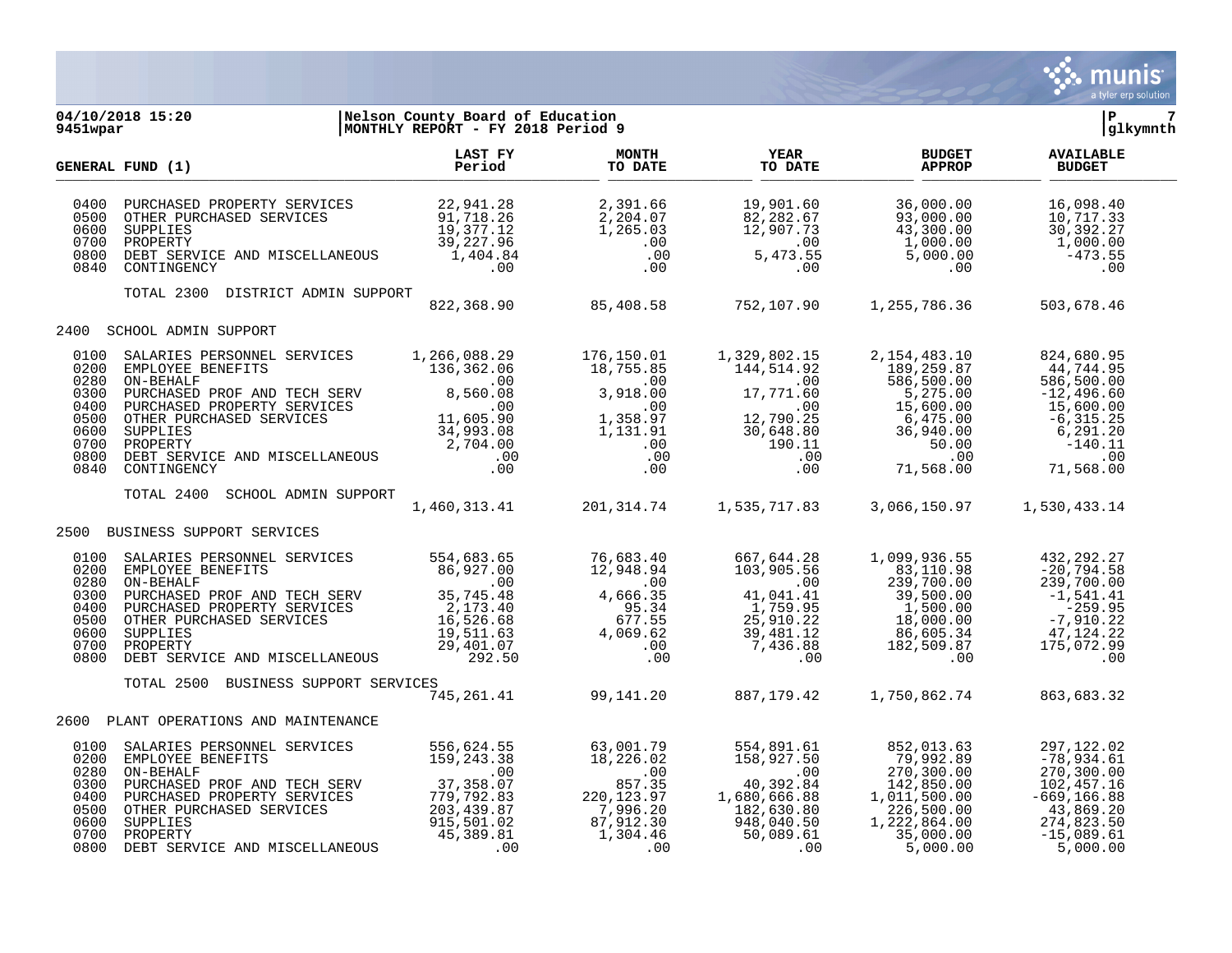

| 9451wpar                                                             | 04/10/2018 15:20                                                                                                                                                                                                   | Nelson County Board of Education<br>MONTHLY REPORT - FY 2018 Period 9                                                      |                                                                                          |                                                                                                        |                                                                                                                        | lР<br> glkymnth                                                                                                                  | 8 |
|----------------------------------------------------------------------|--------------------------------------------------------------------------------------------------------------------------------------------------------------------------------------------------------------------|----------------------------------------------------------------------------------------------------------------------------|------------------------------------------------------------------------------------------|--------------------------------------------------------------------------------------------------------|------------------------------------------------------------------------------------------------------------------------|----------------------------------------------------------------------------------------------------------------------------------|---|
|                                                                      | GENERAL FUND (1)                                                                                                                                                                                                   | LAST FY<br>Period                                                                                                          | <b>MONTH</b><br>TO DATE                                                                  | <b>YEAR</b><br>TO DATE                                                                                 | <b>BUDGET</b><br><b>APPROP</b>                                                                                         | <b>AVAILABLE</b><br><b>BUDGET</b>                                                                                                |   |
|                                                                      | PLANT OPERATIONS AND MAINTENANCE<br>TOTAL 2600                                                                                                                                                                     | 2,697,349.53                                                                                                               | 399,422.09                                                                               | 3,615,639.74                                                                                           | 3,846,020.52                                                                                                           | 230,380.78                                                                                                                       |   |
| 2700                                                                 | STUDENT TRANSPORTATION                                                                                                                                                                                             |                                                                                                                            |                                                                                          |                                                                                                        |                                                                                                                        |                                                                                                                                  |   |
| 0100<br>0200<br>0280<br>0300<br>0400<br>0500<br>0600<br>0700<br>0800 | SALARIES PERSONNEL SERVICES<br>EMPLOYEE BENEFITS<br>ON-BEHALF<br>PURCHASED PROF AND TECH SERV<br>PURCHASED PROPERTY SERVICES<br>OTHER PURCHASED SERVICES<br>SUPPLIES<br>PROPERTY<br>DEBT SERVICE AND MISCELLANEOUS | 731,438.49<br>248,461.23<br>$\overline{00}$<br>7,124.70<br>11,805.85<br>79, 231.25<br>319, 419. 79<br>7,083.85<br>1,749.00 | 98,672.70<br>30,661.01<br>.00<br>.00<br>6,574.02<br>213.00<br>38,239.62<br>128.60<br>.00 | 738,639.08<br>228,830.72<br>.00<br>5,264.25<br>18,135.79<br>83,557.64<br>291,600.84<br>3,529.20<br>.00 | 1,260,273.30<br>103,593.19<br>418,200.00<br>3,500.00<br>16,000.00<br>75,500.00<br>598,500.00<br>565,000.00<br>1,500.00 | 521,634.22<br>$-125, 237.53$<br>418,200.00<br>$-1,764.25$<br>$-2, 135.79$<br>$-8,057.64$<br>306,899.16<br>561,470.80<br>1,500.00 |   |
|                                                                      | TOTAL 2700<br>STUDENT TRANSPORTATION                                                                                                                                                                               | 1,406,314.16                                                                                                               | 174,488.95                                                                               | 1,369,557.52                                                                                           | 3,042,066.49                                                                                                           | 1,672,508.97                                                                                                                     |   |
| 3100                                                                 | FOOD SERVICE OPERATION                                                                                                                                                                                             |                                                                                                                            |                                                                                          |                                                                                                        |                                                                                                                        |                                                                                                                                  |   |
| 0100<br>0300<br>0400<br>0500<br>0600<br>0700                         | SALARIES PERSONNEL SERVICES<br>PURCHASED PROF AND TECH SERV<br>PURCHASED PROPERTY SERVICES<br>OTHER PURCHASED SERVICES<br>SUPPLIES<br>PROPERTY                                                                     | .00<br>.00<br>.00<br>.00<br>.00<br>.00                                                                                     | .00<br>$.00 \,$<br>.00<br>.00<br>.00<br>.00                                              | $.00 \,$<br>$.00 \,$<br>$.00 \,$<br>.00<br>.00<br>.00                                                  | $.00 \ \rm$<br>$.00 \,$<br>.00<br>.00<br>.00<br>.00                                                                    | .00<br>.00<br>.00<br>.00<br>.00<br>.00                                                                                           |   |
|                                                                      | TOTAL 3100<br>FOOD SERVICE OPERATION                                                                                                                                                                               | .00                                                                                                                        | .00                                                                                      | .00                                                                                                    | .00                                                                                                                    | .00                                                                                                                              |   |
| 3300                                                                 | COMMUNITY SERVICES                                                                                                                                                                                                 |                                                                                                                            |                                                                                          |                                                                                                        |                                                                                                                        |                                                                                                                                  |   |
| 0100<br>0200<br>0500<br>0600                                         | SALARIES PERSONNEL SERVICES<br>EMPLOYEE BENEFITS<br>OTHER PURCHASED SERVICES<br>SUPPLIES<br>TOTAL 3300<br>COMMUNITY SERVICES                                                                                       | .00<br>.00<br>.00<br>.00                                                                                                   | .00<br>.00<br>.00<br>.00                                                                 | .00<br>.00<br>$.00 \,$<br>3,048.19                                                                     | $.00 \ \rm$<br>$.00 \,$<br>.00<br>.00                                                                                  | .00<br>.00<br>.00<br>$-3,048.19$                                                                                                 |   |
|                                                                      |                                                                                                                                                                                                                    | .00                                                                                                                        | .00                                                                                      | 3,048.19                                                                                               | .00                                                                                                                    | $-3,048.19$                                                                                                                      |   |
| 5100                                                                 | DEBT SERVICE                                                                                                                                                                                                       |                                                                                                                            |                                                                                          |                                                                                                        |                                                                                                                        |                                                                                                                                  |   |
| 0800                                                                 | DEBT SERVICE AND MISCELLANEOUS                                                                                                                                                                                     | 49,915.00                                                                                                                  | .00                                                                                      | 176,502.13                                                                                             | 317,000.00                                                                                                             | 140,497.87                                                                                                                       |   |
|                                                                      | TOTAL 5100<br>DEBT SERVICE                                                                                                                                                                                         | 49,915.00                                                                                                                  | .00                                                                                      | 176,502.13                                                                                             | 317,000.00                                                                                                             | 140,497.87                                                                                                                       |   |
| 5200                                                                 | FUND TRANSFERS                                                                                                                                                                                                     |                                                                                                                            |                                                                                          |                                                                                                        |                                                                                                                        |                                                                                                                                  |   |
| 0900                                                                 | OTHER ITEMS                                                                                                                                                                                                        | 66,818.00                                                                                                                  | .00                                                                                      | 65,459.00                                                                                              | 100,000.00                                                                                                             | 34,541.00                                                                                                                        |   |
|                                                                      | TOTAL 5200<br><b>FUND TRANSFERS</b>                                                                                                                                                                                | 66,818.00                                                                                                                  | .00                                                                                      | 65,459.00                                                                                              | 100,000.00                                                                                                             | 34,541.00                                                                                                                        |   |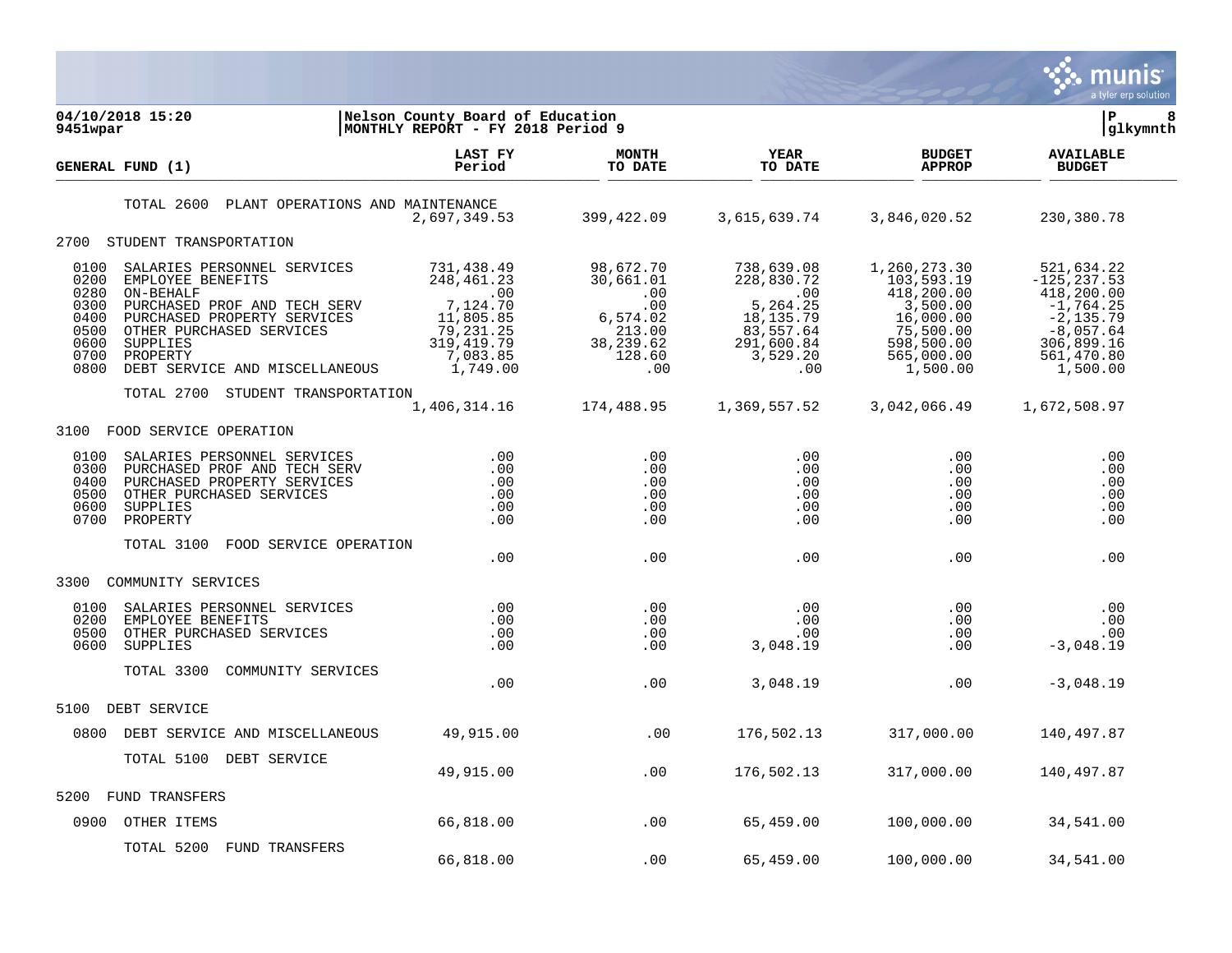|                                                                                                       |                            |                   |                         |                        |                                | <b>C. munis</b><br>a tyler erp solution. |  |
|-------------------------------------------------------------------------------------------------------|----------------------------|-------------------|-------------------------|------------------------|--------------------------------|------------------------------------------|--|
| 04/10/2018 15:20<br>Nelson County Board of Education<br>MONTHLY REPORT - FY 2018 Period 9<br>9451wpar |                            |                   |                         |                        |                                |                                          |  |
|                                                                                                       | GENERAL FUND (1)           | LAST FY<br>Period | <b>MONTH</b><br>TO DATE | <b>YEAR</b><br>TO DATE | <b>BUDGET</b><br><b>APPROP</b> | <b>AVAILABLE</b><br><b>BUDGET</b>        |  |
|                                                                                                       | 5300 CONTINGENCY           |                   |                         |                        |                                |                                          |  |
| 0840                                                                                                  | CONTINGENCY                | .00               | .00                     | .00                    | 2,400,000.00                   | 2,400,000.00                             |  |
|                                                                                                       | TOTAL 5300 CONTINGENCY     | .00               | .00                     | .00                    | 2,400,000.00                   | 2,400,000.00                             |  |
|                                                                                                       | TOTAL EXPENDITURES         | 18,055,824.18     | 2,493,403.85            | 20, 192, 552. 45       | 41,471,933.85                  | 21, 279, 381.40                          |  |
|                                                                                                       | TOTAL FOR GENERAL FUND (1) | 9,768,047.80      | 1,467,793.74            | 8,180,850.14           | $-536,027.85$                  | $-8,716,877.99$                          |  |

 $\mathcal{L}$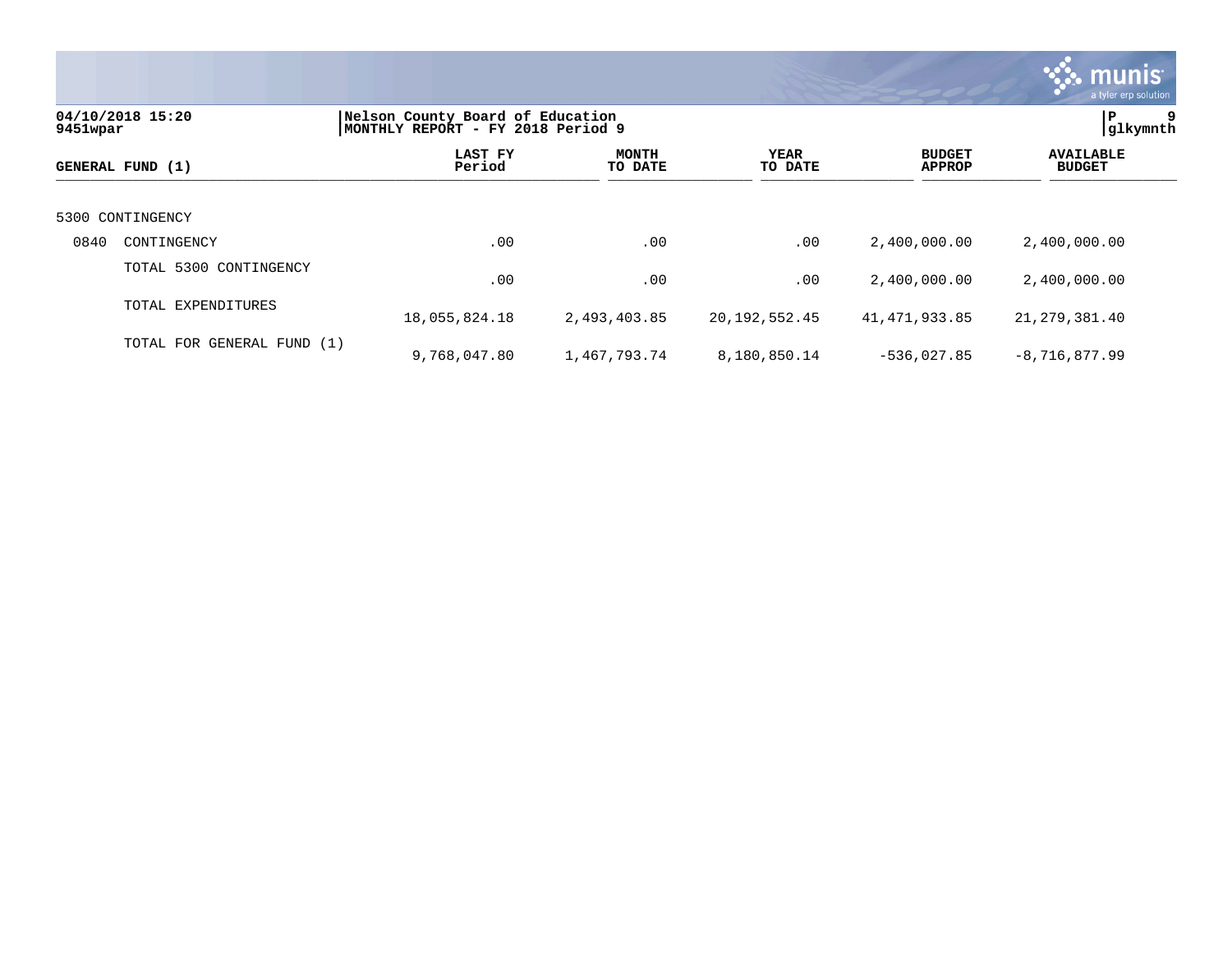|                                                                                                        |                                                                       |                           |                                |                                | munis<br>a tyler erp solution         |
|--------------------------------------------------------------------------------------------------------|-----------------------------------------------------------------------|---------------------------|--------------------------------|--------------------------------|---------------------------------------|
| 04/10/2018 15:20<br>9451wpar                                                                           | Nelson County Board of Education<br>MONTHLY REPORT - FY 2018 Period 9 |                           |                                |                                | P<br>10<br>glkymnth                   |
| SPECIAL REVENUE (2)                                                                                    | LAST FY<br>Period                                                     | <b>MONTH</b><br>TO DATE   | YEAR<br>TO DATE                | <b>BUDGET</b><br><b>APPROP</b> | <b>AVAILABLE</b><br><b>BUDGET</b>     |
| REVENUES                                                                                               |                                                                       |                           |                                |                                |                                       |
| 0999 BEGINNING BALANCE                                                                                 |                                                                       |                           |                                |                                |                                       |
| TOTAL 0999 BEGINNING BALANCE                                                                           | .00                                                                   | .00                       | .00                            | .00                            | .00                                   |
| RECEIPTS                                                                                               |                                                                       |                           |                                |                                |                                       |
| REVENUE FROM LOCAL SOURCES                                                                             |                                                                       |                           |                                |                                |                                       |
| TUITION                                                                                                |                                                                       |                           |                                |                                |                                       |
| 1310 TUITION FROM INDIVIDUALS                                                                          | 76,775.30                                                             | 5,351.00                  | 59,799.20                      | .00                            | $-59,799.20$                          |
| TOTAL TUITION                                                                                          | 76,775.30                                                             | 5,351.00                  | 59,799.20                      | .00                            | $-59,799.20$                          |
| EARNINGS ON INVESTMENTS                                                                                |                                                                       |                           |                                |                                |                                       |
| 1510 INTEREST ON INVESTMENTS                                                                           | .00                                                                   | .00                       | .00                            | .00                            | .00                                   |
| TOTAL EARNINGS ON INVESTMENTS                                                                          | .00                                                                   | .00                       | .00                            | .00                            | .00                                   |
| STUDENT ACTIVITIES                                                                                     |                                                                       |                           |                                |                                |                                       |
| 1740 STUDENT FEES                                                                                      | .00                                                                   | .00                       | .00                            | .00                            | .00                                   |
| TOTAL STUDENT ACTIVITIES                                                                               | .00                                                                   | .00                       | .00                            | .00                            | .00                                   |
| OTHER REVENUE FROM LOCAL SOURCES                                                                       |                                                                       |                           |                                |                                |                                       |
| 1920 CONTRIBUTIONS/DONATIONS<br>1980 REFUND OF PRIOR YR EXPENDITURE<br>1999 MICELLANEOUS LOCAL REVENUE | 16,342.65<br>$.00 \,$<br>81,296.92                                    | 500.00<br>.00<br>4,433.50 | 21,408.61<br>.00<br>124,830.90 | .00<br>.00<br>20,000.00        | $-21, 408.61$<br>.00<br>$-104,830.90$ |
| TOTAL OTHER REVENUE FROM LOCAL SOURCES                                                                 | 97,639.57                                                             | 4,933.50                  | 146,239.51                     | 20,000.00                      | $-126, 239.51$                        |
| TOTAL REVENUE FROM LOCAL SOURCES                                                                       | 174,414.87                                                            | 10,284.50                 | 206,038.71                     | 20,000.00                      | $-186,038.71$                         |
| REVENUE FROM STATE SOURCES                                                                             |                                                                       |                           |                                |                                |                                       |
| RESTRICTED                                                                                             |                                                                       |                           |                                |                                |                                       |
| 3200 RESTRICTED STATE REVENUE<br>TOTAL RESTRICTED                                                      | 1,685,189.60                                                          | 25,000.00                 | 1,563,843.52                   | 1,469,330.86                   | $-94,512.66$                          |
|                                                                                                        | 1,685,189.60                                                          | 25,000.00                 | 1,563,843.52                   | 1,469,330.86                   | $-94,512.66$                          |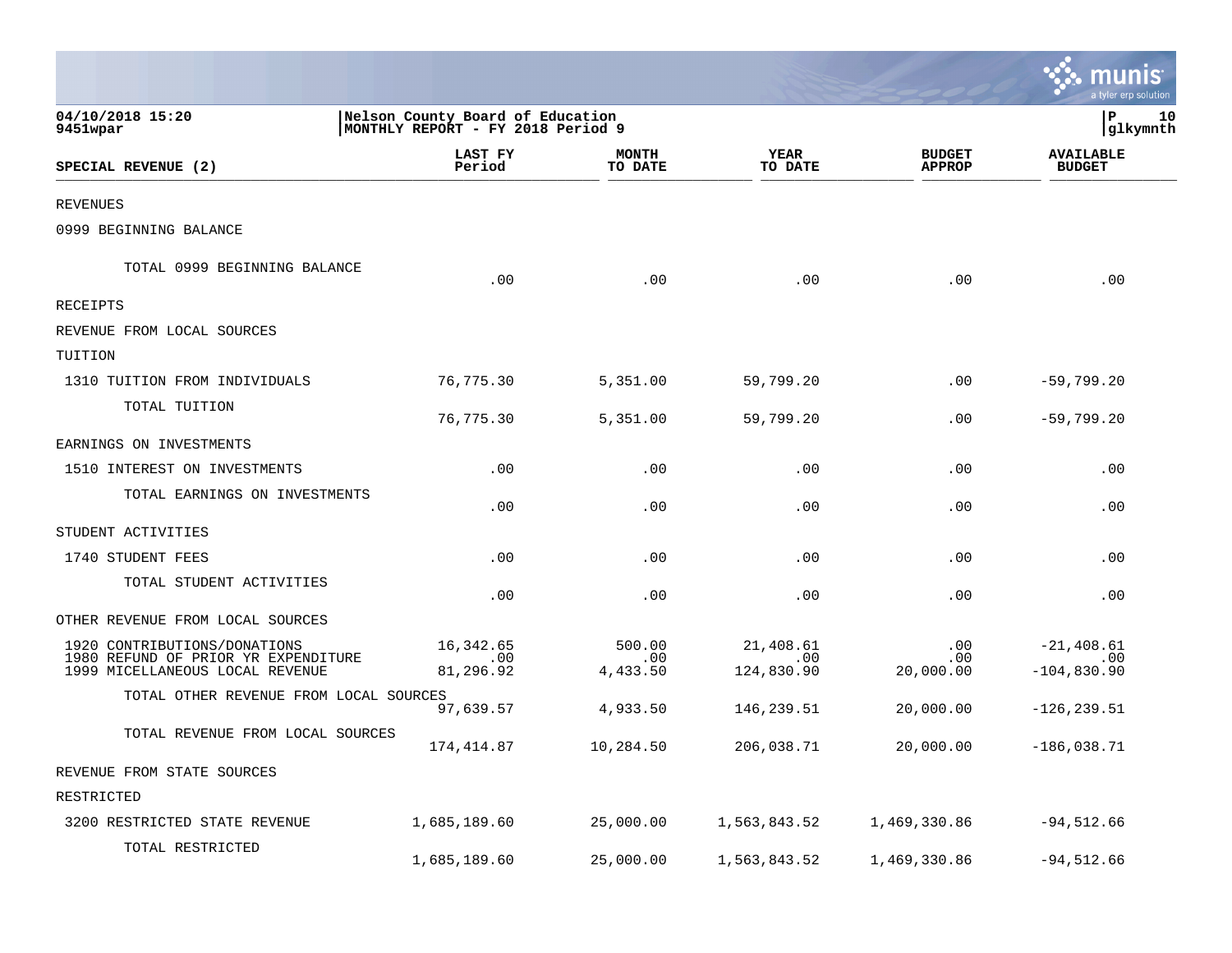

| 04/10/2018 15:20<br>9451wpar                                                                                         | Nelson County Board of Education<br>MONTHLY REPORT - FY 2018 Period 9 | P                        | 11<br>glkymnth                 |                                 |                                   |  |
|----------------------------------------------------------------------------------------------------------------------|-----------------------------------------------------------------------|--------------------------|--------------------------------|---------------------------------|-----------------------------------|--|
| SPECIAL REVENUE (2)                                                                                                  | LAST FY<br>Period                                                     | <b>MONTH</b><br>TO DATE  | <b>YEAR</b><br>TO DATE         | <b>BUDGET</b><br><b>APPROP</b>  | <b>AVAILABLE</b><br><b>BUDGET</b> |  |
|                                                                                                                      |                                                                       |                          |                                |                                 |                                   |  |
| REVENUE ON BEHALF PAYMENTS                                                                                           |                                                                       |                          |                                |                                 |                                   |  |
| 3900 REVENUE ON BEHALF PAYEMENTS                                                                                     | .00                                                                   | .00                      | .00                            | .00                             | .00                               |  |
| TOTAL REVENUE ON BEHALF PAYMENTS                                                                                     | .00                                                                   | .00                      | .00                            | .00                             | .00                               |  |
| TOTAL REVENUE FROM STATE SOURCES                                                                                     | 1,685,189.60                                                          | 25,000.00                | 1,563,843.52                   | 1,469,330.86                    | $-94,512.66$                      |  |
| REVENUE FROM FEDERAL SOURCES                                                                                         |                                                                       |                          |                                |                                 |                                   |  |
| RESTRICTED DIRECT                                                                                                    |                                                                       |                          |                                |                                 |                                   |  |
| 4300 RESTRICTED DIRECT FEDERAL                                                                                       | .00                                                                   | .00                      | .00                            | .00                             | .00                               |  |
| TOTAL RESTRICTED DIRECT                                                                                              | .00                                                                   | .00                      | .00                            | .00                             | .00                               |  |
| RESTRICTED THROUGH THE STATE                                                                                         |                                                                       |                          |                                |                                 |                                   |  |
| 4500 RESTRICTED FED THRU STATE                                                                                       | 1,727,366.93                                                          | 433,429.00               | 1,793,890.14                   | 1,990,059.74                    | 196,169.60                        |  |
| TOTAL RESTRICTED THROUGH THE STATE                                                                                   | 1,727,366.93                                                          | 433,429.00               | 1,793,890.14                   | 1,990,059.74                    | 196,169.60                        |  |
| THROUGH INTERMEDIATE AGENCIES                                                                                        |                                                                       |                          |                                |                                 |                                   |  |
| 4700 FEDERAL REV THRU INTERMED SRC                                                                                   | .00                                                                   | .00                      | .00                            | .00                             | .00                               |  |
| TOTAL THROUGH INTERMEDIATE AGENCIES                                                                                  | .00                                                                   | .00                      | .00                            | .00                             | .00                               |  |
| FEDERAL REIMBURSEMENT                                                                                                |                                                                       |                          |                                |                                 |                                   |  |
| 4810 MEDICAID REIMBURSEMENT                                                                                          | 265,168.02                                                            | 22,405.23                | 268,797.41                     | .00                             | $-268,797.41$                     |  |
| TOTAL FEDERAL REIMBURSEMENT                                                                                          | 265,168.02                                                            | 22,405.23                | 268,797.41                     | .00                             | $-268,797.41$                     |  |
| TOTAL REVENUE FROM FEDERAL SOURCES                                                                                   | 1,992,534.95                                                          | 455,834.23               | 2,062,687.55                   | 1,990,059.74                    | $-72,627.81$                      |  |
| OTHER RECEIPTS                                                                                                       |                                                                       |                          |                                |                                 |                                   |  |
| INTERFUND TRANSFERS                                                                                                  |                                                                       |                          |                                |                                 |                                   |  |
| 5210 FUND TRANSFER<br>5220 INDIRECT COSTS TRANSFER<br>5231 TRANSFER FROM TEACHER QUALITY<br>5241 TRANSFER TO TITLE I | 66,818.00<br>.00<br>.00<br>.00                                        | .00<br>.00<br>.00<br>.00 | 65,459.00<br>.00<br>.00<br>.00 | 192,013.00<br>.00<br>.00<br>.00 | 126,554.00<br>.00<br>.00<br>.00   |  |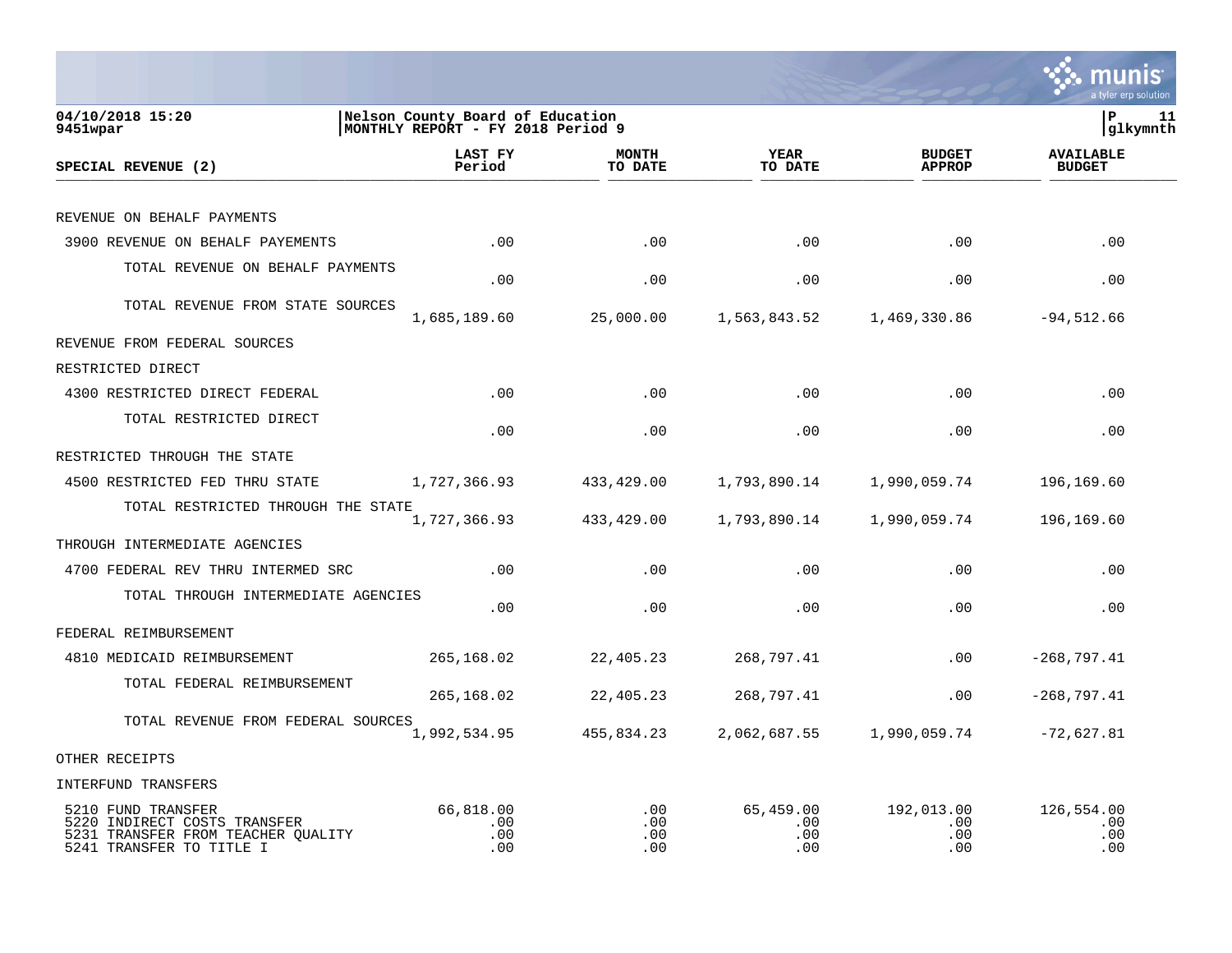

| 04/10/2018 15:20<br>9451wpar | Nelson County Board of Education<br>MONTHLY REPORT - FY 2018 Period 9 |                         |                 | 12<br> glkymnth                |                                   |
|------------------------------|-----------------------------------------------------------------------|-------------------------|-----------------|--------------------------------|-----------------------------------|
| SPECIAL REVENUE (2)          | LAST FY<br>Period                                                     | <b>MONTH</b><br>TO DATE | YEAR<br>TO DATE | <b>BUDGET</b><br><b>APPROP</b> | <b>AVAILABLE</b><br><b>BUDGET</b> |
| TOTAL INTERFUND TRANSFERS    | .00                                                                   | .00                     | 65,459.00       | 192,013.00                     | 126,554.00                        |
| OTHER RECEIPTS<br>TOTAL      | 66,818.00                                                             | .00                     | 65,459.00       | 192,013.00                     | 126,554.00                        |
| TOTAL RECEIPTS               | 3,918,957.42                                                          | 491, 118.73             | 3,898,028.78    | 3,671,403.60                   | $-226, 625.18$                    |
| TOTAL REVENUE                | 3,918,957.42                                                          | 491,118.73              | 3,898,028.78    | 3,671,403.60                   | $-226.625.18$                     |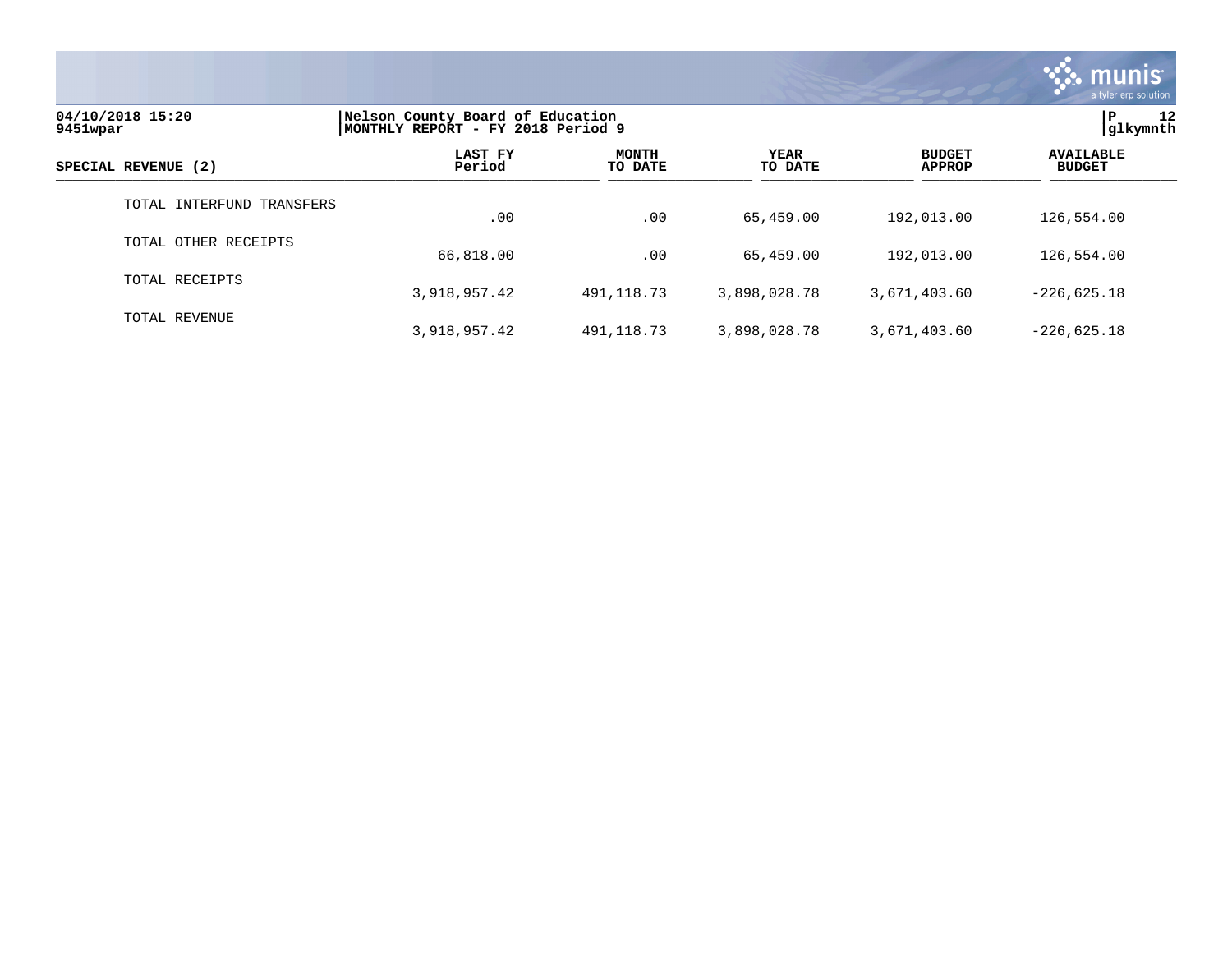

TOTAL 2200 INSTRUCTIONAL STAFF SUPP SERV

munis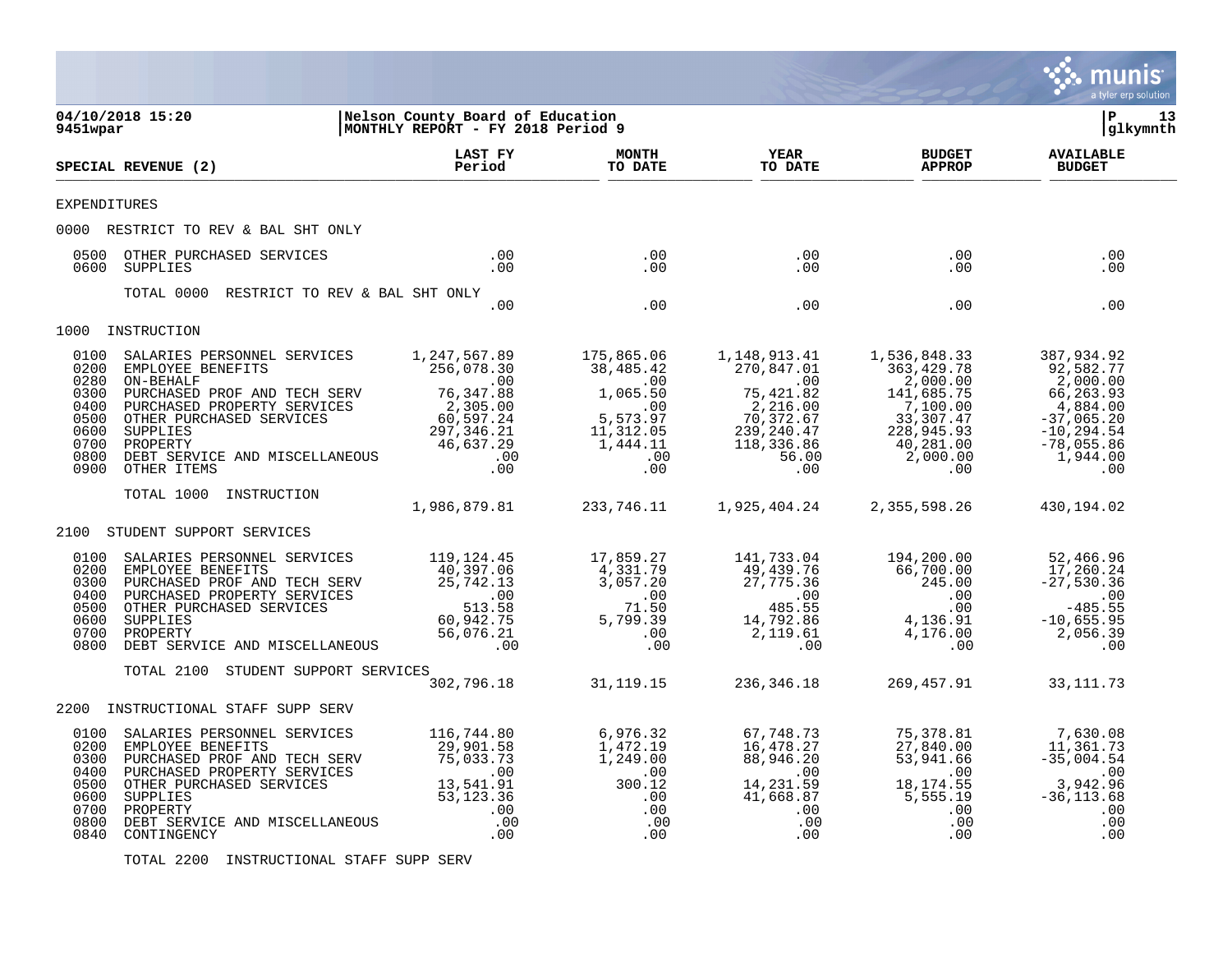

| 04/10/2018 15:20<br>9451wpar                                                                                                                                                                                                                                                                                                            | Nelson County Board of Education<br>MONTHLY REPORT - FY 2018 Period 9                                      |                   |                                                          |                                   | l P<br>14<br>glkymnth             |
|-----------------------------------------------------------------------------------------------------------------------------------------------------------------------------------------------------------------------------------------------------------------------------------------------------------------------------------------|------------------------------------------------------------------------------------------------------------|-------------------|----------------------------------------------------------|-----------------------------------|-----------------------------------|
| SPECIAL REVENUE (2)                                                                                                                                                                                                                                                                                                                     |                                                                                                            | TO DATE           | <b>YEAR</b><br>TO דיימת<br>TO DATE                       | <b>BUDGET</b><br><b>APPROP</b>    | <b>AVAILABLE</b><br><b>BUDGET</b> |
|                                                                                                                                                                                                                                                                                                                                         |                                                                                                            |                   | 288,345.38 9,997.63 229,073.66 180,890.21 -48,183.45     |                                   |                                   |
| 2300 DISTRICT ADMIN SUPPORT                                                                                                                                                                                                                                                                                                             |                                                                                                            |                   |                                                          |                                   |                                   |
| 0500<br>OTHER PURCHASED SERVICES<br>0600 SUPPLIES                                                                                                                                                                                                                                                                                       | $\begin{array}{c} 0.00 \ 0.00 \end{array}$                                                                 | .00<br>.00        | .00<br>.00                                               | .00<br>.00                        | .00<br>.00                        |
| TOTAL 2300 DISTRICT ADMIN SUPPORT                                                                                                                                                                                                                                                                                                       |                                                                                                            | .00               | .00                                                      | $\overline{00}$ . $\overline{00}$ | .00                               |
| 2400 SCHOOL ADMIN SUPPORT                                                                                                                                                                                                                                                                                                               |                                                                                                            |                   |                                                          |                                   |                                   |
| SALARIES PERSONNEL SERVICES<br>0100<br>EMPLOYEE BENEFITS<br>0200<br>0500 OTHER PURCHASED SERVICES                                                                                                                                                                                                                                       | .00<br>.00<br>.00                                                                                          | .00<br>.00<br>.00 | .00<br>.00<br>.00                                        | .00<br>.00<br>.00                 | .00<br>.00<br>.00                 |
| TOTAL 2400 SCHOOL ADMIN SUPPORT                                                                                                                                                                                                                                                                                                         | .00                                                                                                        | .00               | .00                                                      | .00                               | .00                               |
| 2500 BUSINESS SUPPORT SERVICES                                                                                                                                                                                                                                                                                                          |                                                                                                            |                   |                                                          |                                   |                                   |
|                                                                                                                                                                                                                                                                                                                                         |                                                                                                            |                   |                                                          |                                   |                                   |
| TOTAL 2500 BUSINESS SUPPORT SERVICES                                                                                                                                                                                                                                                                                                    |                                                                                                            |                   | $\frac{25}{450}$ , 975.78 			 40, 453.42 			 383, 284.58 | 250,000.00                        | $-133, 284.58$                    |
| 2600 PLANT OPERATIONS AND MAINTENANCE                                                                                                                                                                                                                                                                                                   |                                                                                                            |                   |                                                          |                                   |                                   |
| 914,765.00 14,765.00 -14,765.00 -14,765.00 -14,765.00 -14,765.00 -14,765.00 -14,765.00 -14,765.00 -14,765.00<br>1,366.97 - 1,366.97 - 1,366.97 - 1,366.97 - 1,366.97 - 1,366.97 - 1,366.97 - 1,366.97 - 1,366.97 - 1,366.97 - 1,<br>0100<br>0200<br>0300 PURCHASED PROF AND TECH SERV<br>0500 OTHER PURCHASED SERVICES<br>0600 SUPPLIES |                                                                                                            |                   |                                                          |                                   |                                   |
| TOTAL 2600 PLANT OPERATIONS AND MAINTENANCE                                                                                                                                                                                                                                                                                             |                                                                                                            |                   | $2,157.80$ $2,417.44$ $17,778.02$                        | .00                               | $-17,778.02$                      |
| 2700 STUDENT TRANSPORTATION                                                                                                                                                                                                                                                                                                             |                                                                                                            |                   |                                                          |                                   |                                   |
| 0100<br>SALARIES PERSONNEL SERVICES<br>0200 EMPLOYEE BENEFITS 72,867.97<br>0600 SUPPLIES 72,867.97<br>0700 PROPERTY .00<br>0800 DEBT SERVICE AND MISCELLANEOUS .00                                                                                                                                                                      | 189,199.13 29,997.90 210,094.08 199,750.00 -10,344.08<br>72,867.97 11,661.56 86,752.76 83,955.00 -2,797.76 |                   | $\begin{array}{r} .00 \\ .00 \\ .00 \\ .00 \end{array}$  | .00                               | .00<br>.00<br>.00                 |

TOTAL 2700 STUDENT TRANSPORTATION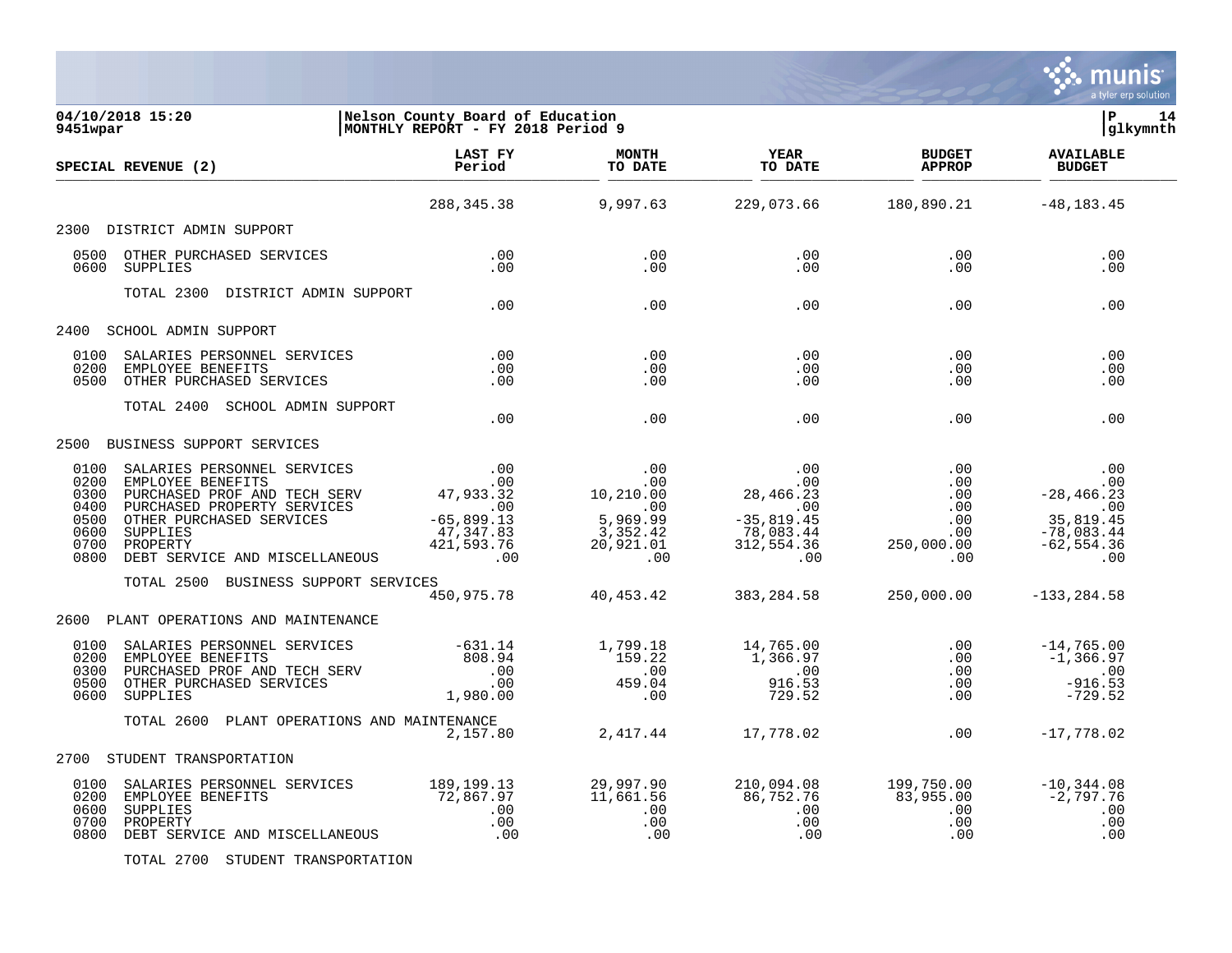

**04/10/2018 15:20 |Nelson County Board of Education |P 15 MONTHLY REPORT - FY 2018 Period 9 LAST FY MONTH YEAR BUDGET AVAILABLE SPECIAL REVENUE (2) Period TO DATE TO DATE APPROP BUDGET**   $\frac{10 \text{ Bheil}}{10 \text{ Bheil}}$  262,067.10 41,659.46 296,846.84 283,705.00 -13,141.84 3300 COMMUNITY SERVICES 0100 SALARIES PERSONNEL SERVICES 156,780.34 20,510.05 160,662.22 229,475.47 68,813.25<br>0200 EMPLOYEE BENEFITS 19,594.52 2,389.92 19,551.18 25,905.17 6,353.99 0200 EMPLOYEE BENEFITS 19,594.52 2,389.92 19,551.18 25,905.17 6,353.99 0300 PURCHASED PROF AND TECH SERV 5,310.15 870.00 6,120.32 5,740.00 -380.32 0400 PURCHASED PROPERTY SERVICES .00 .00 .00 .00 .00 0500 OTHER PURCHASED SERVICES 3,606.95 96.59 2,508.49 2,683.40 174.91<br>19.525.83 9600 3UPPLIES - 16.395.34 0600 SUPPLIES 19,525.83 489.13 20,118.16 3,722.82 -16,395.34 0700 PROPERTY .00 .00 .00 .00 .00 0800 DEBT SERVICE AND MISCELLANEOUS 1,970.51 .00 .00 .00 .00 .00 .00 .00 .00 TOTAL 3300 COMMUNITY SERVICES 206,788.30 24,355.69 208,960.37 267,526.86 58,566.49 5200 FUND TRANSFERS 0900 OTHER ITEMS 690 CONTROLLER SUBSERVIATE SUBSERVIATE SUBSERVIATE SUBSERVIATE SUBSERVIATE SUBSERVIATE SUBSERVIA TOTAL 5200 FUND TRANSFERS 91,742.00 .00 .00 92,013.00 92,013.00 TOTAL EXPENDITURES 3,591,752.35 383,748.90 3,297,693.89 3,699,191.24 401,497.35 TOTAL FOR SPECIAL REVENUE (2)

327,205.07 107,369.83 600,334.89 -27,787.64 -628,122.53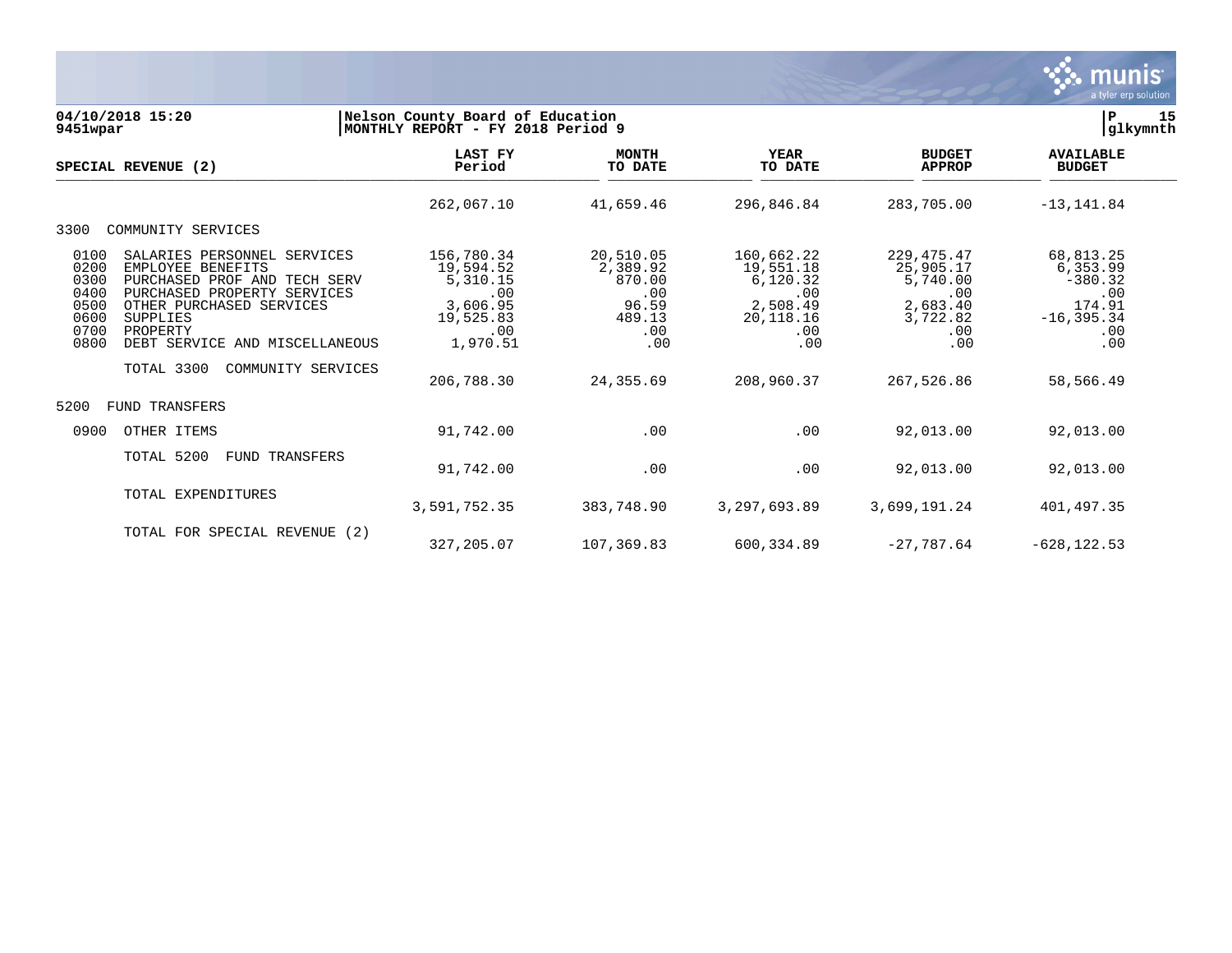|                                  |                                                                       |                         |                 |                                | a tyler erp solutior              |
|----------------------------------|-----------------------------------------------------------------------|-------------------------|-----------------|--------------------------------|-----------------------------------|
| 04/10/2018 15:20<br>9451wpar     | Nelson County Board of Education<br>MONTHLY REPORT - FY 2018 Period 9 |                         |                 |                                | P<br>16<br> glkymnth              |
| CAPITAL OUTLAY FUND (310)        | <b>LAST FY</b><br>Period                                              | <b>MONTH</b><br>TO DATE | YEAR<br>TO DATE | <b>BUDGET</b><br><b>APPROP</b> | <b>AVAILABLE</b><br><b>BUDGET</b> |
| <b>REVENUES</b>                  |                                                                       |                         |                 |                                |                                   |
| 0999 BEGINNING BALANCE           |                                                                       |                         |                 |                                |                                   |
| TOTAL 0999 BEGINNING BALANCE     | .00                                                                   | .00                     | .00             | .00                            | .00                               |
| RECEIPTS                         |                                                                       |                         |                 |                                |                                   |
| REVENUE FROM LOCAL SOURCES       |                                                                       |                         |                 |                                |                                   |
| EARNINGS ON INVESTMENTS          |                                                                       |                         |                 |                                |                                   |
| 1510 INTEREST ON INVESTMENTS     | .00                                                                   | .00                     | .00             | .00                            | .00                               |
| TOTAL EARNINGS ON INVESTMENTS    | .00                                                                   | .00                     | .00             | .00                            | .00                               |
| TOTAL REVENUE FROM LOCAL SOURCES | .00                                                                   | .00                     | .00             | .00                            | .00                               |
| REVENUE FROM STATE SOURCES       |                                                                       |                         |                 |                                |                                   |
| RESTRICTED                       |                                                                       |                         |                 |                                |                                   |
| 3200 RESTRICTED STATE REVENUE    | 209,500.00                                                            | .00                     | 205,000.00      | 420,000.00                     | 215,000.00                        |
| TOTAL RESTRICTED                 | 209,500.00                                                            | .00                     | 205,000.00      | 420,000.00                     | 215,000.00                        |
| TOTAL REVENUE FROM STATE SOURCES | 209,500.00                                                            | .00                     | 205,000.00      | 420,000.00                     | 215,000.00                        |
| OTHER RECEIPTS                   |                                                                       |                         |                 |                                |                                   |
| INTERFUND TRANSFERS              |                                                                       |                         |                 |                                |                                   |
| 5210 FUND TRANSFER               | .00                                                                   | .00                     | .00             | .00                            | .00                               |
| TOTAL INTERFUND TRANSFERS        | .00                                                                   | .00                     | .00             | .00                            | .00                               |
| TOTAL OTHER RECEIPTS             | .00                                                                   | .00                     | .00             | .00                            | .00                               |
| TOTAL RECEIPTS                   | 209,500.00                                                            | .00                     | 205,000.00      | 420,000.00                     | 215,000.00                        |
| TOTAL REVENUE                    | 209,500.00                                                            | .00                     | 205,000.00      | 420,000.00                     | 215,000.00                        |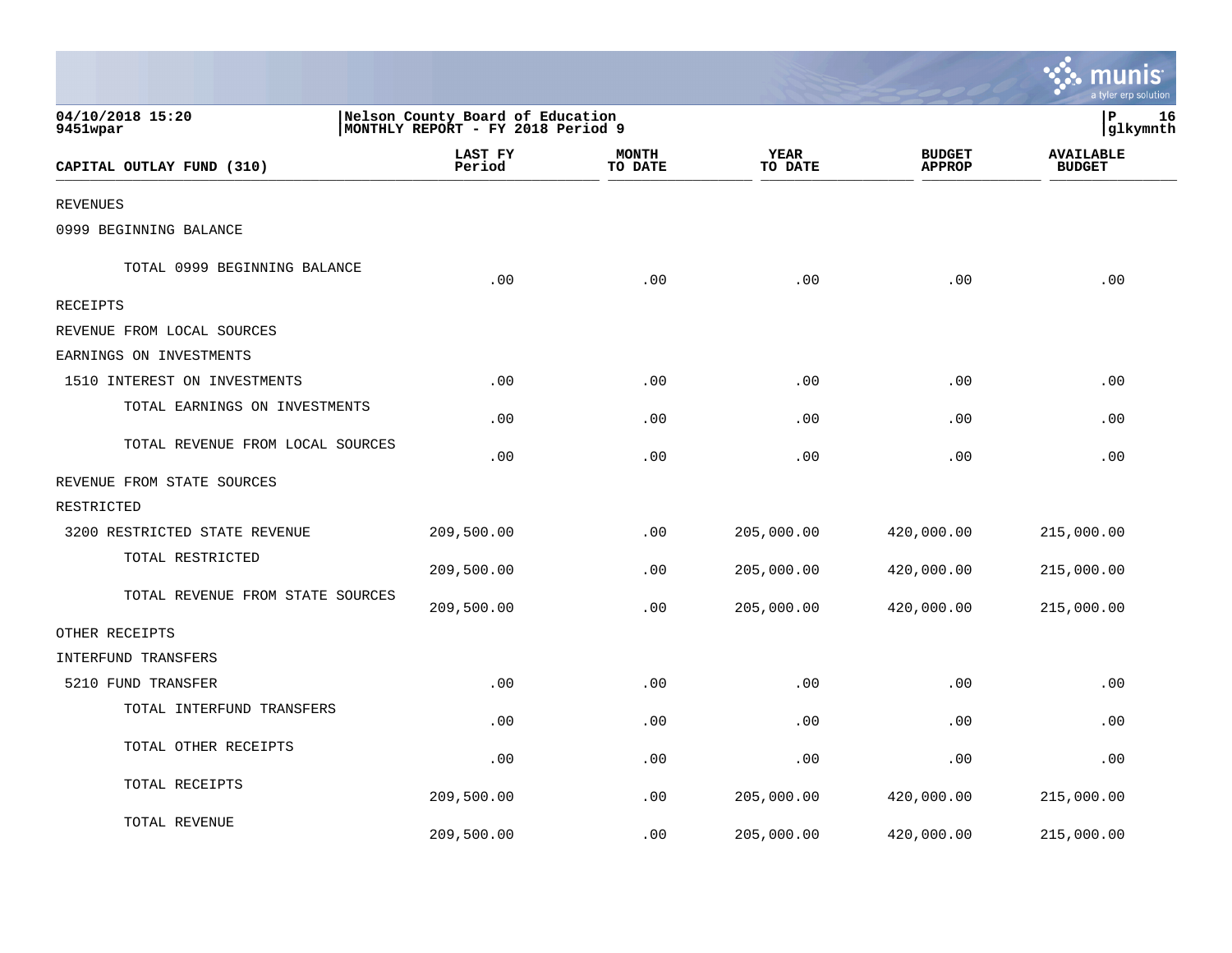

| 04/10/2018 15:20<br>9451wpar                                  | Nelson County Board of Education<br>MONTHLY REPORT - FY 2018 Period 9 |                         |                        |                                |                                   | 17<br>P<br> glkymnth |  |
|---------------------------------------------------------------|-----------------------------------------------------------------------|-------------------------|------------------------|--------------------------------|-----------------------------------|----------------------|--|
| CAPITAL OUTLAY FUND (310)                                     | LAST FY<br>Period                                                     | <b>MONTH</b><br>TO DATE | <b>YEAR</b><br>TO DATE | <b>BUDGET</b><br><b>APPROP</b> | <b>AVAILABLE</b><br><b>BUDGET</b> |                      |  |
| EXPENDITURES                                                  |                                                                       |                         |                        |                                |                                   |                      |  |
| 5100<br>DEBT SERVICE                                          |                                                                       |                         |                        |                                |                                   |                      |  |
| 0800<br>DEBT SERVICE AND MISCELLANEOUS<br>0840<br>CONTINGENCY | .00<br>.00                                                            | .00<br>.00              | .00<br>.00             | .00<br>.00                     | .00<br>.00                        |                      |  |
| TOTAL 5100<br>DEBT SERVICE                                    | .00                                                                   | .00                     | .00                    | .00                            | .00                               |                      |  |
| FUND TRANSFERS<br>5200                                        |                                                                       |                         |                        |                                |                                   |                      |  |
| 0900<br>OTHER ITEMS                                           | .00                                                                   | .00                     | .00                    | 420,000.00                     | 420,000.00                        |                      |  |
| TOTAL 5200<br>FUND TRANSFERS                                  | .00                                                                   | .00                     | .00                    | 420,000.00                     | 420,000.00                        |                      |  |
| TOTAL EXPENDITURES                                            | .00                                                                   | .00                     | .00                    | 420,000.00                     | 420,000.00                        |                      |  |
| TOTAL FOR CAPITAL OUTLAY FUND (310)                           | 209,500.00                                                            | .00                     | 205,000.00             | .00                            | $-205,000.00$                     |                      |  |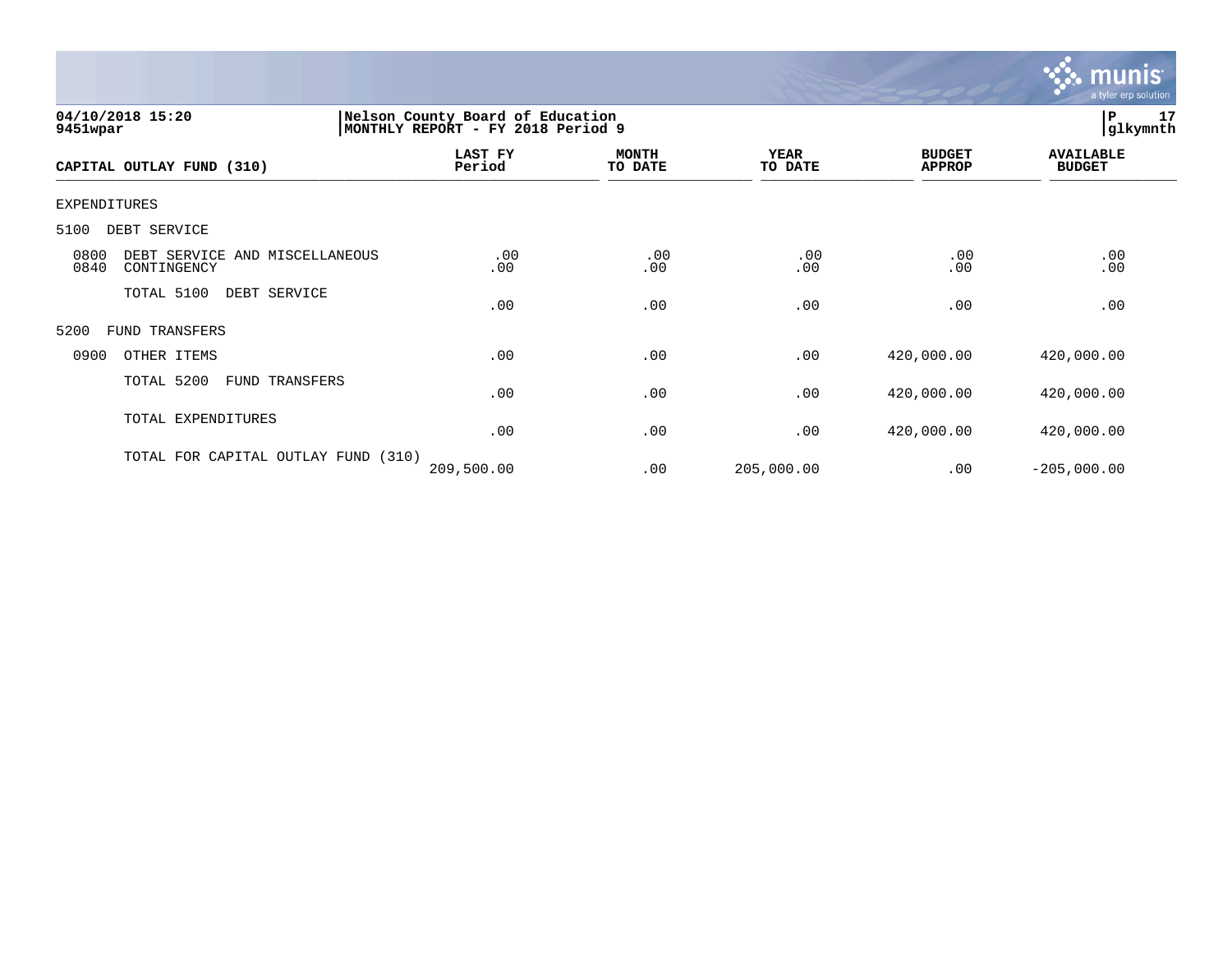|                                                                                                                                                                                   |                                                                       |                                        |                                                 |                                                 | <b>A.</b> munis<br>a tyler erp solution |
|-----------------------------------------------------------------------------------------------------------------------------------------------------------------------------------|-----------------------------------------------------------------------|----------------------------------------|-------------------------------------------------|-------------------------------------------------|-----------------------------------------|
| 04/10/2018 15:20<br>9451wpar                                                                                                                                                      | Nelson County Board of Education<br>MONTHLY REPORT - FY 2018 Period 9 |                                        |                                                 |                                                 | lР<br>18<br>glkymnth                    |
| BUILDING FUND (5 CENT LEVY) (3                                                                                                                                                    | LAST FY<br>Period                                                     | <b>MONTH</b><br>TO DATE                | <b>YEAR</b><br>TO DATE                          | <b>BUDGET</b><br><b>APPROP</b>                  | <b>AVAILABLE</b><br><b>BUDGET</b>       |
| <b>REVENUES</b>                                                                                                                                                                   |                                                                       |                                        |                                                 |                                                 |                                         |
| 0999 BEGINNING BALANCE                                                                                                                                                            |                                                                       |                                        |                                                 |                                                 |                                         |
| TOTAL 0999 BEGINNING BALANCE                                                                                                                                                      | .00                                                                   | .00                                    | .00                                             | .00                                             | .00                                     |
| <b>RECEIPTS</b>                                                                                                                                                                   |                                                                       |                                        |                                                 |                                                 |                                         |
| REVENUE FROM LOCAL SOURCES                                                                                                                                                        |                                                                       |                                        |                                                 |                                                 |                                         |
| AD VALOREM TAXES                                                                                                                                                                  |                                                                       |                                        |                                                 |                                                 |                                         |
| 1111 GENERAL REAL PROPERTY TAX<br>1113 PSC REAL PROPERTY TAX<br>1115 DELINQUENT PROPERTY TAX<br>1116 DISTILLED SPIRITS TAX<br>1117 MOTOR VEHICLE TAX<br>1118 UNMINED MINERALS TAX | 3,710,000.00<br>.00<br>.00<br>.00<br>.00<br>.00                       | .00<br>.00<br>.00<br>.00<br>.00<br>.00 | 3,840,000.00<br>.00<br>.00<br>.00<br>.00<br>.00 | 3,840,000.00<br>.00<br>.00<br>.00<br>.00<br>.00 | .00<br>.00<br>.00<br>.00<br>.00<br>.00  |
| TOTAL AD VALOREM TAXES                                                                                                                                                            | 3,710,000.00                                                          | .00                                    | 3,840,000.00                                    | 3,840,000.00                                    | .00                                     |
| PENALTIES & INTEREST ON TAXES                                                                                                                                                     |                                                                       |                                        |                                                 |                                                 |                                         |
| 1140 PENALTIES & INTEREST ON TAXES                                                                                                                                                | .00                                                                   | .00                                    | .00                                             | .00                                             | .00                                     |
| TOTAL PENALTIES & INTEREST ON TAXES                                                                                                                                               | .00                                                                   | .00                                    | .00                                             | .00                                             | .00                                     |
| OTHER TAXES                                                                                                                                                                       |                                                                       |                                        |                                                 |                                                 |                                         |
| 1191 OMITTED PROPERTY TAX<br>1192 EXCISE TAX                                                                                                                                      | .00<br>.00                                                            | .00<br>.00                             | .00<br>.00                                      | .00<br>.00                                      | .00<br>.00                              |
| TOTAL OTHER TAXES                                                                                                                                                                 | .00                                                                   | .00                                    | .00                                             | .00                                             | .00                                     |
| EARNINGS ON INVESTMENTS                                                                                                                                                           |                                                                       |                                        |                                                 |                                                 |                                         |
| 1510 INTEREST ON INVESTMENTS                                                                                                                                                      | .00                                                                   | .00                                    | .00                                             | .00                                             | .00                                     |
| TOTAL EARNINGS ON INVESTMENTS                                                                                                                                                     | .00                                                                   | .00                                    | .00                                             | .00                                             | .00                                     |
| TOTAL REVENUE FROM LOCAL SOURCES                                                                                                                                                  | 3,710,000.00                                                          | .00                                    | 3,840,000.00                                    | 3,840,000.00                                    | .00                                     |
| --------- ---- ----- --- ----                                                                                                                                                     |                                                                       |                                        |                                                 |                                                 |                                         |

 $\mathcal{L}$ 

REVENUE FROM STATE SOURCES

RESTRICTED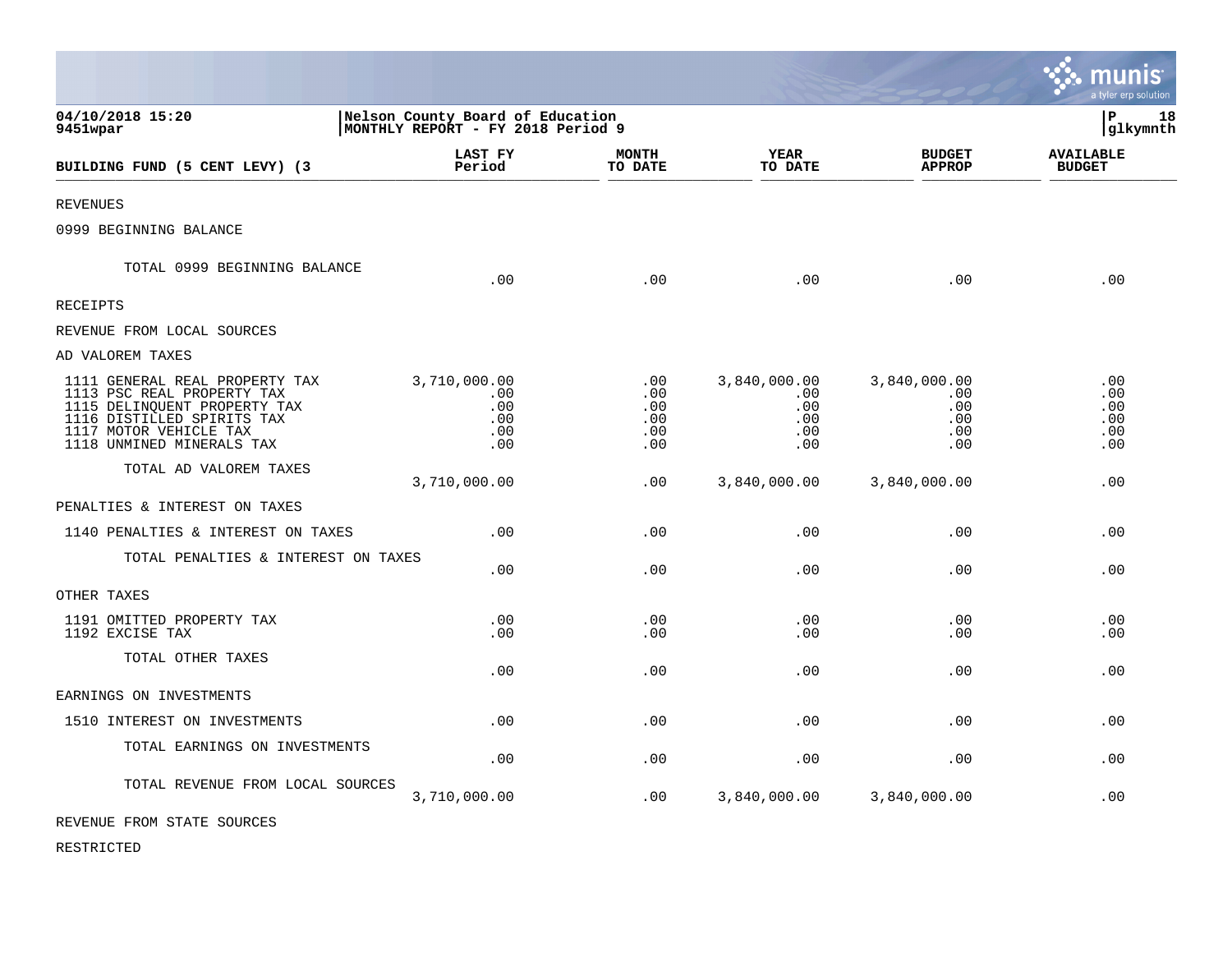|                                                                                                                                                                                                 |                                                                       |                                        |                                        |                                        | munis<br>a tyler erp solution          |
|-------------------------------------------------------------------------------------------------------------------------------------------------------------------------------------------------|-----------------------------------------------------------------------|----------------------------------------|----------------------------------------|----------------------------------------|----------------------------------------|
| 04/10/2018 15:20<br>9451wpar                                                                                                                                                                    | Nelson County Board of Education<br>MONTHLY REPORT - FY 2018 Period 9 |                                        |                                        |                                        | lР<br>19<br>glkymnth                   |
| BUILDING FUND (5 CENT LEVY) (3                                                                                                                                                                  | LAST FY<br>Period                                                     | <b>MONTH</b><br>TO DATE                | <b>YEAR</b><br>TO DATE                 | <b>BUDGET</b><br><b>APPROP</b>         | <b>AVAILABLE</b><br><b>BUDGET</b>      |
| 3200 RESTRICTED STATE REVENUE                                                                                                                                                                   | 452,886.00                                                            | .00                                    | 355,150.00                             | 850,000.00                             | 494,850.00                             |
| TOTAL RESTRICTED                                                                                                                                                                                | 452,886.00                                                            | .00                                    | 355,150.00                             | 850,000.00                             | 494,850.00                             |
| TOTAL REVENUE FROM STATE SOURCES                                                                                                                                                                | 452,886.00                                                            | .00                                    | 355,150.00                             | 850,000.00                             | 494,850.00                             |
| OTHER RECEIPTS                                                                                                                                                                                  |                                                                       |                                        |                                        |                                        |                                        |
| BOND ISSUANCE                                                                                                                                                                                   |                                                                       |                                        |                                        |                                        |                                        |
| 5110 BOND PRINCIPAL PROCEEDS                                                                                                                                                                    | .00                                                                   | .00                                    | .00                                    | .00                                    | .00                                    |
| TOTAL BOND ISSUANCE                                                                                                                                                                             | .00                                                                   | .00                                    | .00                                    | .00                                    | .00                                    |
| INTERFUND TRANSFERS                                                                                                                                                                             |                                                                       |                                        |                                        |                                        |                                        |
| 5210 FUND TRANSFER                                                                                                                                                                              | .00                                                                   | .00                                    | .00                                    | .00                                    | .00                                    |
| TOTAL INTERFUND TRANSFERS                                                                                                                                                                       | .00                                                                   | .00                                    | .00                                    | .00                                    | .00                                    |
| SALE OR COMP FOR LOSS OF ASSETS                                                                                                                                                                 |                                                                       |                                        |                                        |                                        |                                        |
| 5311 SALE OF LAND & IMPROVEMENTS<br>5312 LOSS COMP - LAND & IMPROVEMNTS<br>5331 SALE OF BUILDINGS<br>5332 LOSS COMP - BUILDINGS<br>5341 SALE OF EQUIPMENT ETC<br>5342 LOSS COMP - EQUIPMENT ETC | .00<br>$.00 \,$<br>.00<br>.00<br>.00<br>.00                           | .00<br>.00<br>.00<br>.00<br>.00<br>.00 | .00<br>.00<br>.00<br>.00<br>.00<br>.00 | .00<br>.00<br>.00<br>.00<br>.00<br>.00 | .00<br>.00<br>.00<br>.00<br>.00<br>.00 |
| TOTAL SALE OR COMP FOR LOSS OF ASSETS                                                                                                                                                           |                                                                       |                                        |                                        |                                        |                                        |
| TOTAL OTHER RECEIPTS                                                                                                                                                                            | .00<br>.00                                                            | .00<br>.00                             | .00<br>.00                             | .00<br>.00                             | .00<br>.00                             |
| TOTAL RECEIPTS                                                                                                                                                                                  | 4,162,886.00                                                          | .00                                    | 4,195,150.00                           | 4,690,000.00                           | 494,850.00                             |
| TOTAL REVENUE                                                                                                                                                                                   | 4,162,886.00                                                          | .00                                    | 4,195,150.00                           | 4,690,000.00                           | 494,850.00                             |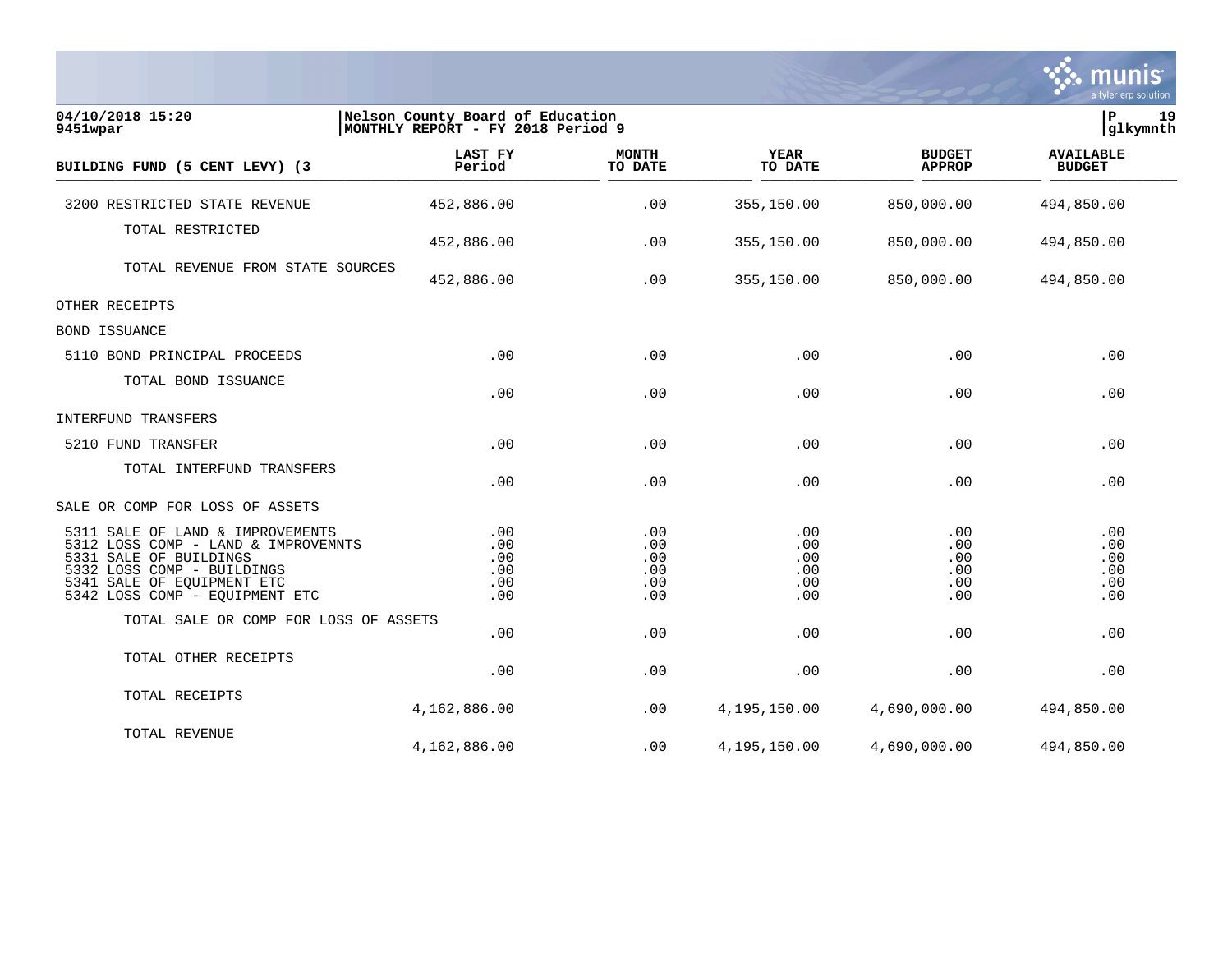

| 04/10/2018 15:20<br>9451wpar                                                         | Nelson County Board of Education<br>MONTHLY REPORT - FY 2018 Period 9 | P                       | 20<br> glkymnth        |                                |                                   |  |
|--------------------------------------------------------------------------------------|-----------------------------------------------------------------------|-------------------------|------------------------|--------------------------------|-----------------------------------|--|
| BUILDING FUND (5 CENT LEVY) (3                                                       | LAST FY<br>Period                                                     | <b>MONTH</b><br>TO DATE | <b>YEAR</b><br>TO DATE | <b>BUDGET</b><br><b>APPROP</b> | <b>AVAILABLE</b><br><b>BUDGET</b> |  |
| EXPENDITURES                                                                         |                                                                       |                         |                        |                                |                                   |  |
| DEBT SERVICE<br>5100                                                                 |                                                                       |                         |                        |                                |                                   |  |
| 0800<br>DEBT SERVICE AND MISCELLANEOUS<br>0840<br>CONTINGENCY<br>0900<br>OTHER ITEMS | .00<br>.00<br>.00                                                     | .00<br>.00<br>.00       | .00<br>.00<br>.00      | .00<br>.00<br>.00              | .00<br>.00<br>.00                 |  |
| TOTAL 5100<br>DEBT SERVICE                                                           | .00                                                                   | .00                     | .00                    | .00                            | .00                               |  |
| 5200<br>FUND TRANSFERS                                                               |                                                                       |                         |                        |                                |                                   |  |
| 0900<br>OTHER ITEMS                                                                  | .00                                                                   | .00                     | .00                    | 4,690,000.00                   | 4,690,000.00                      |  |
| TOTAL 5200<br>FUND TRANSFERS                                                         | .00                                                                   | .00                     | .00                    | 4,690,000.00                   | 4,690,000.00                      |  |
| TOTAL EXPENDITURES                                                                   | .00                                                                   | .00                     | .00                    | 4,690,000.00                   | 4,690,000.00                      |  |
| TOTAL FOR BUILDING FUND                                                              | (5 CENT LEVY) (320)<br>4,162,886.00                                   | .00                     | 4,195,150.00           | .00                            | $-4, 195, 150.00$                 |  |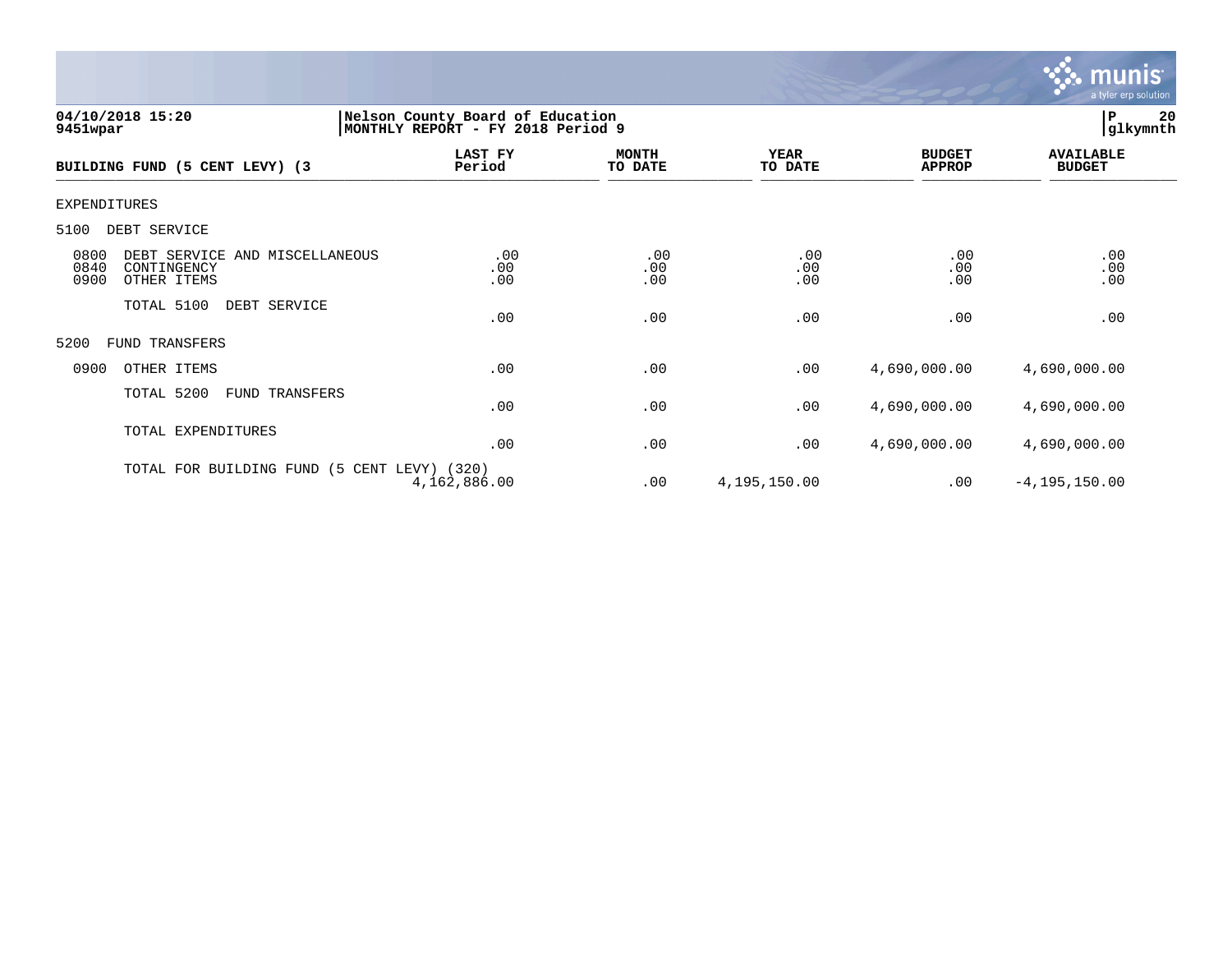|                                                                 |                                                                       |                         |                 |                                | a tyler erp solution              |
|-----------------------------------------------------------------|-----------------------------------------------------------------------|-------------------------|-----------------|--------------------------------|-----------------------------------|
| 04/10/2018 15:20<br>9451wpar                                    | Nelson County Board of Education<br>MONTHLY REPORT - FY 2018 Period 9 |                         |                 |                                | lР<br>21<br> glkymnth             |
| CONSTRUCTION FUND (360)                                         | LAST FY<br>Period                                                     | <b>MONTH</b><br>TO DATE | YEAR<br>TO DATE | <b>BUDGET</b><br><b>APPROP</b> | <b>AVAILABLE</b><br><b>BUDGET</b> |
| <b>REVENUES</b>                                                 |                                                                       |                         |                 |                                |                                   |
| 0999 BEGINNING BALANCE                                          |                                                                       |                         |                 |                                |                                   |
| TOTAL 0999 BEGINNING BALANCE                                    | .00                                                                   | .00                     | .00             | .00                            | .00                               |
| RECEIPTS                                                        |                                                                       |                         |                 |                                |                                   |
| REVENUE FROM LOCAL SOURCES                                      |                                                                       |                         |                 |                                |                                   |
| EARNINGS ON INVESTMENTS                                         |                                                                       |                         |                 |                                |                                   |
| 1510 INTEREST ON INVESTMENTS                                    | .00                                                                   | .00                     | .00             | .00                            | .00                               |
| TOTAL EARNINGS ON INVESTMENTS                                   | .00                                                                   | .00                     | .00             | .00                            | .00                               |
| OTHER REVENUE FROM LOCAL SOURCES                                |                                                                       |                         |                 |                                |                                   |
| 1920 CONTRIBUTIONS/DONATIONS<br>1999 MICELLANEOUS LOCAL REVENUE | .00<br>.00                                                            | .00<br>.00              | .00<br>.00      | .00<br>.00                     | .00<br>.00                        |
| TOTAL OTHER REVENUE FROM LOCAL SOURCES                          | .00                                                                   | .00                     | .00             | .00                            | .00                               |
| TOTAL REVENUE FROM LOCAL SOURCES                                | .00                                                                   | .00                     | .00             | .00                            | .00                               |
| REVENUE FROM STATE SOURCES                                      |                                                                       |                         |                 |                                |                                   |
| RESTRICTED                                                      |                                                                       |                         |                 |                                |                                   |
| 3200 RESTRICTED STATE REVENUE                                   | .00                                                                   | .00                     | .00             | .00                            | .00                               |
| TOTAL RESTRICTED                                                | .00                                                                   | .00                     | .00             | .00                            | .00                               |
| TOTAL REVENUE FROM STATE SOURCES                                | .00                                                                   | .00                     | .00             | .00                            | .00                               |
| OTHER RECEIPTS                                                  |                                                                       |                         |                 |                                |                                   |
| BOND ISSUANCE                                                   |                                                                       |                         |                 |                                |                                   |
| 5110 BOND PRINCIPAL PROCEEDS                                    | .00                                                                   | .00                     | .00             | .00                            | .00                               |
| TOTAL BOND ISSUANCE                                             | .00                                                                   | .00                     | .00             | .00                            | .00                               |

INTERFUND TRANSFERS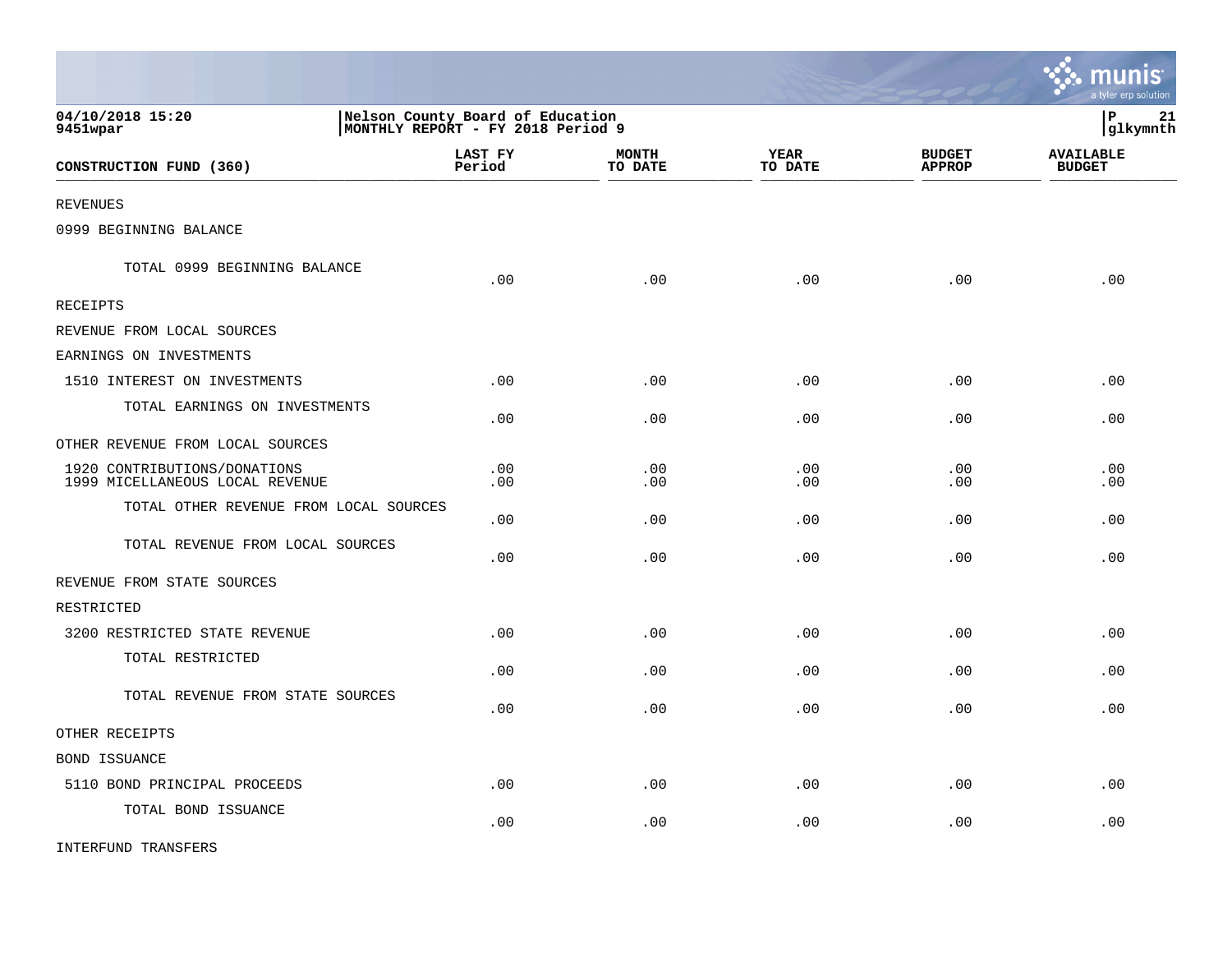

**04/10/2018 15:20 |Nelson County Board of Education |P 22 9451wpar |MONTHLY REPORT - FY 2018 Period 9 |glkymnth LAST FY MONTH YEAR BUDGET AVAILABLE CONSTRUCTION FUND (360) Period TO DATE TO DATE APPROP BUDGET**   $\frac{10 \text{ Bhe}}{10 \text{ Bhe}}$   $\frac{10 \text{ Bhe}}{10 \text{ Bhe}}$   $\frac{10 \text{ Bhe}}{10 \text{ Bhe}}$   $\frac{10 \text{ Bhe}}{10 \text{ Bhe}}$   $\frac{10 \text{ Bhe}}{10 \text{ Bhe}}$   $\frac{10 \text{ Bhe}}{10 \text{ Bhe}}$   $\frac{10 \text{ Bhe}}{10 \text{ Bhe}}$ 5210 FUND TRANSFER .00 .00 .00 .00 .00 TOTAL INTERFUND TRANSFERS .00 .00 .00 .00 .00 SALE OR COMP FOR LOSS OF ASSETS 5332 LOSS COMP - BUILDINGS .00 .00 84,901.04 .00 -84,901.04 5342 LOSS COMP - EQUIPMENT ETC TOTAL SALE OR COMP FOR LOSS OF ASSETS  $.00$   $.00$   $.00$   $.04$   $.00$   $.04$   $.00$   $.04$ TOTAL OTHER RECEIPTS  $.00$   $.00$   $.00$   $.04$   $.00$   $.04$   $.00$   $.04$ TOTAL RECEIPTS

 $.00$   $.00$   $.00$   $.04$   $.00$   $.04$   $.00$   $.04$ 

 $.00$   $.00$   $.00$   $.04$   $.00$   $.04$   $.00$   $.04$ 

TOTAL REVENUE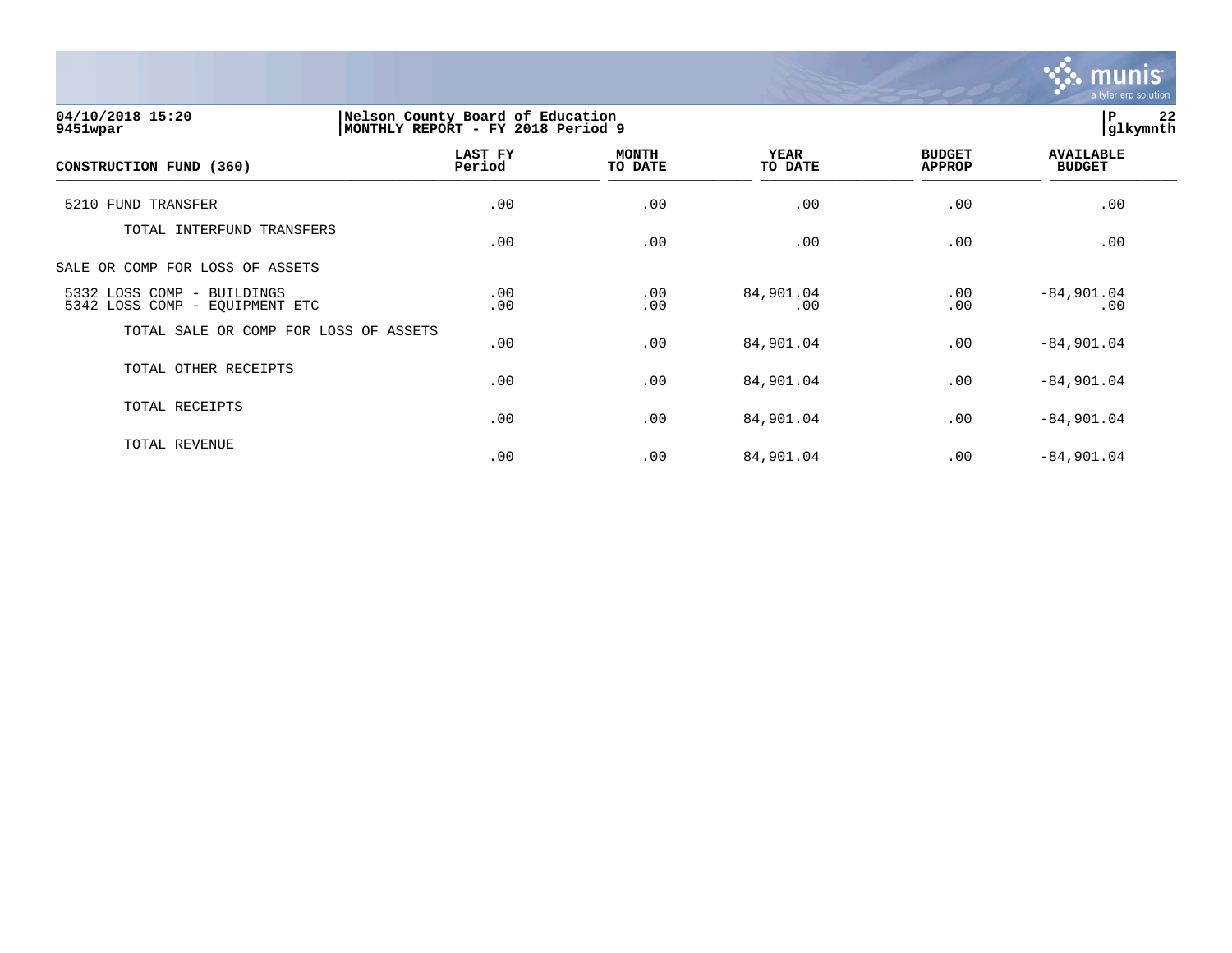

| 9451wpar                                                     | 04/10/2018 15:20                                                                                                                                                                                | Nelson County Board of Education<br> MONTHLY REPORT - FY 2018 Period 9            |                                                      |                                                                            |                                                           | lР<br>23<br>glkymnth                                                           |  |  |
|--------------------------------------------------------------|-------------------------------------------------------------------------------------------------------------------------------------------------------------------------------------------------|-----------------------------------------------------------------------------------|------------------------------------------------------|----------------------------------------------------------------------------|-----------------------------------------------------------|--------------------------------------------------------------------------------|--|--|
|                                                              | CONSTRUCTION FUND (360)                                                                                                                                                                         | LAST FY<br>Period                                                                 | <b>MONTH</b><br>TO DATE                              | <b>YEAR</b><br>TO DATE                                                     | <b>BUDGET</b><br><b>APPROP</b>                            | <b>AVAILABLE</b><br><b>BUDGET</b>                                              |  |  |
| EXPENDITURES                                                 |                                                                                                                                                                                                 |                                                                                   |                                                      |                                                                            |                                                           |                                                                                |  |  |
|                                                              | 4500 BUILDING ACQUISTIONS & CONSTRUCTION                                                                                                                                                        |                                                                                   |                                                      |                                                                            |                                                           |                                                                                |  |  |
| 0100<br>0300<br>0400<br>0500<br>0600<br>0700<br>0800<br>0900 | SALARIES PERSONNEL SERVICES<br>PURCHASED PROF AND TECH SERV<br>PURCHASED PROPERTY SERVICES<br>OTHER PURCHASED SERVICES<br>SUPPLIES<br>PROPERTY<br>DEBT SERVICE AND MISCELLANEOUS<br>OTHER ITEMS | $.00 \,$<br>1,149,303.05<br>2,785,108.18<br>$-326.26$<br>.00<br>.00<br>.00<br>.00 | .00<br>.00<br>.00<br>.00<br>.00<br>.00<br>.00<br>.00 | $.00 \,$<br>2,802.79<br>240,490.14<br>$.00 \,$<br>.00<br>.00<br>.00<br>.00 | $.00 \,$<br>.00<br>.00<br>.00<br>.00<br>.00<br>.00<br>.00 | .00<br>$-2,802.79$<br>$-240, 490.14$<br>.00<br>.00<br>.00<br>.00<br>.00        |  |  |
|                                                              | TOTAL 4500 BUILDING ACQUISTIONS & CONSTRUCTION                                                                                                                                                  | 3,934,084.97                                                                      | .00                                                  | 243, 292.93                                                                | .00                                                       | $-243, 292.93$                                                                 |  |  |
| 4700                                                         | BUILDING IMPROVEMENTS                                                                                                                                                                           |                                                                                   |                                                      |                                                                            |                                                           |                                                                                |  |  |
| 0300<br>0400<br>0500<br>0600<br>0700<br>0800<br>0900         | PURCHASED PROF AND TECH SERV<br>PURCHASED PROPERTY SERVICES<br>OTHER PURCHASED SERVICES<br>SUPPLIES<br>PROPERTY<br>DEBT SERVICE AND MISCELLANEOUS<br>OTHER ITEMS                                | .00<br>.00<br>.00<br>.00<br>.00<br>.00<br>.00                                     | .00<br>.00<br>.00<br>.00<br>.00<br>.00<br>.00        | 1, 253, 061.21<br>622,156.95<br>2,137.80<br>$.00 \,$<br>.00<br>.00<br>.00  | .00<br>.00<br>.00<br>.00<br>.00<br>.00<br>.00             | $-1, 253, 061.21$<br>$-622, 156.95$<br>$-2,137.80$<br>.00<br>.00<br>.00<br>.00 |  |  |
|                                                              | TOTAL 4700<br>BUILDING IMPROVEMENTS                                                                                                                                                             | .00                                                                               | .00                                                  | 1,877,355.96                                                               | .00                                                       | $-1,877,355.96$                                                                |  |  |
| 5100                                                         | DEBT SERVICE                                                                                                                                                                                    |                                                                                   |                                                      |                                                                            |                                                           |                                                                                |  |  |
| 0800<br>0900                                                 | DEBT SERVICE AND MISCELLANEOUS<br>OTHER ITEMS                                                                                                                                                   | .00<br>.00                                                                        | .00<br>.00                                           | .00<br>.00                                                                 | .00<br>.00                                                | .00<br>.00                                                                     |  |  |
|                                                              | TOTAL 5100<br>DEBT SERVICE                                                                                                                                                                      | .00                                                                               | .00                                                  | .00                                                                        | $.00 \,$                                                  | .00                                                                            |  |  |
| 5200                                                         | <b>FUND TRANSFERS</b>                                                                                                                                                                           |                                                                                   |                                                      |                                                                            |                                                           |                                                                                |  |  |
| 0900                                                         | OTHER ITEMS                                                                                                                                                                                     | .00                                                                               | .00                                                  | .00                                                                        | .00                                                       | .00                                                                            |  |  |
|                                                              | TOTAL 5200<br>FUND TRANSFERS                                                                                                                                                                    | .00                                                                               | .00                                                  | .00                                                                        | .00                                                       | .00                                                                            |  |  |
|                                                              | TOTAL EXPENDITURES                                                                                                                                                                              | 3,934,084.97                                                                      | .00                                                  | 2,120,648.89                                                               | .00                                                       | $-2,120,648.89$                                                                |  |  |
|                                                              | TOTAL FOR CONSTRUCTION FUND (360)                                                                                                                                                               | $-3,934,084.97$                                                                   | .00                                                  | $-2,035,747.85$                                                            | .00                                                       | 2,035,747.85                                                                   |  |  |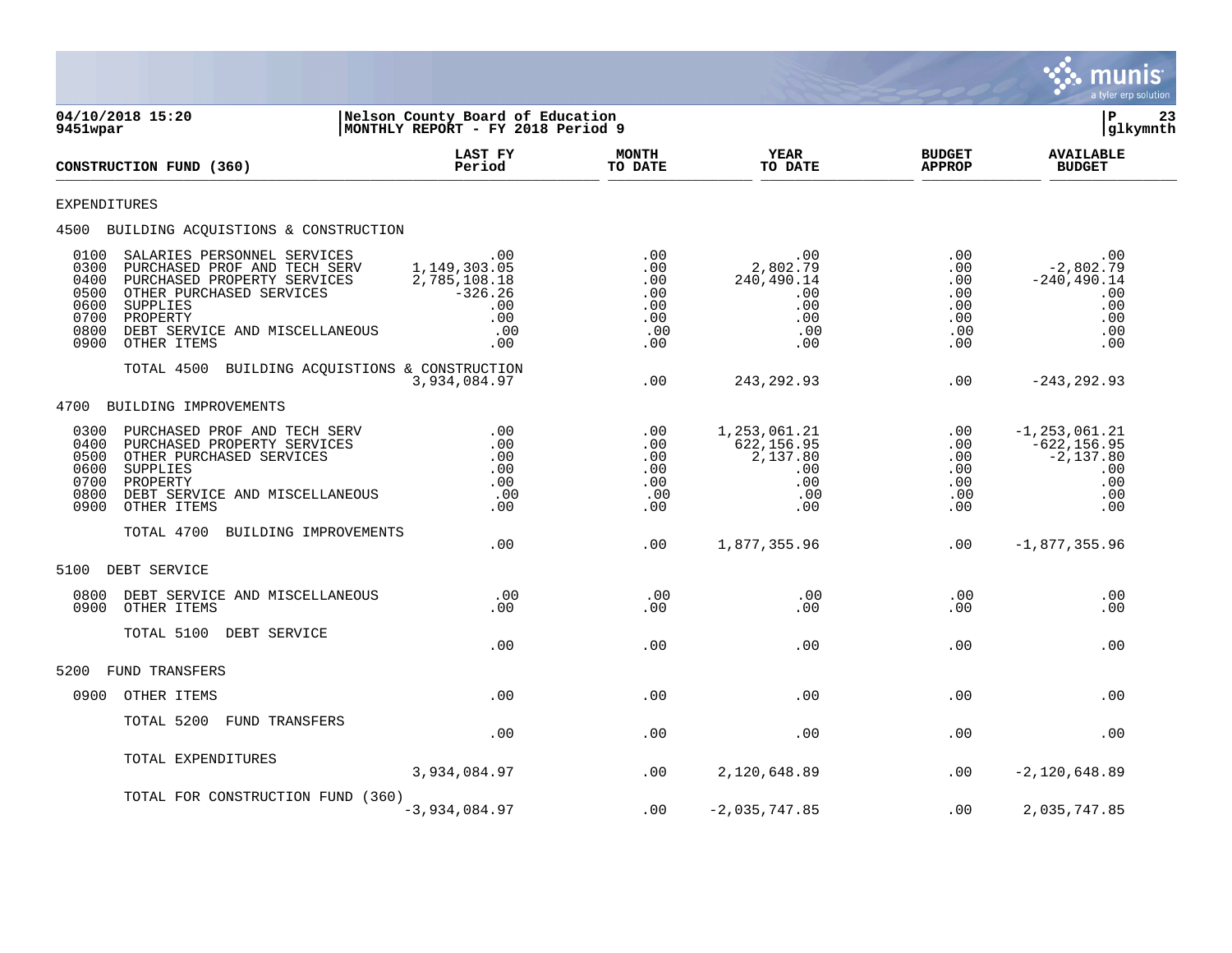|                                    |                                                                       |                         |                        |                                | a tyler erp solution              |
|------------------------------------|-----------------------------------------------------------------------|-------------------------|------------------------|--------------------------------|-----------------------------------|
| 04/10/2018 15:20<br>9451wpar       | Nelson County Board of Education<br>MONTHLY REPORT - FY 2018 Period 9 |                         |                        |                                | P<br>24<br>glkymnth               |
| DEBT SERVICE FUND (400)            | <b>LAST FY</b><br>Period                                              | <b>MONTH</b><br>TO DATE | <b>YEAR</b><br>TO DATE | <b>BUDGET</b><br><b>APPROP</b> | <b>AVAILABLE</b><br><b>BUDGET</b> |
| <b>REVENUES</b>                    |                                                                       |                         |                        |                                |                                   |
| RECEIPTS                           |                                                                       |                         |                        |                                |                                   |
| REVENUE FROM STATE SOURCES         |                                                                       |                         |                        |                                |                                   |
| REVENUE ON BEHALF PAYMENTS         |                                                                       |                         |                        |                                |                                   |
| 3900 REVENUE ON BEHALF PAYEMENTS   | .00                                                                   | .00                     | .00                    | .00                            | .00                               |
| TOTAL REVENUE ON BEHALF PAYMENTS   | .00                                                                   | .00                     | .00                    | .00                            | .00                               |
| TOTAL REVENUE FROM STATE SOURCES   | .00                                                                   | .00                     | .00                    | .00                            | .00                               |
| REVENUE FROM FEDERAL SOURCES       |                                                                       |                         |                        |                                |                                   |
| UNDEFINED REV TYPE                 |                                                                       |                         |                        |                                |                                   |
| 4900 REVENUE ON-BEHALF FEDERAL     | .00                                                                   | .00                     | .00                    | .00                            | .00                               |
| TOTAL UNDEFINED REV TYPE           | .00                                                                   | .00                     | .00                    | .00                            | .00                               |
| TOTAL REVENUE FROM FEDERAL SOURCES | .00                                                                   | .00                     | .00                    | .00                            | .00                               |
| OTHER RECEIPTS                     |                                                                       |                         |                        |                                |                                   |
| <b>BOND ISSUANCE</b>               |                                                                       |                         |                        |                                |                                   |
| 5110 BOND PRINCIPAL PROCEEDS       | 7,260,000.00                                                          | .00                     | .00                    | .00                            | .00                               |
| TOTAL BOND ISSUANCE                | 7,260,000.00                                                          | .00                     | .00                    | .00                            | .00                               |
| <b>INTERFUND TRANSFERS</b>         |                                                                       |                         |                        |                                |                                   |
| 5210 FUND TRANSFER                 | 91,742.00                                                             | .00                     | .00                    | 5,110,000.00                   | 5,110,000.00                      |
| TOTAL INTERFUND TRANSFERS          | 91,742.00                                                             | .00                     | .00                    | 5,110,000.00                   | 5,110,000.00                      |
| TOTAL OTHER RECEIPTS               | 7,351,742.00                                                          | .00                     | .00                    | 5,110,000.00                   | 5,110,000.00                      |
| TOTAL RECEIPTS                     | 7,351,742.00                                                          | .00                     | .00                    | 5,110,000.00                   | 5,110,000.00                      |
| TOTAL REVENUE                      | 7,351,742.00                                                          | .00                     | .00                    | 5,110,000.00                   | 5,110,000.00                      |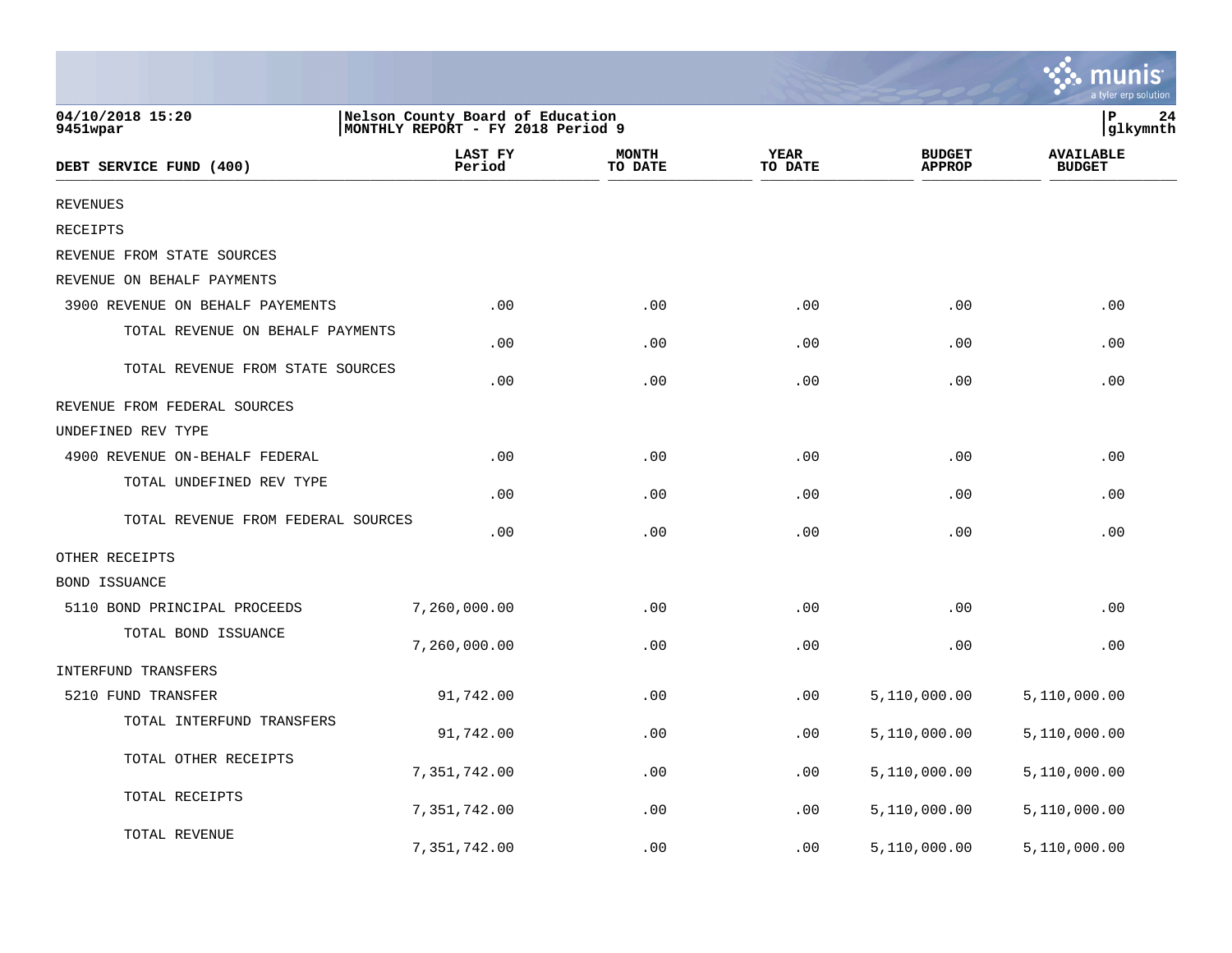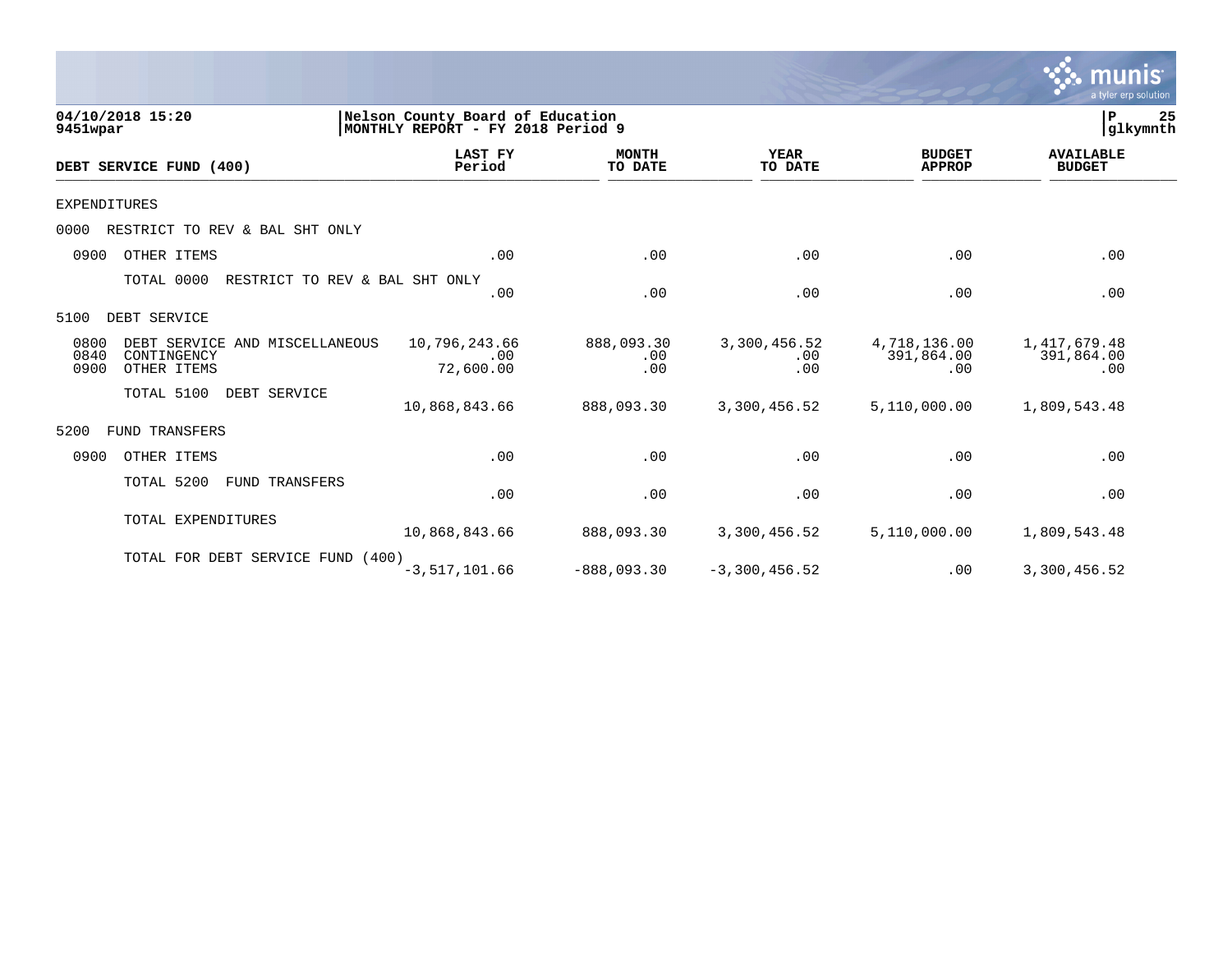|                                                                                                                                                                                                                                                                                                                                                                          |                                                                                                                |                                                                                             |                                                                                                                |                                                                                                          | munis<br>a tyler erp solution                                                                        |
|--------------------------------------------------------------------------------------------------------------------------------------------------------------------------------------------------------------------------------------------------------------------------------------------------------------------------------------------------------------------------|----------------------------------------------------------------------------------------------------------------|---------------------------------------------------------------------------------------------|----------------------------------------------------------------------------------------------------------------|----------------------------------------------------------------------------------------------------------|------------------------------------------------------------------------------------------------------|
| 04/10/2018 15:20<br>9451wpar                                                                                                                                                                                                                                                                                                                                             | Nelson County Board of Education<br>MONTHLY REPORT - FY 2018 Period 9                                          |                                                                                             |                                                                                                                |                                                                                                          | ΙP<br>26<br>glkymnth                                                                                 |
| FOOD SERVICE FUND (51)                                                                                                                                                                                                                                                                                                                                                   | LAST FY<br>Period                                                                                              | <b>MONTH</b><br>TO DATE                                                                     | <b>YEAR</b><br>TO DATE                                                                                         | <b>BUDGET</b><br><b>APPROP</b>                                                                           | <b>AVAILABLE</b><br><b>BUDGET</b>                                                                    |
| REVENUES                                                                                                                                                                                                                                                                                                                                                                 |                                                                                                                |                                                                                             |                                                                                                                |                                                                                                          |                                                                                                      |
| 0999 BEGINNING BALANCE                                                                                                                                                                                                                                                                                                                                                   |                                                                                                                |                                                                                             |                                                                                                                |                                                                                                          |                                                                                                      |
| TOTAL 0999 BEGINNING BALANCE                                                                                                                                                                                                                                                                                                                                             | 542,385.33                                                                                                     | .00                                                                                         | 684,845.95                                                                                                     | 690,000.00                                                                                               | 5,154.05                                                                                             |
| RECEIPTS                                                                                                                                                                                                                                                                                                                                                                 |                                                                                                                |                                                                                             |                                                                                                                |                                                                                                          |                                                                                                      |
| REVENUE FROM LOCAL SOURCES                                                                                                                                                                                                                                                                                                                                               |                                                                                                                |                                                                                             |                                                                                                                |                                                                                                          |                                                                                                      |
| EARNINGS ON INVESTMENTS                                                                                                                                                                                                                                                                                                                                                  |                                                                                                                |                                                                                             |                                                                                                                |                                                                                                          |                                                                                                      |
| 1510 INTEREST ON INVESTMENTS                                                                                                                                                                                                                                                                                                                                             | .00                                                                                                            | .00                                                                                         | .00                                                                                                            | .00                                                                                                      | .00                                                                                                  |
| TOTAL EARNINGS ON INVESTMENTS                                                                                                                                                                                                                                                                                                                                            | .00                                                                                                            | .00                                                                                         | .00                                                                                                            | .00                                                                                                      | .00                                                                                                  |
| FOOD SERVICE                                                                                                                                                                                                                                                                                                                                                             |                                                                                                                |                                                                                             |                                                                                                                |                                                                                                          |                                                                                                      |
| 1610 REIMBUSRSABLE PROGRAMS<br>1610 SCHOOL LUNCH REIMBURSEMENT<br>1611 LUNCH - REIMBURSABLE<br>1612 REIMBURSABLE SCH BREAKFAST PRG<br>1620 NON-REMB PROGRAMS<br>NON-REIMBURSABLE LUNCH PROG<br>1621<br>1624 NON-REIMBURSBLE A LA CARTE PRG<br>1629 NON-REIMBURSBLE OTHER FOOD PRG<br>1630 SPECIAL FUNCTIONS<br>1634 EXTENDED SCHOOL SERVICE<br>1690 FOOD SERVICE REBATES | 363,949.86<br>$-354.45$<br>155,626.44<br>$.00 \,$<br>81,370.67<br>$\sim$ 00<br>.00<br>.00<br>.00<br>.00<br>.00 | 38,546.23<br>.00<br>24, 482.52<br>.00<br>9,720.93<br>.00<br>.00<br>.00<br>.00<br>.00<br>.00 | 286,464.99<br>$-34.70$<br>162,299.09<br>.00<br>78, 347.47<br>.00<br>.00<br>$.00 \,$<br>11,442.20<br>.00<br>.00 | 436,500.00<br>.00<br>185,500.00<br>.00<br>93,000.00<br>.00<br>.00<br>$.00 \,$<br>30,000.00<br>.00<br>.00 | 150,035.01<br>34.70<br>23,200.91<br>.00<br>14,652.53<br>.00<br>.00<br>.00<br>18,557.80<br>.00<br>.00 |
| TOTAL FOOD SERVICE                                                                                                                                                                                                                                                                                                                                                       | 600,592.52                                                                                                     | 72,749.68                                                                                   | 538,519.05                                                                                                     | 745,000.00                                                                                               | 206,480.95                                                                                           |
| OTHER REVENUE FROM LOCAL SOURCES                                                                                                                                                                                                                                                                                                                                         |                                                                                                                |                                                                                             |                                                                                                                |                                                                                                          |                                                                                                      |
| 1990 MISCELLANEOUS REVENUE<br>1994 RETURN FOR INSUFFICIENT FUNDS<br>1999 MICELLANEOUS LOCAL REVENUE                                                                                                                                                                                                                                                                      | $.00 \,$<br>$.00 \ \,$<br>.00                                                                                  | .00<br>.00<br>.00                                                                           | $.00 \,$<br>.00<br>.00                                                                                         | $.00 \,$<br>$.00 \,$<br>.00                                                                              | .00<br>.00<br>.00                                                                                    |
| TOTAL OTHER REVENUE FROM LOCAL SOURCES                                                                                                                                                                                                                                                                                                                                   | $.00 \,$                                                                                                       | .00                                                                                         | .00                                                                                                            | .00                                                                                                      | .00                                                                                                  |
| TOTAL REVENUE FROM LOCAL SOURCES                                                                                                                                                                                                                                                                                                                                         | 600,592.52                                                                                                     | 72,749.68                                                                                   | 538,519.05                                                                                                     | 745,000.00                                                                                               | 206,480.95                                                                                           |
| REVENUE FROM STATE SOURCES                                                                                                                                                                                                                                                                                                                                               |                                                                                                                |                                                                                             |                                                                                                                |                                                                                                          |                                                                                                      |
| EXPENDITURE REIMBURSEMENTS                                                                                                                                                                                                                                                                                                                                               |                                                                                                                |                                                                                             |                                                                                                                |                                                                                                          |                                                                                                      |
| 3131 REIMBURSEMENT                                                                                                                                                                                                                                                                                                                                                       | .00                                                                                                            | .00                                                                                         | .00                                                                                                            | .00                                                                                                      | .00                                                                                                  |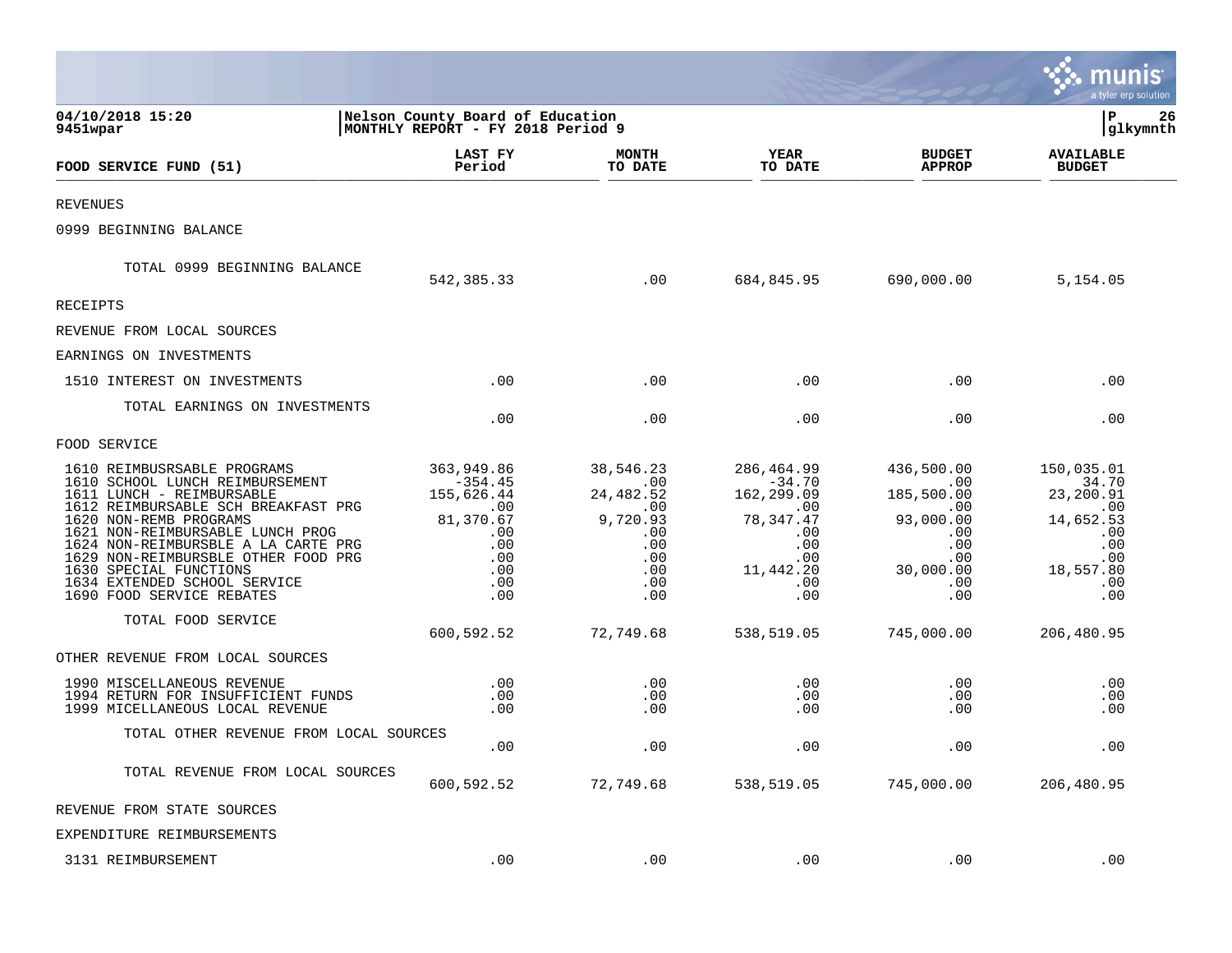

| FOOD SERVICE FUND (51)                                | LAST FY<br>Period         | <b>MONTH</b><br>TO DATE | <b>YEAR</b><br>TO DATE   | <b>BUDGET</b><br><b>APPROP</b> | <b>AVAILABLE</b><br><b>BUDGET</b> |
|-------------------------------------------------------|---------------------------|-------------------------|--------------------------|--------------------------------|-----------------------------------|
|                                                       |                           |                         |                          |                                |                                   |
| TOTAL EXPENDITURE REIMBURSEMENTS                      | .00                       | .00                     | .00                      | .00                            | .00                               |
| RESTRICTED                                            |                           |                         |                          |                                |                                   |
| 3200 RESTRICTED STATE REVENUE                         | .00                       | .00                     | .00                      | 30,000.00                      | 30,000.00                         |
| TOTAL RESTRICTED                                      | .00                       | .00                     | .00                      | 30,000.00                      | 30,000.00                         |
| REVENUE ON BEHALF PAYMENTS                            |                           |                         |                          |                                |                                   |
| 3900 REVENUE ON BEHALF PAYEMENTS                      | .00                       | .00                     | .00                      | 257,500.00                     | 257,500.00                        |
| TOTAL REVENUE ON BEHALF PAYMENTS                      | .00                       | .00                     | .00                      | 257,500.00                     | 257,500.00                        |
| TOTAL REVENUE FROM STATE SOURCES                      | .00                       | .00                     | .00                      | 287,500.00                     | 287,500.00                        |
| REVENUE FROM FEDERAL SOURCES                          |                           |                         |                          |                                |                                   |
| RESTRICTED THROUGH THE STATE                          |                           |                         |                          |                                |                                   |
| 4500 RESTRICTED FED THRU STATE<br>4500 SUMMER FEEDING | 1,146,768.52<br>20,956.14 | 175,405.19<br>.00       | 1,068,588.03<br>1,466.07 | 1,700,000.00<br>.00            | 631,411.97<br>$-1,466.07$         |
| TOTAL RESTRICTED THROUGH THE STATE                    | 1,167,724.66              | 175,405.19              | 1,070,054.10             | 1,700,000.00                   | 629,945.90                        |
| CHILD NUTRITION PROGRAM DONATED COMMODIT              |                           |                         |                          |                                |                                   |
| 4950 CHILD NUTR PRG DONATED COMMOD                    | .00                       | .00                     | .00                      | 185,000.00                     | 185,000.00                        |
| TOTAL CHILD NUTRITION PROGRAM DONATED COMMODIT        | .00                       | .00                     | .00                      | 185,000.00                     | 185,000.00                        |
| TOTAL REVENUE FROM FEDERAL SOURCES                    | 1,167,724.66              | 175,405.19              | 1,070,054.10             | 1,885,000.00                   | 814,945.90                        |
| OTHER RECEIPTS                                        |                           |                         |                          |                                |                                   |
| INTERFUND TRANSFERS                                   |                           |                         |                          |                                |                                   |
| 5210 FUND TRANSFER                                    | .00                       | .00                     | .00                      | .00                            | .00                               |
| TOTAL INTERFUND TRANSFERS                             | .00                       | .00                     | .00                      | .00                            | .00                               |
| SALE OR COMP FOR LOSS OF ASSETS                       |                           |                         |                          |                                |                                   |
| 5341 SALE OF EQUIPMENT ETC                            | .00                       | .00                     | .00                      | .00                            | .00                               |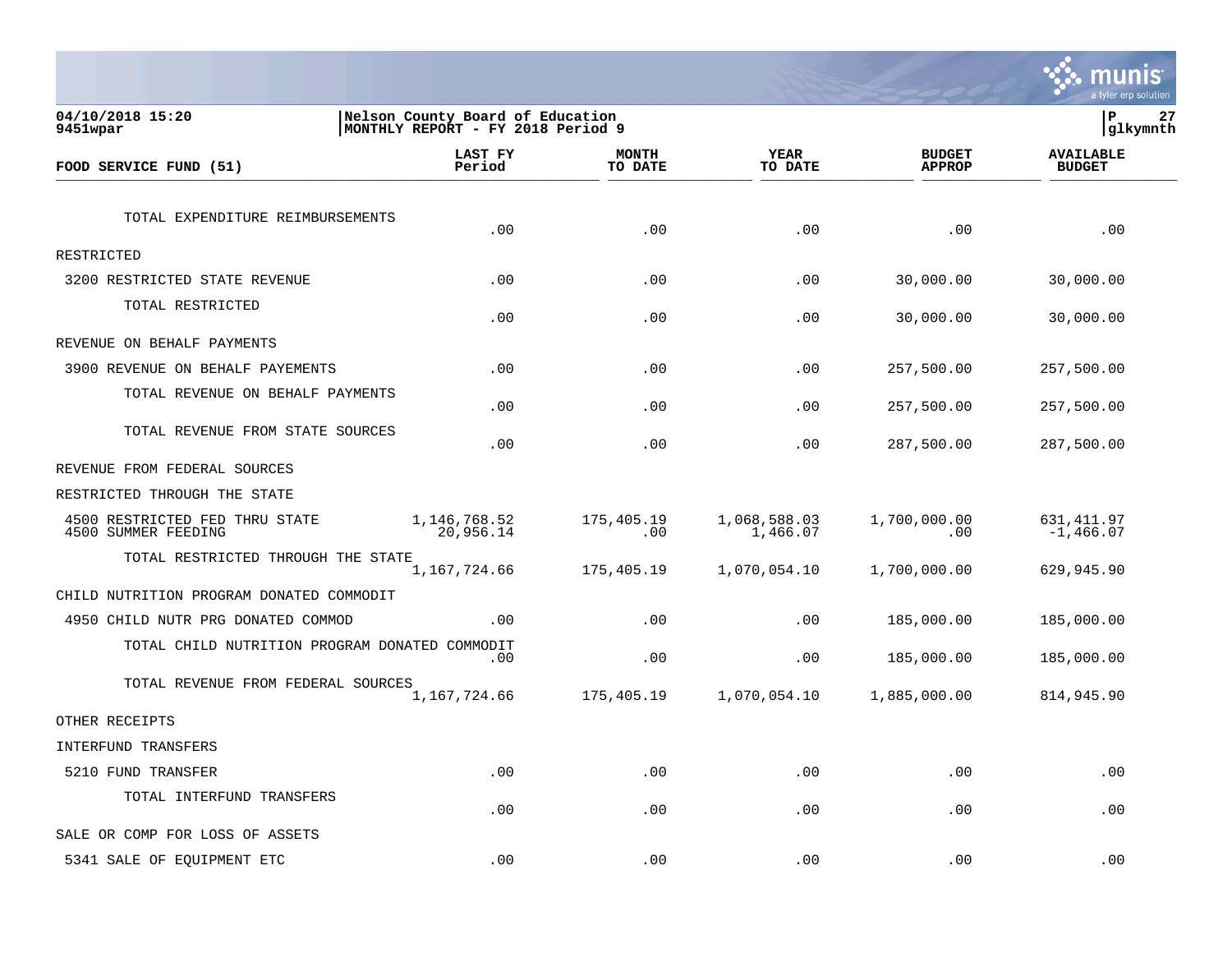

| 04/10/2018 15:20<br>9451wpar          |                   | Nelson County Board of Education<br>MONTHLY REPORT - FY 2018 Period 9 |                 |                                |                                   |  |  |
|---------------------------------------|-------------------|-----------------------------------------------------------------------|-----------------|--------------------------------|-----------------------------------|--|--|
| FOOD SERVICE FUND (51)                | LAST FY<br>Period | <b>MONTH</b><br>TO DATE                                               | YEAR<br>TO DATE | <b>BUDGET</b><br><b>APPROP</b> | <b>AVAILABLE</b><br><b>BUDGET</b> |  |  |
| 5342 LOSS COMP - EOUIPMENT ETC        | .00               | .00                                                                   | .00             | .00                            | .00                               |  |  |
| TOTAL SALE OR COMP FOR LOSS OF ASSETS | .00               | .00                                                                   | $.00 \,$        | .00                            | .00                               |  |  |
| TOTAL OTHER RECEIPTS                  | .00               | .00                                                                   | .00             | .00                            | .00                               |  |  |
| TOTAL RECEIPTS                        | 1,768,317.18      | 248,154.87                                                            | 1,608,573.15    | 2,917,500.00                   | 1,308,926.85                      |  |  |
| TOTAL REVENUE                         | 2,310,702.51      | 248, 154.87                                                           | 2,293,419.10    | 3,607,500.00                   | 1,314,080.90                      |  |  |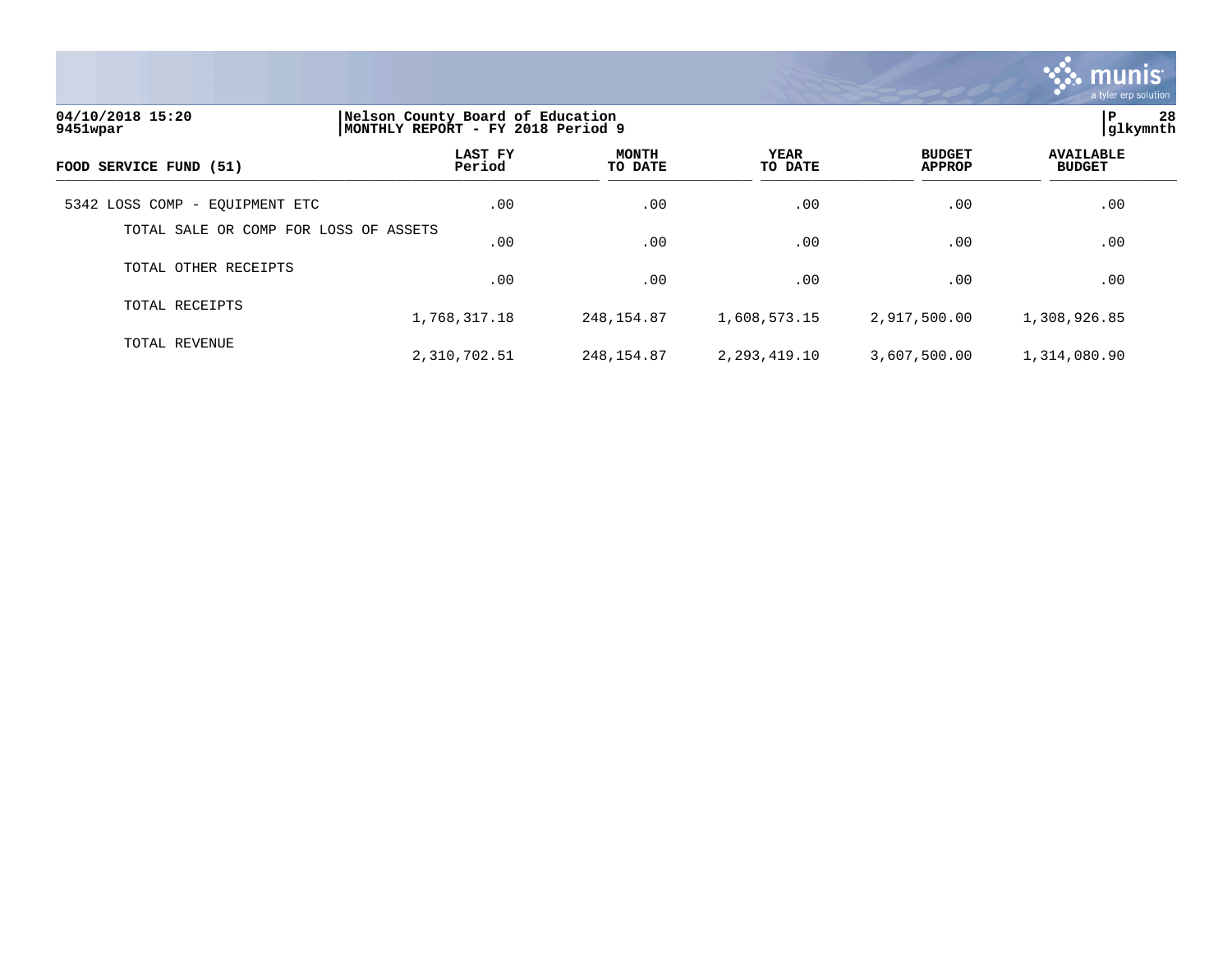

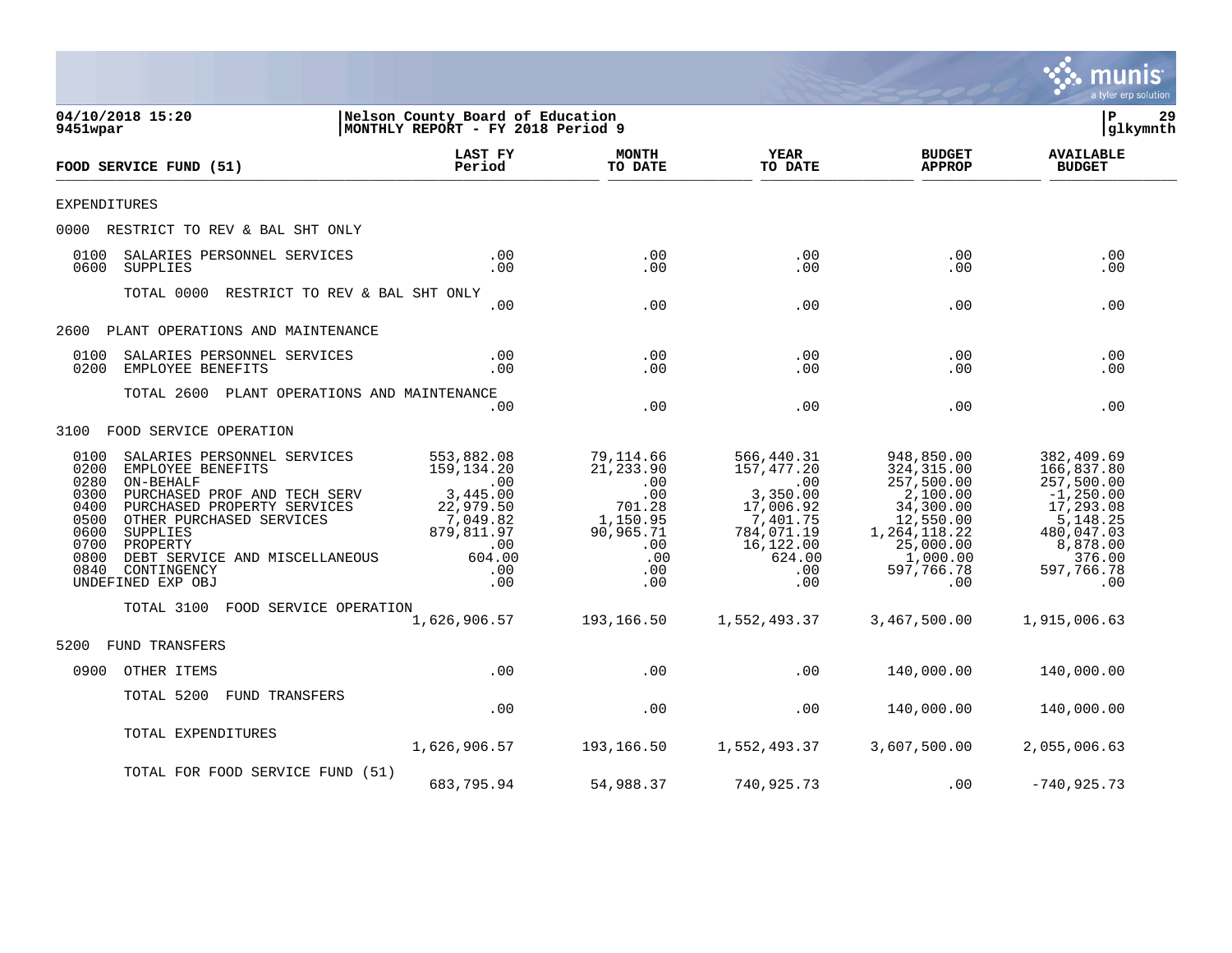|                                                                       |                                                                       |                         |                 |                                | munis<br>a tyler erp solution     |
|-----------------------------------------------------------------------|-----------------------------------------------------------------------|-------------------------|-----------------|--------------------------------|-----------------------------------|
| 04/10/2018 15:20<br>9451wpar                                          | Nelson County Board of Education<br>MONTHLY REPORT - FY 2018 Period 9 |                         |                 |                                | l P<br>30<br>glkymnth             |
| CHILD CARE FUND (52)                                                  | LAST FY<br>Period                                                     | <b>MONTH</b><br>TO DATE | YEAR<br>TO DATE | <b>BUDGET</b><br><b>APPROP</b> | <b>AVAILABLE</b><br><b>BUDGET</b> |
| <b>REVENUES</b>                                                       |                                                                       |                         |                 |                                |                                   |
| 0999 BEGINNING BALANCE                                                |                                                                       |                         |                 |                                |                                   |
| TOTAL 0999 BEGINNING BALANCE                                          | 279,516.49                                                            | .00                     | 304,104.08      | 305,000.00                     | 895.92                            |
| RECEIPTS                                                              |                                                                       |                         |                 |                                |                                   |
| REVENUE FROM LOCAL SOURCES                                            |                                                                       |                         |                 |                                |                                   |
| TUITION                                                               |                                                                       |                         |                 |                                |                                   |
| 1310 TUITION FROM INDIVIDUALS                                         | 481, 271. 26                                                          | 89,264.16               | 633,591.66      | 678,465.54                     | 44,873.88                         |
| TOTAL TUITION                                                         | 481,271.26                                                            | 89,264.16               | 633,591.66      | 678,465.54                     | 44,873.88                         |
| EARNINGS ON INVESTMENTS                                               |                                                                       |                         |                 |                                |                                   |
| 1510 INTEREST ON INVESTMENTS                                          | .00                                                                   | .00                     | .00             | .00                            | .00                               |
| TOTAL EARNINGS ON INVESTMENTS                                         | .00                                                                   | .00                     | .00             | .00                            | .00                               |
| FOOD SERVICE                                                          |                                                                       |                         |                 |                                |                                   |
| 1621 NON-REIMBURSABLE LUNCH PROG                                      | .00                                                                   | .00                     | .00             | .00                            | .00                               |
| TOTAL FOOD SERVICE                                                    | .00                                                                   | .00                     | .00             | .00                            | .00                               |
| OTHER REVENUE FROM LOCAL SOURCES                                      |                                                                       |                         |                 |                                |                                   |
| 1994 RETURN FOR INSUFFICIENT FUNDS<br>1999 MICELLANEOUS LOCAL REVENUE | .00<br>.00                                                            | .00<br>.00              | .00<br>.00      | .00<br>.00                     | .00<br>.00                        |
| TOTAL OTHER REVENUE FROM LOCAL SOURCES                                | .00                                                                   | .00                     | .00             | .00                            | .00                               |
| TOTAL REVENUE FROM LOCAL SOURCES                                      | 481, 271. 26                                                          | 89,264.16               | 633,591.66      | 678,465.54                     | 44,873.88                         |
| REVENUE FROM STATE SOURCES                                            |                                                                       |                         |                 |                                |                                   |
| REVENUE ON BEHALF PAYMENTS                                            |                                                                       |                         |                 |                                |                                   |
| 3900 REVENUE ON BEHALF PAYEMENTS                                      | .00                                                                   | .00                     | .00             | 83,294.80                      | 83,294.80                         |
| TOTAL REVENUE ON BEHALF PAYMENTS                                      | .00                                                                   | .00                     | .00             | 83,294.80                      | 83,294.80                         |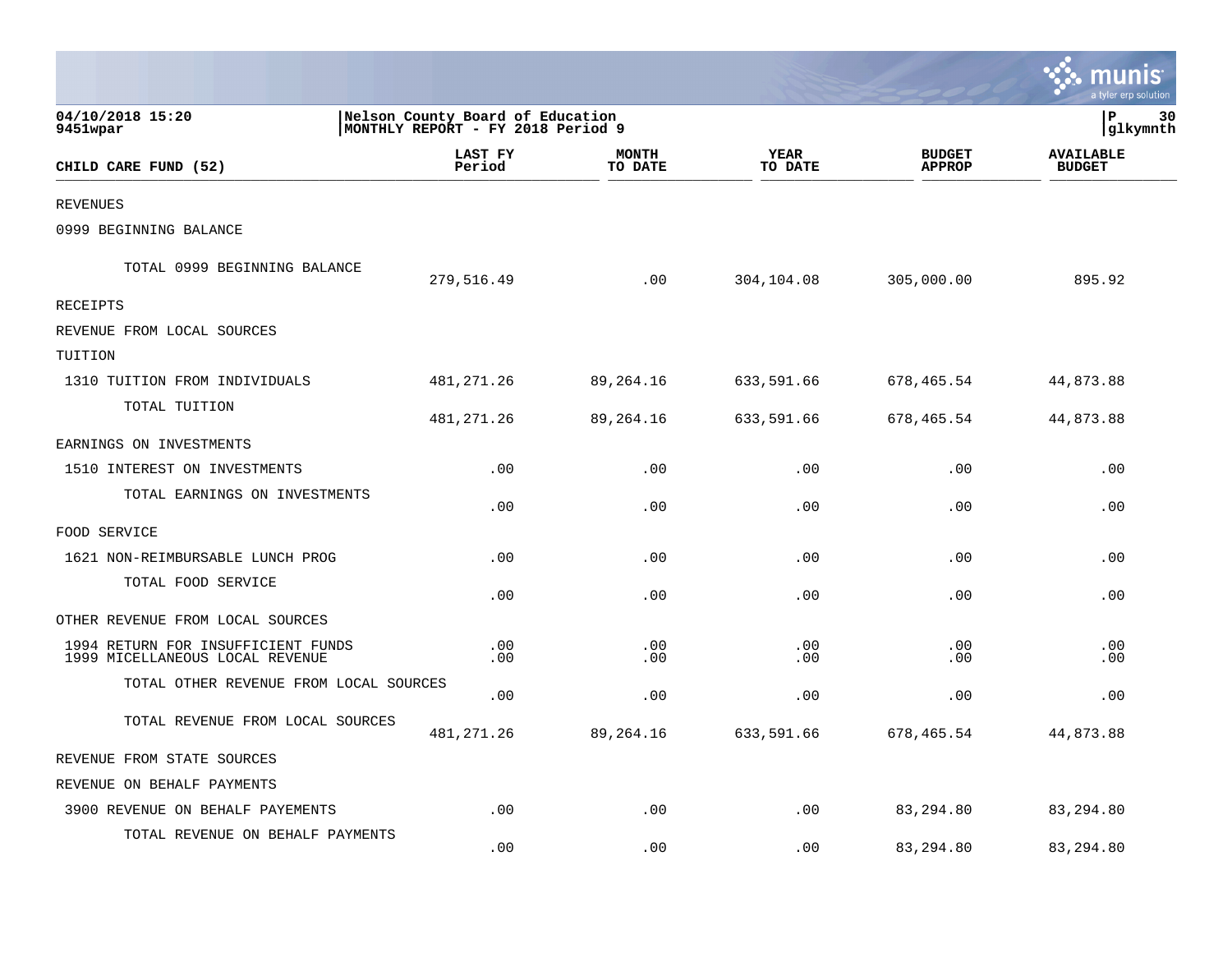

**04/10/2018 15:20 |Nelson County Board of Education |P 31 9451wpar |MONTHLY REPORT - FY 2018 Period 9 |glkymnth LAST FY MONTH YEAR BUDGET AVAILABLE CHILD CARE FUND (52) Period TO DATE TO DATE APPROP BUDGET**  TO DATE THE TOTAL THE REPORT OF THE REPORT OF THE REPORT OF THE REPORT OF THE REPORT OF THE REPORT OF THE REPORT OF THE REPORT OF THE REPORT OF THE REPORT OF THE REPORT OF THE REPORT OF THE REPORT OF THE REPORT OF THE REPO TOTAL REVENUE FROM STATE SOURCES  $.00$   $.00$   $.00$   $.03$   $.294.80$   $.83,294.80$ OTHER RECEIPTS INTERFUND TRANSFERS 5210 FUND TRANSFER .00 .00 .00 .00 .00 TOTAL INTERFUND TRANSFERS  $.00$  .  $.00$  .  $.00$  .  $.00$  .  $.00$  .  $.00$  .  $.00$  .  $.00$  .  $.00$  .  $.00$  .  $.00$  .  $.00$  .  $.00$  .  $.00$  .  $.00$  .  $.00$  .  $.00$  .  $.00$  .  $.00$  .  $.00$  .  $.00$  .  $.00$  .  $.00$  .  $.00$  .  $.00$  .  $.00$  .  $.00$  .  $.00$ TOTAL OTHER RECEIPTS .00 .00 .00 .00 .00 TOTAL RECEIPTS 481,271.26 89,264.16 633,591.66 761,760.34 128,168.68 TOTAL REVENUE 760,787.75 89,264.16 937,695.74 1,066,760.34 129,064.60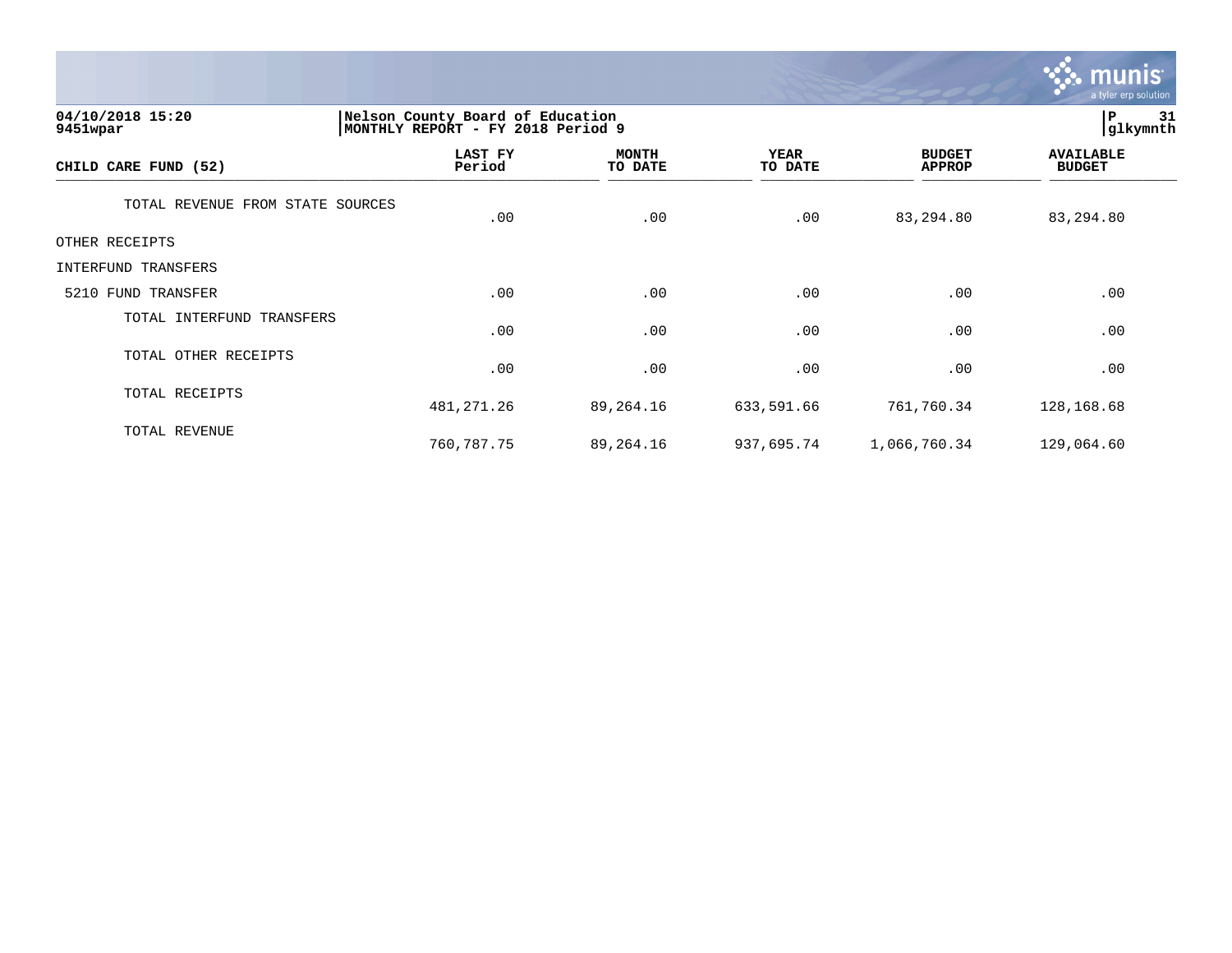

| 9451wpar                                                                     | 04/10/2018 15:20                                                                                                                                                                                                                                                       | Nelson County Board of Education<br>MONTHLY REPORT - FY 2018 Period 9                                            |                                                                                                    |                                                                                                              |                                                                                                                                   | 32<br>$\mathbf P$<br> glkymnth                                                                                                   |  |
|------------------------------------------------------------------------------|------------------------------------------------------------------------------------------------------------------------------------------------------------------------------------------------------------------------------------------------------------------------|------------------------------------------------------------------------------------------------------------------|----------------------------------------------------------------------------------------------------|--------------------------------------------------------------------------------------------------------------|-----------------------------------------------------------------------------------------------------------------------------------|----------------------------------------------------------------------------------------------------------------------------------|--|
|                                                                              | CHILD CARE FUND (52)                                                                                                                                                                                                                                                   | LAST FY<br>Period                                                                                                | <b>MONTH</b><br>TO DATE                                                                            | <b>YEAR</b><br>TO DATE                                                                                       | <b>BUDGET</b><br><b>APPROP</b>                                                                                                    | <b>AVAILABLE</b><br><b>BUDGET</b>                                                                                                |  |
| <b>EXPENDITURES</b>                                                          |                                                                                                                                                                                                                                                                        |                                                                                                                  |                                                                                                    |                                                                                                              |                                                                                                                                   |                                                                                                                                  |  |
| 3200                                                                         | DAY CARE OPERATIONS                                                                                                                                                                                                                                                    |                                                                                                                  |                                                                                                    |                                                                                                              |                                                                                                                                   |                                                                                                                                  |  |
| 0100<br>0200<br>0280<br>0300<br>0400<br>0500<br>0600<br>0700<br>0800<br>0840 | SALARIES PERSONNEL SERVICES<br>EMPLOYEE BENEFITS<br>ON-BEHALF<br>PURCHASED PROF AND TECH SERV<br>PURCHASED PROPERTY SERVICES<br>OTHER PURCHASED SERVICES<br>SUPPLIES<br>PROPERTY<br>DEBT SERVICE AND MISCELLANEOUS<br>CONTINGENCY<br>TOTAL 3200<br>DAY CARE OPERATIONS | 294, 197. 11<br>70,466.01<br>.00<br>.00<br>.00<br>2,125.04<br>32,881.58<br>11,346.77<br>.00<br>.00<br>411,016.51 | 38,514.01<br>9,685.07<br>.00<br>.00<br>.00<br>247.29<br>2,251.90<br>.00<br>.00<br>.00<br>50,698.27 | 323,496.80<br>80,914.04<br>.00<br>.00<br>.00<br>2,450.41<br>44, 142. 45<br>.00<br>43.56<br>.00<br>451,047.26 | 474,825.00<br>85,895.00<br>83,294.80<br>3,172.95<br>.00<br>3,321.68<br>30,660.42<br>.00<br>1,090.49<br>384,500.00<br>1,066,760.34 | 151,328.20<br>4,980.96<br>83,294.80<br>3,172.95<br>.00<br>871.27<br>$-13, 482.03$<br>.00<br>1,046.93<br>384,500.00<br>615,713.08 |  |
| 5200                                                                         | <b>FUND TRANSFERS</b>                                                                                                                                                                                                                                                  |                                                                                                                  |                                                                                                    |                                                                                                              |                                                                                                                                   |                                                                                                                                  |  |
| 0700<br>0900                                                                 | PROPERTY<br>OTHER ITEMS                                                                                                                                                                                                                                                | .00<br>.00                                                                                                       | .00<br>.00                                                                                         | .00<br>.00                                                                                                   | .00<br>.00                                                                                                                        | .00<br>.00                                                                                                                       |  |
|                                                                              | TOTAL 5200<br><b>FUND TRANSFERS</b>                                                                                                                                                                                                                                    | .00                                                                                                              | .00                                                                                                | .00                                                                                                          | .00                                                                                                                               | .00                                                                                                                              |  |
|                                                                              | TOTAL EXPENDITURES                                                                                                                                                                                                                                                     | 411,016.51                                                                                                       | 50,698.27                                                                                          | 451,047.26                                                                                                   | 1,066,760.34                                                                                                                      | 615,713.08                                                                                                                       |  |
|                                                                              | TOTAL FOR CHILD CARE FUND (52)                                                                                                                                                                                                                                         | 349, 771.24                                                                                                      | 38,565.89                                                                                          | 486,648.48                                                                                                   | .00                                                                                                                               | $-486,648.48$                                                                                                                    |  |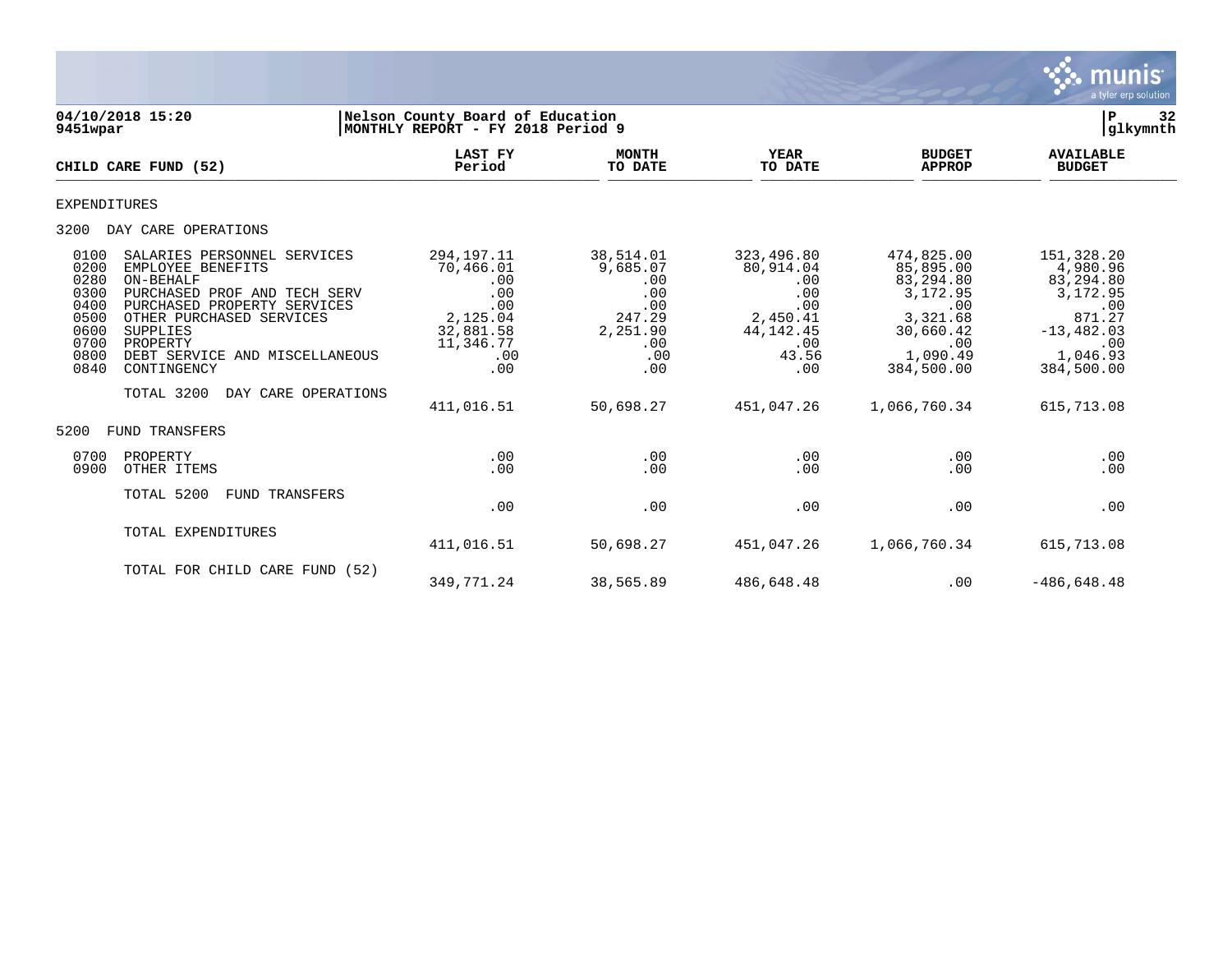|                                  |                                                                        |                         |                        |                                | a tyler erp solution              |
|----------------------------------|------------------------------------------------------------------------|-------------------------|------------------------|--------------------------------|-----------------------------------|
| 04/10/2018 15:20<br>9451wpar     | Nelson County Board of Education<br> MONTHLY REPORT - FY 2018 Period 9 |                         |                        |                                | $\mathbf{P}$<br>33<br>glkymnth    |
| INTERNAL SERVICE/FISCAL AGENT    | LAST FY<br>Period                                                      | <b>MONTH</b><br>TO DATE | <b>YEAR</b><br>TO DATE | <b>BUDGET</b><br><b>APPROP</b> | <b>AVAILABLE</b><br><b>BUDGET</b> |
| <b>REVENUES</b>                  |                                                                        |                         |                        |                                |                                   |
| 0999 BEGINNING BALANCE           |                                                                        |                         |                        |                                |                                   |
| TOTAL 0999 BEGINNING BALANCE     | .00                                                                    | .00                     | .00                    | .00                            | .00                               |
| RECEIPTS                         |                                                                        |                         |                        |                                |                                   |
| REVENUE FROM LOCAL SOURCES       |                                                                        |                         |                        |                                |                                   |
| TUITION                          |                                                                        |                         |                        |                                |                                   |
| 1310 TUITION FROM INDIVIDUALS    | .00                                                                    | .00                     | .00                    | .00                            | .00                               |
| TOTAL TUITION                    | .00                                                                    | .00                     | .00                    | .00                            | .00                               |
| FOOD SERVICE                     |                                                                        |                         |                        |                                |                                   |
| 1611 LUNCH - REIMBURSABLE        | .00                                                                    | .00                     | .00                    | .00                            | .00                               |
| TOTAL FOOD SERVICE               | .00                                                                    | .00                     | .00                    | .00                            | .00                               |
| TOTAL REVENUE FROM LOCAL SOURCES | .00                                                                    | .00                     | .00                    | .00                            | .00                               |
| OTHER RECEIPTS                   |                                                                        |                         |                        |                                |                                   |
| INTERFUND TRANSFERS              |                                                                        |                         |                        |                                |                                   |
| 5210 FUND TRANSFER               | .00                                                                    | .00                     | .00                    | .00                            | .00                               |
| TOTAL INTERFUND TRANSFERS        | .00                                                                    | .00                     | .00                    | .00                            | .00                               |
| TOTAL OTHER RECEIPTS             | .00                                                                    | .00                     | .00                    | .00                            | .00                               |
| TOTAL RECEIPTS                   | .00                                                                    | .00                     | .00                    | .00                            | .00                               |
| TOTAL REVENUE                    | .00                                                                    | .00                     | .00                    | .00                            | .00                               |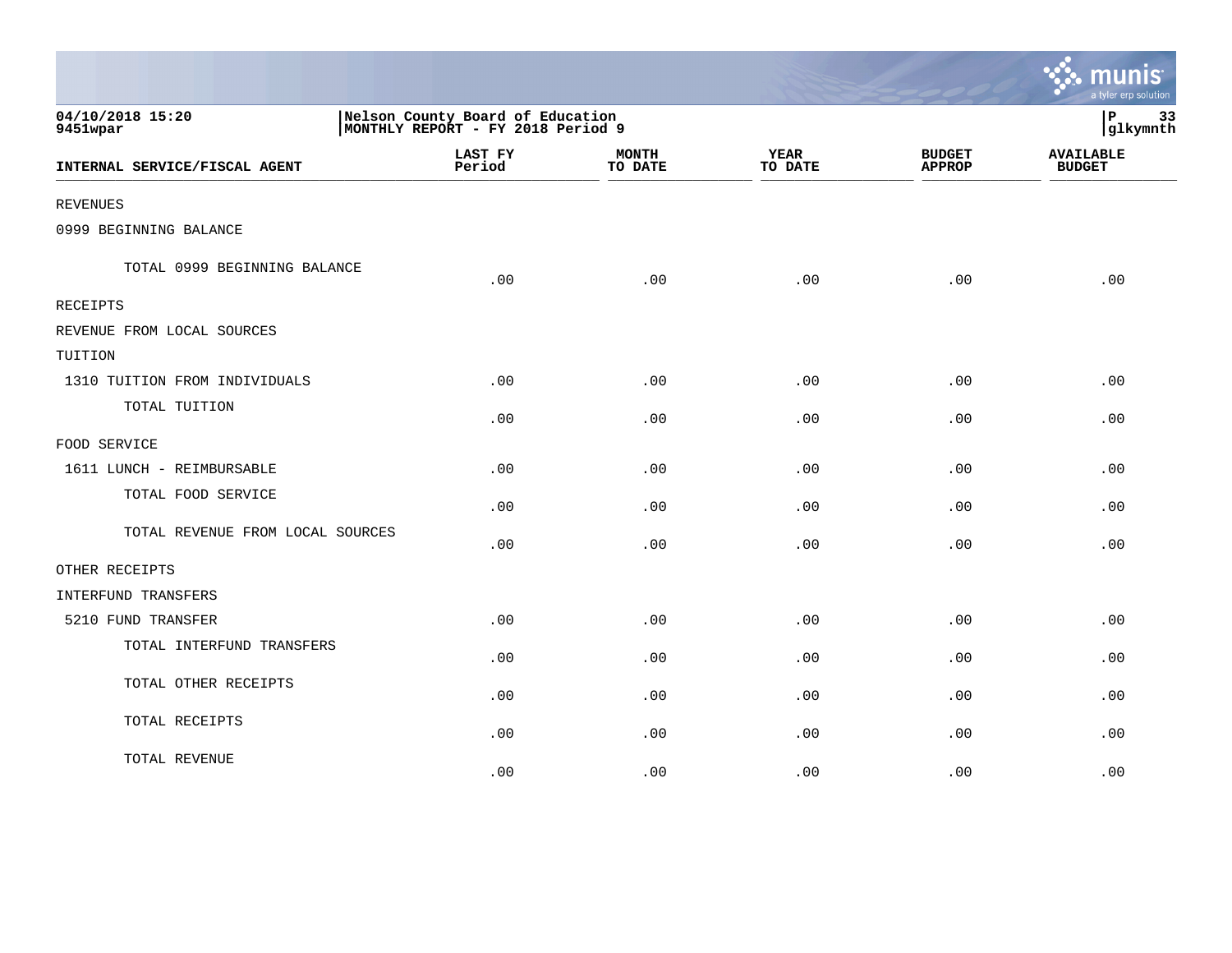

**04/10/2018 15:20 |Nelson County Board of Education |P 34 9451wpar |MONTHLY REPORT - FY 2018 Period 9 |glkymnth LAST FY MONTH YEAR BUDGET AVAILABLE INTERNAL SERVICE/FISCAL AGENT Period TO DATE TO DATE APPROP BUDGET**  \_\_\_\_\_\_\_\_\_\_\_\_\_\_\_\_\_\_\_\_\_\_\_\_\_\_\_\_\_\_\_\_\_\_\_\_\_\_\_\_\_\_\_\_\_\_\_\_\_\_\_\_\_\_\_\_\_\_\_\_\_\_\_\_ \_\_\_\_\_\_\_\_\_\_\_\_\_\_\_\_\_ \_\_\_\_\_\_\_\_\_\_\_\_\_\_\_\_\_\_ \_\_\_\_\_\_\_\_\_\_\_\_\_\_ \_\_\_\_\_\_\_\_\_\_\_\_\_\_\_ EXPENDITURES 3300 COMMUNITY SERVICES 0100 SALARIES PERSONNEL SERVICES .00 .00 .00 .00 .00 0200 EMPLOYEE BENEFITS .00 .00 .00 .00 .00 0300 PURCHASED PROF AND TECH SERV .00 .00 .00 .00 .00 0500 OTHER PURCHASED SERVICES .00 .00 .00 .00 .00 0600 SUPPLIES TOTAL 3300 COMMUNITY SERVICES  $.00$  .  $.00$  .  $.00$  .  $.00$  .  $.00$  .  $.00$  .  $.00$  .  $.00$  .  $.00$  .  $.00$  .  $.00$  .  $.00$  .  $.00$  .  $.00$  .  $.00$  .  $.00$  .  $.00$  .  $.00$  .  $.00$  .  $.00$  .  $.00$  .  $.00$  .  $.00$  .  $.00$  .  $.00$  .  $.00$  .  $.00$  .  $.00$ 5200 FUND TRANSFERS 0900 OTHER ITEMS .00 .00 .00 .00 .00 TOTAL 5200 FUND TRANSFERS .00 .00 .00 .00 .00 TOTAL EXPENDITURES  $.00$  .  $.00$  .  $.00$  .  $.00$  .  $.00$  .  $.00$  .  $.00$  .  $.00$  .  $.00$  .  $.00$  .  $.00$  .  $.00$  .  $.00$  .  $.00$  .  $.00$  .  $.00$  .  $.00$  .  $.00$  .  $.00$  .  $.00$  .  $.00$  .  $.00$  .  $.00$  .  $.00$  .  $.00$  .  $.00$  .  $.00$  .  $.00$ 

TOTAL FOR INTERNAL SERVICE/FISCAL AGENT (61)

 $.00$  .  $.00$  .  $.00$  .  $.00$  .  $.00$  .  $.00$  .  $.00$  .  $.00$  .  $.00$  .  $.00$  .  $.00$  .  $.00$  .  $.00$  .  $.00$  .  $.00$  .  $.00$  .  $.00$  .  $.00$  .  $.00$  .  $.00$  .  $.00$  .  $.00$  .  $.00$  .  $.00$  .  $.00$  .  $.00$  .  $.00$  .  $.00$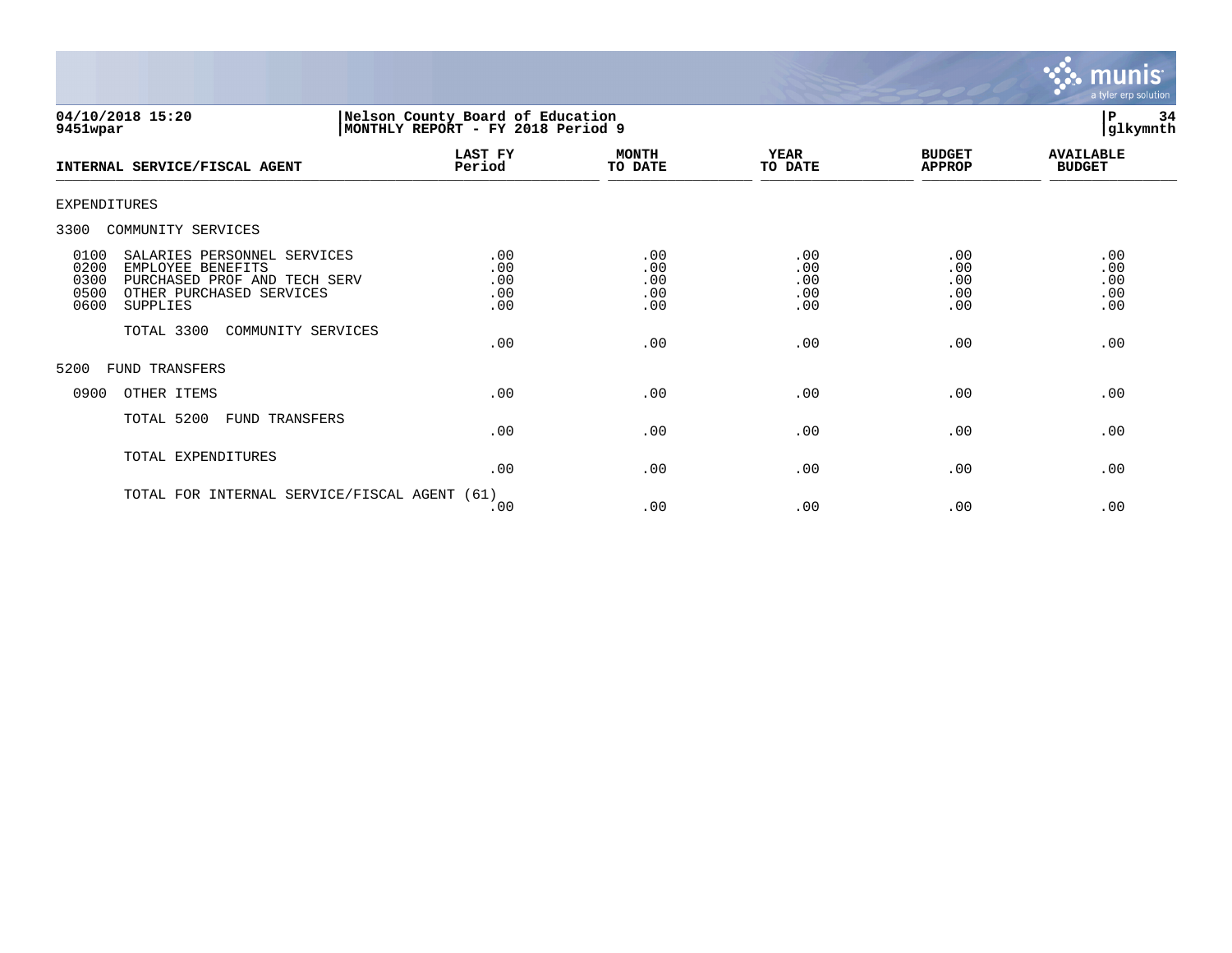|                                                                                          |                                                                       |                         |                        |                                | munis<br>a tyler erp solution     |
|------------------------------------------------------------------------------------------|-----------------------------------------------------------------------|-------------------------|------------------------|--------------------------------|-----------------------------------|
| 04/10/2018 15:20<br>9451wpar                                                             | Nelson County Board of Education<br>MONTHLY REPORT - FY 2018 Period 9 |                         |                        |                                | 35<br>ΙP<br>glkymnth              |
| GOVERNMENTAL ASSETS (8)                                                                  | LAST FY<br>Period                                                     | <b>MONTH</b><br>TO DATE | <b>YEAR</b><br>TO DATE | <b>BUDGET</b><br><b>APPROP</b> | <b>AVAILABLE</b><br><b>BUDGET</b> |
| <b>REVENUES</b>                                                                          |                                                                       |                         |                        |                                |                                   |
| RECEIPTS                                                                                 |                                                                       |                         |                        |                                |                                   |
| REVENUE FROM LOCAL SOURCES                                                               |                                                                       |                         |                        |                                |                                   |
| OTHER REVENUE FROM LOCAL SOURCES                                                         |                                                                       |                         |                        |                                |                                   |
| 1930 GAIN/LOSE FA                                                                        | .00                                                                   | .00                     | .00                    | .00                            | .00                               |
| TOTAL OTHER REVENUE FROM LOCAL SOURCES                                                   | .00                                                                   | .00                     | .00                    | .00                            | .00                               |
| TOTAL REVENUE FROM LOCAL SOURCES                                                         | .00                                                                   | .00                     | .00                    | .00                            | .00                               |
| OTHER RECEIPTS                                                                           |                                                                       |                         |                        |                                |                                   |
| SALE OR COMP FOR LOSS OF ASSETS                                                          |                                                                       |                         |                        |                                |                                   |
| 5311 SALE OF LAND & IMPROVEMENTS<br>5331 SALE OF BUILDINGS<br>5341 SALE OF EQUIPMENT ETC | .00<br>.00<br>$-1,662.50$                                             | .00<br>.00<br>.00       | .00<br>.00<br>.00      | .00<br>.00<br>.00              | .00<br>.00<br>.00                 |
| TOTAL SALE OR COMP FOR LOSS OF ASSETS                                                    | $-1,662.50$                                                           | .00                     | .00                    | .00                            | .00                               |
| TOTAL OTHER RECEIPTS                                                                     | $-1,662.50$                                                           | .00                     | .00                    | .00                            | .00                               |
| TOTAL RECEIPTS                                                                           | $-1,662.50$                                                           | .00                     | .00                    | .00                            | .00                               |
| TOTAL REVENUE                                                                            | $-1,662.50$                                                           | .00                     | .00                    | .00                            | .00                               |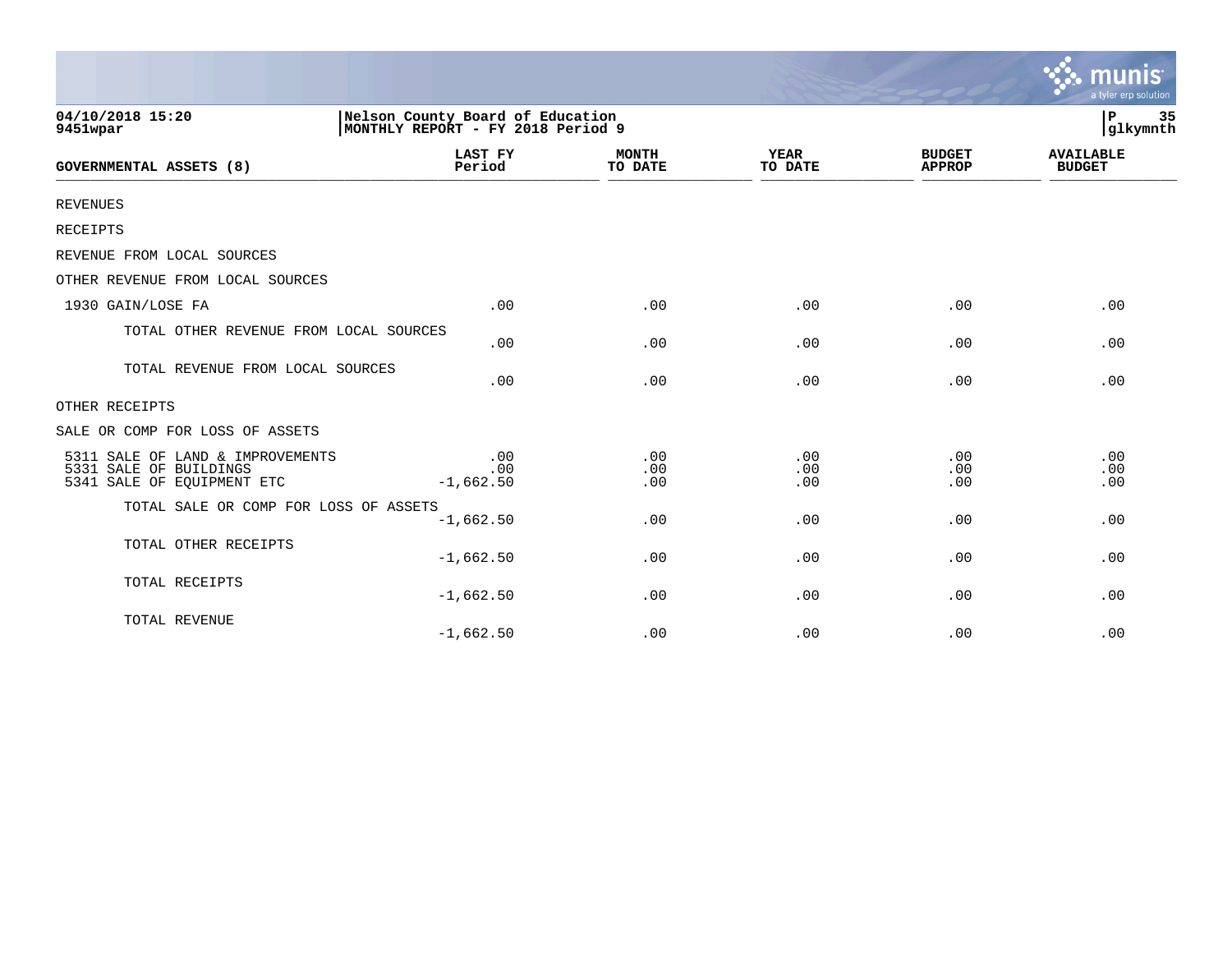

munis

2700 STUDENT TRANSPORTATION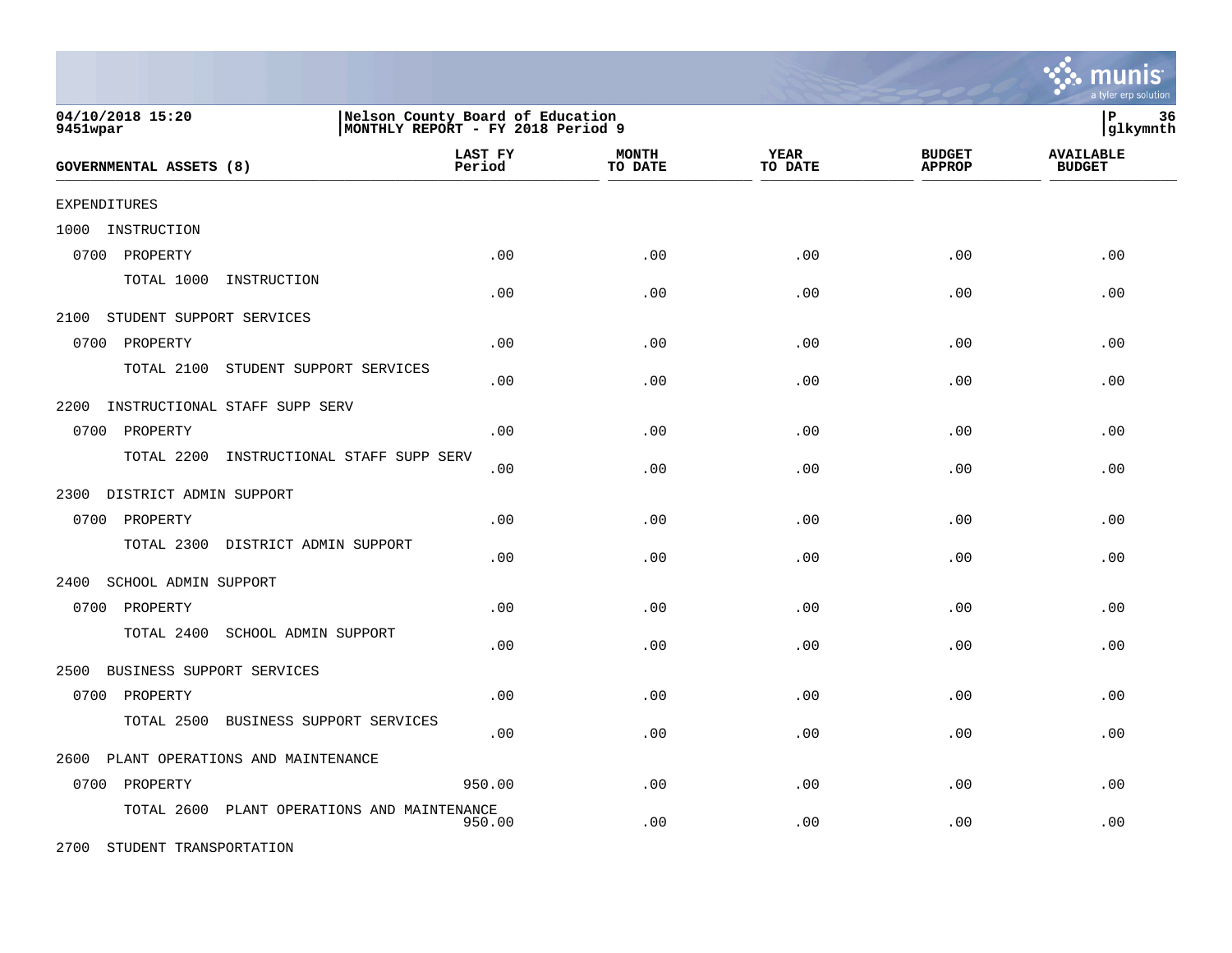

| 9451wpar | 04/10/2018 15:20                     | Nelson County Board of Education<br>MONTHLY REPORT - FY 2018 Period 9 |                         |                        |                                | 37<br>l P<br> glkymnth            |
|----------|--------------------------------------|-----------------------------------------------------------------------|-------------------------|------------------------|--------------------------------|-----------------------------------|
|          | <b>GOVERNMENTAL ASSETS (8)</b>       | LAST FY<br>Period                                                     | <b>MONTH</b><br>TO DATE | <b>YEAR</b><br>TO DATE | <b>BUDGET</b><br><b>APPROP</b> | <b>AVAILABLE</b><br><b>BUDGET</b> |
| 0700     | PROPERTY                             | .00                                                                   | .00                     | .00                    | .00                            | .00                               |
|          | TOTAL 2700<br>STUDENT TRANSPORTATION | .00                                                                   | .00                     | .00                    | .00                            | .00                               |
|          | TOTAL EXPENDITURES                   | 950.00                                                                | .00                     | .00                    | .00                            | .00                               |
|          | TOTAL FOR GOVERNMENTAL ASSETS (8)    | $-2.612.50$                                                           | .00                     | .00                    | .00                            | .00                               |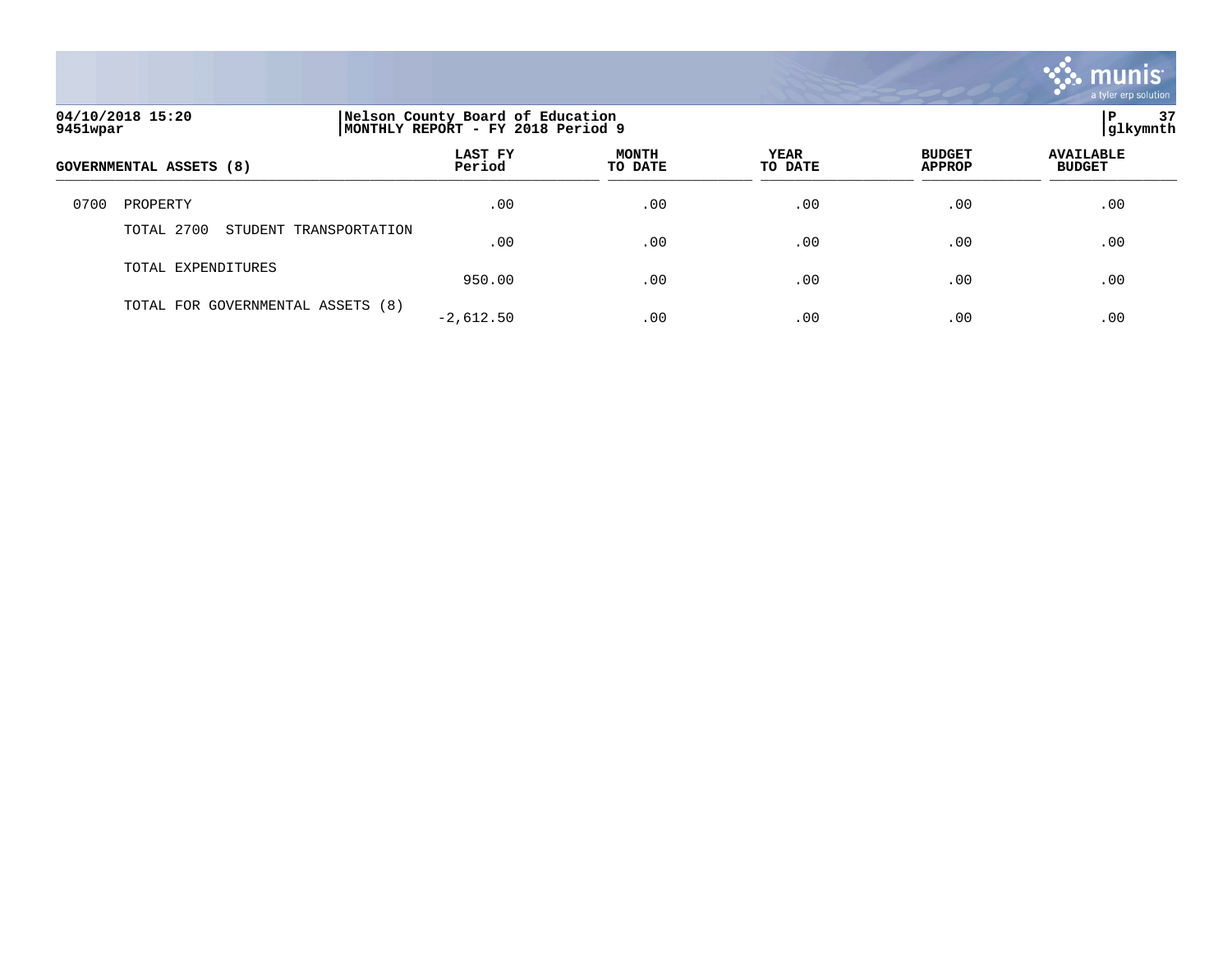|                                        |                                                                       |                         |                        |                                | <u>munis</u><br>a tyler erp solution |
|----------------------------------------|-----------------------------------------------------------------------|-------------------------|------------------------|--------------------------------|--------------------------------------|
| 04/10/2018 15:20<br>9451wpar           | Nelson County Board of Education<br>MONTHLY REPORT - FY 2018 Period 9 |                         |                        |                                | 38<br>$\, {\bf P}$<br>glkymnth       |
| FOOD SERVICE ASSETS (81)               | LAST FY<br>Period                                                     | <b>MONTH</b><br>TO DATE | <b>YEAR</b><br>TO DATE | <b>BUDGET</b><br><b>APPROP</b> | <b>AVAILABLE</b><br><b>BUDGET</b>    |
| <b>REVENUES</b>                        |                                                                       |                         |                        |                                |                                      |
| RECEIPTS                               |                                                                       |                         |                        |                                |                                      |
| REVENUE FROM LOCAL SOURCES             |                                                                       |                         |                        |                                |                                      |
| OTHER REVENUE FROM LOCAL SOURCES       |                                                                       |                         |                        |                                |                                      |
| 1930 GAIN/LOSE FA                      | .00                                                                   | .00                     | .00                    | .00                            | .00                                  |
| TOTAL OTHER REVENUE FROM LOCAL SOURCES | .00                                                                   | .00                     | .00                    | .00                            | .00                                  |
| TOTAL REVENUE FROM LOCAL SOURCES       | .00                                                                   | .00                     | .00                    | .00                            | .00                                  |
| TOTAL RECEIPTS                         | .00                                                                   | .00                     | .00                    | .00                            | .00                                  |
| TOTAL REVENUE                          | .00                                                                   | .00                     | .00                    | .00                            | .00                                  |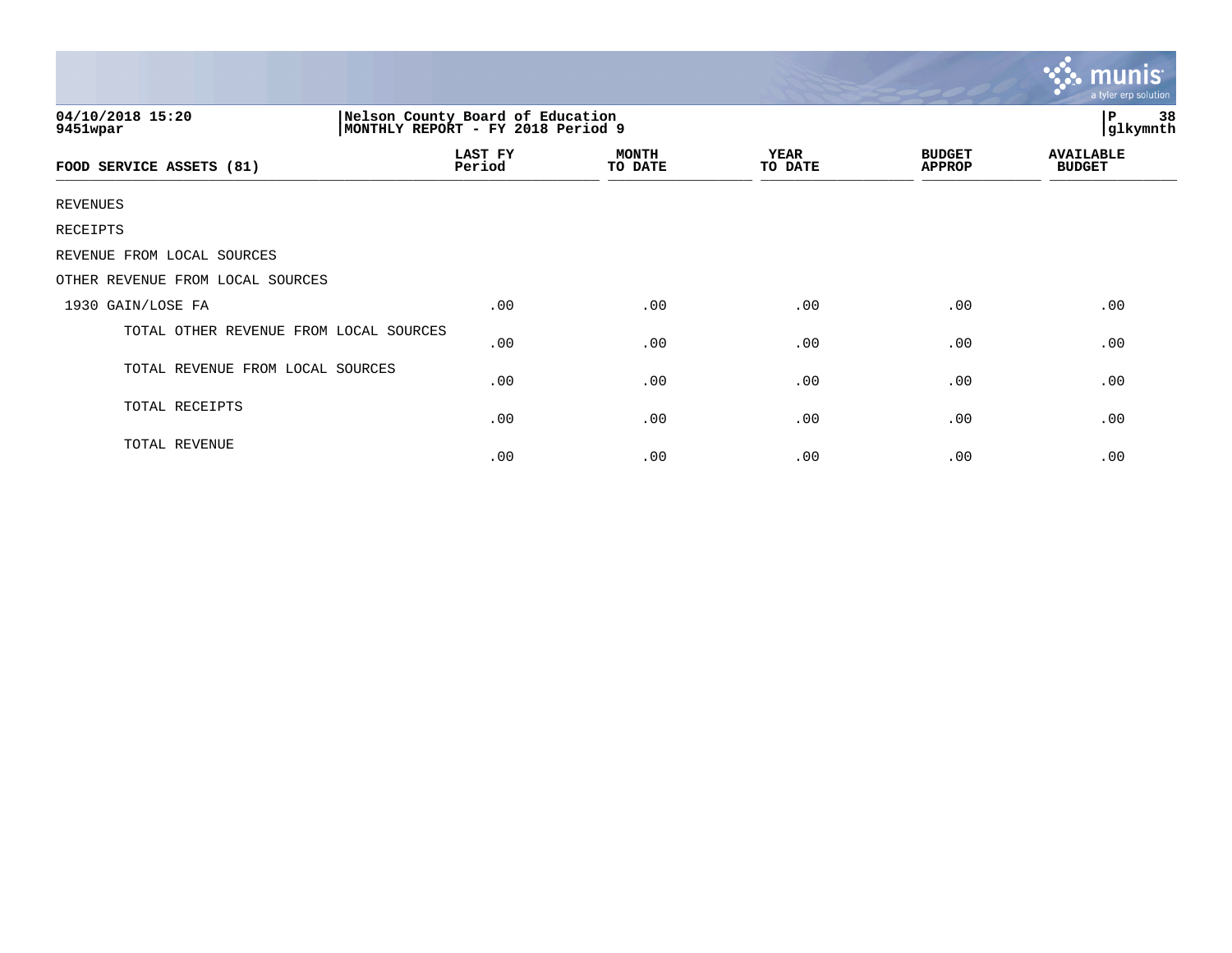

| 04/10/2018 15:20<br>9451wpar       |                   | Nelson County Board of Education<br>MONTHLY REPORT - FY 2018 Period 9 |                        |                                |                                   |  |
|------------------------------------|-------------------|-----------------------------------------------------------------------|------------------------|--------------------------------|-----------------------------------|--|
| FOOD SERVICE ASSETS (81)           | LAST FY<br>Period | <b>MONTH</b><br>TO DATE                                               | <b>YEAR</b><br>TO DATE | <b>BUDGET</b><br><b>APPROP</b> | <b>AVAILABLE</b><br><b>BUDGET</b> |  |
| EXPENDITURES                       |                   |                                                                       |                        |                                |                                   |  |
| FOOD SERVICE OPERATION<br>3100     |                   |                                                                       |                        |                                |                                   |  |
| 0700<br>PROPERTY                   | .00               | .00                                                                   | .00                    | .00                            | .00                               |  |
| TOTAL 3100<br>FOOD SERVICE         | OPERATION<br>.00  | .00                                                                   | .00                    | .00                            | .00                               |  |
| TOTAL EXPENDITURES                 | .00               | .00                                                                   | .00                    | .00                            | .00                               |  |
| TOTAL FOR FOOD SERVICE ASSETS (81) | .00               | .00                                                                   | .00                    | .00                            | .00                               |  |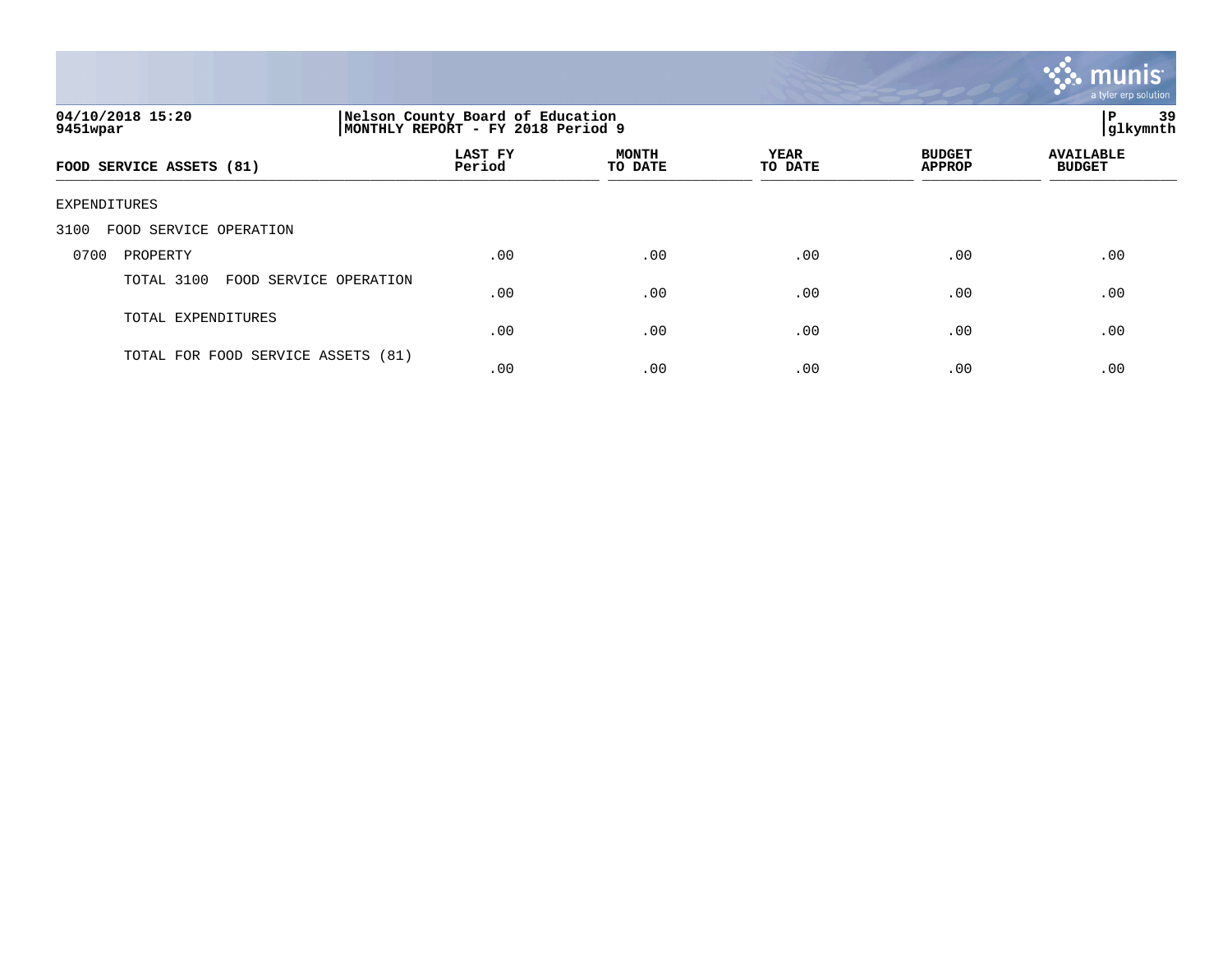|                                        |                                                                       |                         |                        |                                | $\overline{\mathsf{m} \mathsf{u}}$ nıs'<br>a tyler erp solution |
|----------------------------------------|-----------------------------------------------------------------------|-------------------------|------------------------|--------------------------------|-----------------------------------------------------------------|
| 04/10/2018 15:20<br>9451wpar           | Nelson County Board of Education<br>MONTHLY REPORT - FY 2018 Period 9 |                         |                        |                                | $\, {\bf P}$<br>40<br>glkymnth                                  |
| DAY CARE ASSETS (82)                   | LAST FY<br>Period                                                     | <b>MONTH</b><br>TO DATE | <b>YEAR</b><br>TO DATE | <b>BUDGET</b><br><b>APPROP</b> | <b>AVAILABLE</b><br><b>BUDGET</b>                               |
| <b>REVENUES</b>                        |                                                                       |                         |                        |                                |                                                                 |
| RECEIPTS                               |                                                                       |                         |                        |                                |                                                                 |
| REVENUE FROM LOCAL SOURCES             |                                                                       |                         |                        |                                |                                                                 |
| OTHER REVENUE FROM LOCAL SOURCES       |                                                                       |                         |                        |                                |                                                                 |
| 1930 GAIN/LOSE FA                      | .00                                                                   | .00                     | .00                    | .00                            | .00                                                             |
| TOTAL OTHER REVENUE FROM LOCAL SOURCES | .00                                                                   | .00                     | .00                    | .00                            | .00                                                             |
| TOTAL REVENUE FROM LOCAL SOURCES       | .00                                                                   | .00                     | .00                    | .00                            | .00                                                             |
| TOTAL RECEIPTS                         | .00                                                                   | .00                     | .00                    | .00                            | .00                                                             |
| TOTAL REVENUE                          | .00                                                                   | .00                     | .00                    | .00                            | .00                                                             |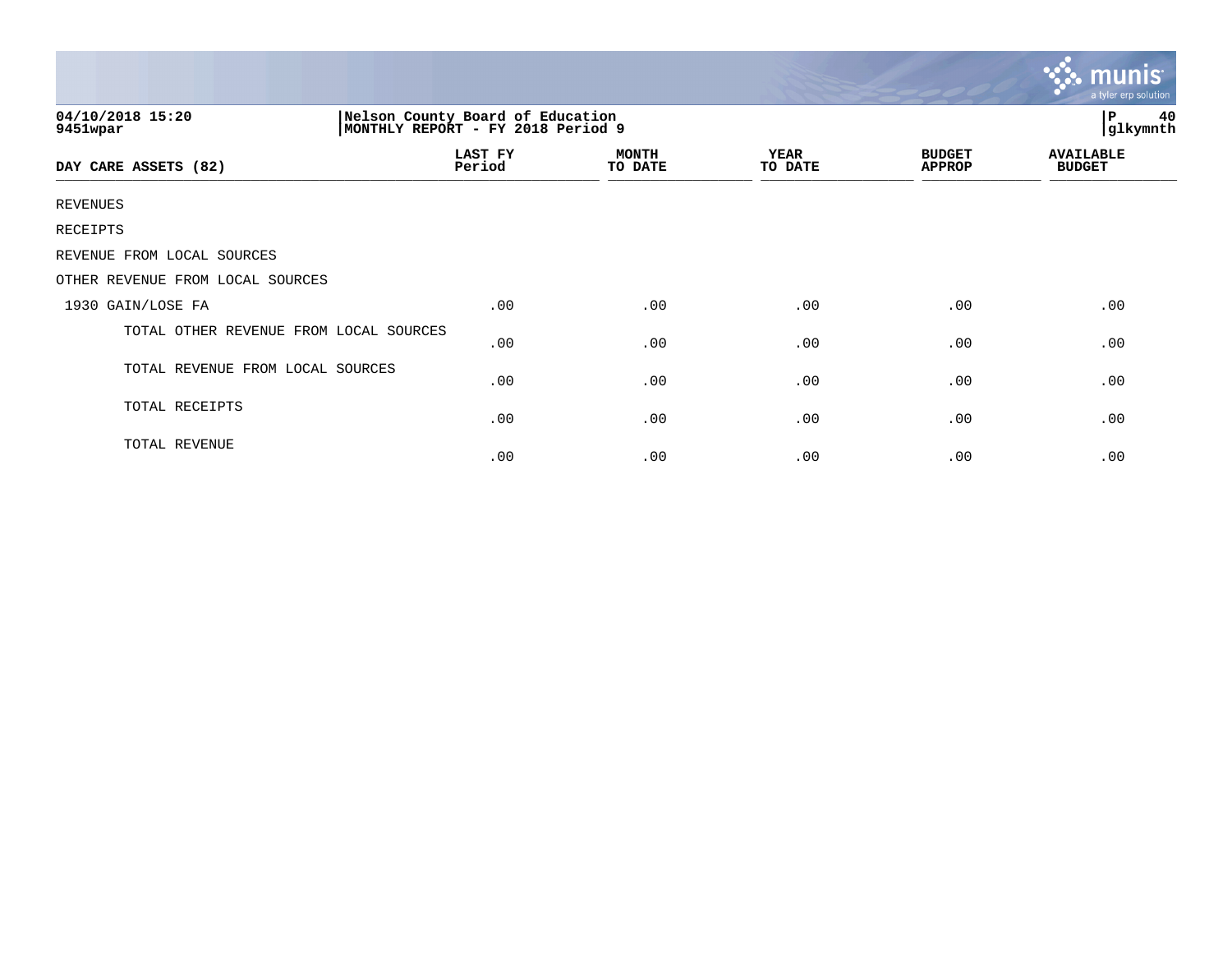

| 04/10/2018 15:20<br>9451wpar      |                   | Nelson County Board of Education<br>MONTHLY REPORT - FY 2018 Period 9 |                        |                                |                                   |  |
|-----------------------------------|-------------------|-----------------------------------------------------------------------|------------------------|--------------------------------|-----------------------------------|--|
| DAY CARE ASSETS (82)              | LAST FY<br>Period | <b>MONTH</b><br>TO DATE                                               | <b>YEAR</b><br>TO DATE | <b>BUDGET</b><br><b>APPROP</b> | <b>AVAILABLE</b><br><b>BUDGET</b> |  |
| EXPENDITURES                      |                   |                                                                       |                        |                                |                                   |  |
| DAY CARE OPERATIONS<br>3200       |                   |                                                                       |                        |                                |                                   |  |
| 0700<br>PROPERTY                  | .00               | .00                                                                   | .00                    | .00                            | .00                               |  |
| TOTAL 3200<br>DAY CARE OPERATIONS | .00               | .00                                                                   | .00                    | .00                            | .00                               |  |
| TOTAL EXPENDITURES                | .00               | .00                                                                   | .00                    | .00                            | .00                               |  |
| TOTAL FOR DAY CARE ASSETS (82)    | .00               | .00                                                                   | .00                    | .00                            | .00                               |  |